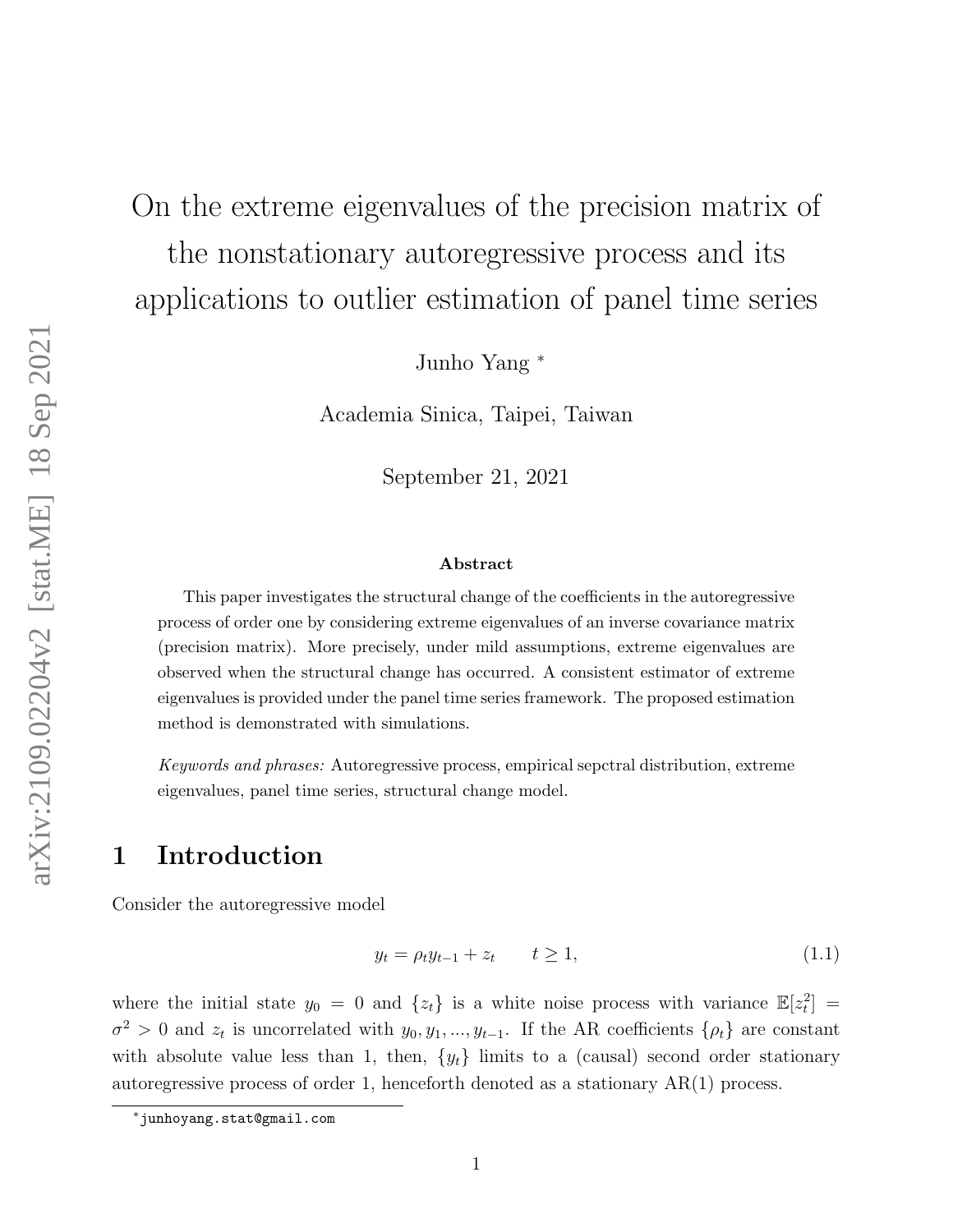We suppose that the AR coefficients have the following structure

<span id="page-1-0"></span>
$$
\rho_t = \rho + \sum_{j=1}^m \varepsilon_j I_{E_j}(t) \qquad t \ge 1,
$$
\n(1.2)

where  $\rho \in (-1,1)/\{0\}$ ,  $m \geq 0$ , nonzero constants  $\{\varepsilon_j\}_{j=1}^m$ , disjoint intervals  $\{E_j\}_{j=1}^m$ , and  $I_A(t)$  is an indicator function takes value one when  $t \in A$  and zero elsewhere. We use a convention  $\sum_{1}^{0} = 0$ . When  $m = 0$ , [\(1.2\)](#page-1-0) corresponds to a stationary AR(1) model (in an asymptotic sense), we refer to it as a null model. When  $m > 0$ , a process  $\{y_t\}$  is no longer stationary, and the non-stationarity is due to the structural change of the coefficients. We refer to this case as an alternative model or the Structural Change Model (SCM).

Given *n* observations  $\underline{y}_n = (y_1, ..., y_n)'$  where the AR coefficients satisfy [\(1.2\)](#page-1-0), there is a large body of literature on constructing a test for  $H_0 : m = 0$  versus  $H_A : m > 0$ . Many change point detection methods of time series data are based on the cumulative sum (CUSUM; [Page](#page-51-0) [\(1955\)](#page-51-0)) which was first developed to detect change in the mean of mean structure of independent samples. Using a similar scheme from [Page](#page-51-0) [\(1955\)](#page-51-0), [Gombay](#page-50-0) [\(2008\)](#page-50-0) and [Gombay and Serban](#page-50-1) [\(2009\)](#page-50-1) tested the structural change for parameters of finite order autoregressive processes. Several diverse methods of the change point detection time series can be found in [Bagshaw and Johnson](#page-49-0) [\(1977\)](#page-49-0); [Davis et al.](#page-50-2) [\(1995\)](#page-50-2); [Lee et al.](#page-51-1) [\(2003\)](#page-51-1); [Shao](#page-51-2) [and Zhang](#page-51-2)  $(2010)$ ; Aue and Horváth  $(2013)$ ; and [Lee and Kim](#page-51-3)  $(2020)$ . Test procedures from the aforementioned literature are based on the likelihood ratio and/or Kolmogorov-Smirnov type test. To achieve a statistical power for those test statistics, it is necessary to assume that

$$
\lim_{n \to \infty} |E_j|/n = \tau_j \in (0, 1)
$$

where  $|E_j|$  is a segment length of  $E_j$ . That is, the segment of changes is sufficiently large enough to detect the changes in structure, otherwise, the test will fail (see also [Davis et al.](#page-50-3) [\(2006\)](#page-50-3), page 225). However, in many real-world time series data (especially economic data), it is often more realistic to assume that the change occurs sporadically. In this case, we assume that  $|E_j| = o(n)$ , or, in an extreme case,  $|E_j|$  is finite as  $n \to \infty$ . To detect these abrupt changes or the "outliers", [Fox](#page-50-4) [\(1972\)](#page-50-4) considered two types of outliers in the Gaussian autoregressive moving average (ARMA) model—the Addition Outlier (AO) and Innovational Outlier (IO) — and proposed a likelihood ratio test to detect these. The concept of the AO and IO in a time series model was later generalized by several authors, e.g., [Hillmer et al.](#page-50-5) [\(1983\)](#page-50-5); [Chang et al.](#page-50-6) [\(1988\)](#page-50-6); [Tsay](#page-51-4) [\(1988\)](#page-51-4), all of whom investigated outliers of the disturbed autoregressive integrated moving average (ARIMA) model  $\{Y_t\}$ 

<span id="page-1-1"></span>
$$
Y_t = \omega_0 \frac{\omega(B)}{\delta(B)} e_t^{(d)} + Z_t \tag{1.3}
$$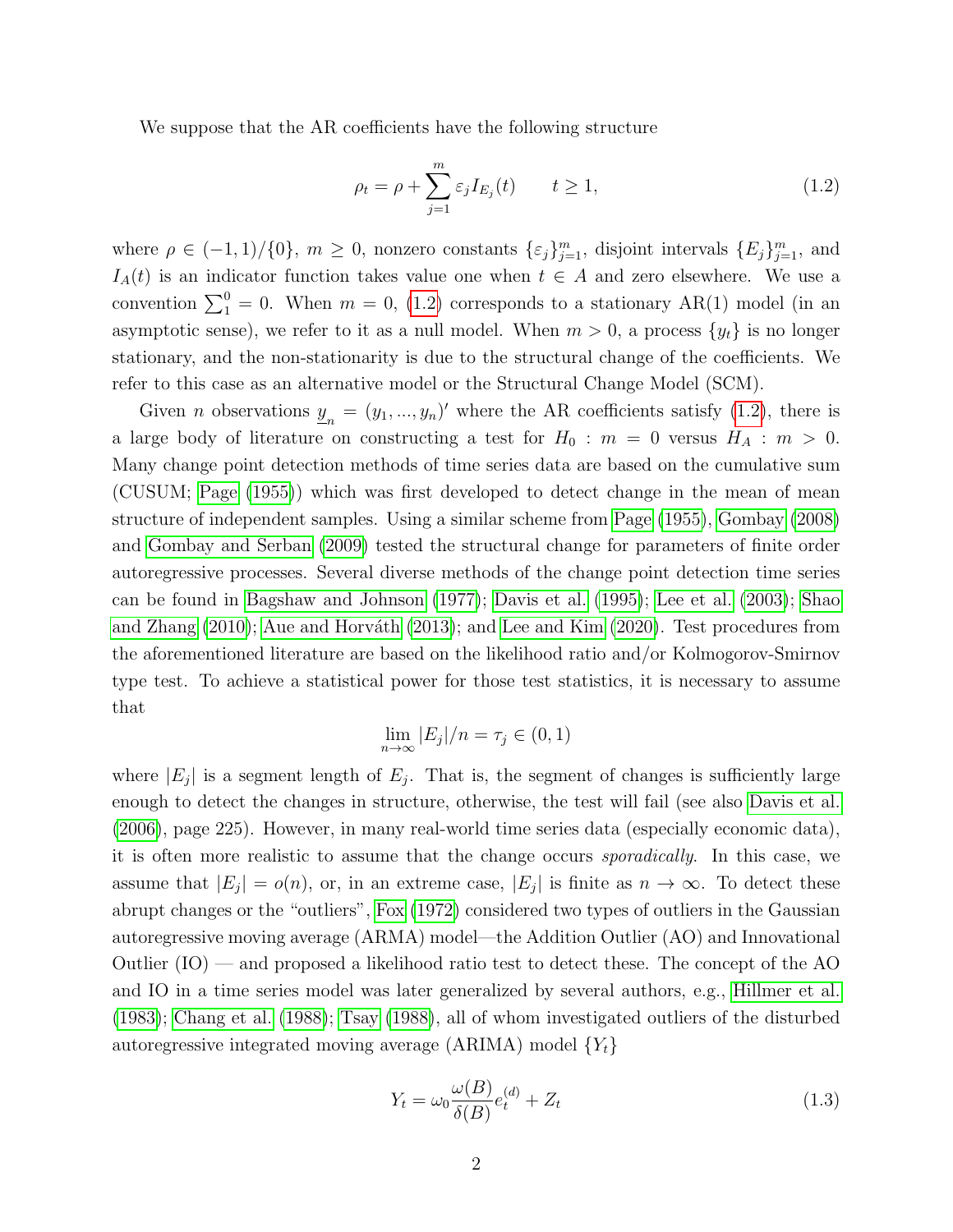where  $\{Z_t\}$  is an unobserved Gaussian ARIMA process,  $\omega_0$  is a scale,  $\omega(\cdot)$  and  $\delta(\cdot)$  are polynomials with zeros outside the unit circle, B is a backshift operator, and  $e_t^{(d)}$  $t^{(a)}$  is either deterministic

$$
e_t^{(d)} = I_{\{d\}}(t)
$$

or stochastic

 $e_t^{(d)} = 0 \t (t < d)$  and  $\{e_t^{(d)}\}$  $t_t^{(a)}$ :  $t \geq d$  : *i.i.d.* mean zero random variables.

The deterministic disturbance  $\omega_0(\omega(B)/\delta(B))e_t^{(d)}$  $t_t^{(a)}$  in [\(1.3\)](#page-1-1) impacts the expectation of  $\{Y_t\},$ whereas the stochastic disturbance is used to model change in variance. More applications of the disturbed ARIMA model and outlier detection can be found in [Harvey and Koopman](#page-50-7) [\(1992\)](#page-50-7) (using auxiliary residuals from the Kalman filter), [McCulloch and Tsay](#page-51-5) [\(1993\)](#page-51-5) (using Bayesian inference), and [De Jong and Penzer](#page-50-8) [\(1998\)](#page-50-8); [Chow et al.](#page-50-9) [\(2009\)](#page-50-9) (using a state-space model). However, as far as we are aware, there is no clear connection between the SCM in [\(1.2\)](#page-1-0) and the disturbed ARIMA model in [\(1.3\)](#page-1-1). Indeed, there is no deterministic or stochastic disturbance of form  $\omega_0(\omega(B)/\delta(B))e_t^{(d)}$  $t_t^{(a)}$  that yields the model [\(1.2\)](#page-1-0) in general case.

The main contribution of this paper is to provide a new approach to characterize the structural change in the coefficients, which is particularly useful when  $|E_j|$  is finite. The main ingredient of our approach is the eigenvalues of the inverse covariance matrix (precision matrix). More precisely, let

$$
A_n = [\text{var}(\underline{y}_n)]^{-1} \in \mathbb{R}^{n \times n} \tag{1.4}
$$

be a precision matrix of  $\underline{y}_n$  (an explicit form of  $A_n$  is given in Lemma [2.1\)](#page-5-0). Since  $A_n$  is symmetric and positive definite, we let  $0 < \lambda_1(A_n) \leq ... \leq \lambda_n(A_n)$  are the eigenvalues of  $A_n$ in decreasing order (note that in some papers,  $\lambda_1(A_n)$  is defined as the largest eigenvalue, but for notational convenience, we denote  $\lambda_1(A_n)$  to be the smallest eigenvalue). To motivate the behavior of the eigenvalues in the SCM, we consider the following null model and the SCM

<span id="page-2-0"></span>Null: 
$$
\rho_t = 0.3
$$
 v.s. SCM:  $\rho_t = 0.3 + 0.2I_{50}(t)$   $1 \le t \le 1000.$  (1.5)

That is, on the SCM, only one coefficient  $(\rho_{50})$  differs from other coefficients.

Figure [1](#page-3-0) shows a single realization of  $\underline{y}_n$  under the null model (left panel) and the alternative model (right panel). We use i.i.d. standard Normal errors,  $\{z_t\}$ , to generate the time series. Since the magnitude of change in the SCM is not pronounced, it is hardly noticeable the structural change in the SCM.

Figure [2](#page-3-1) compares the histogram of the eigenvalues of precision matrix under the null model (right panel) and the SCM (left panel). There are two important things to note in Figure [2:](#page-3-1)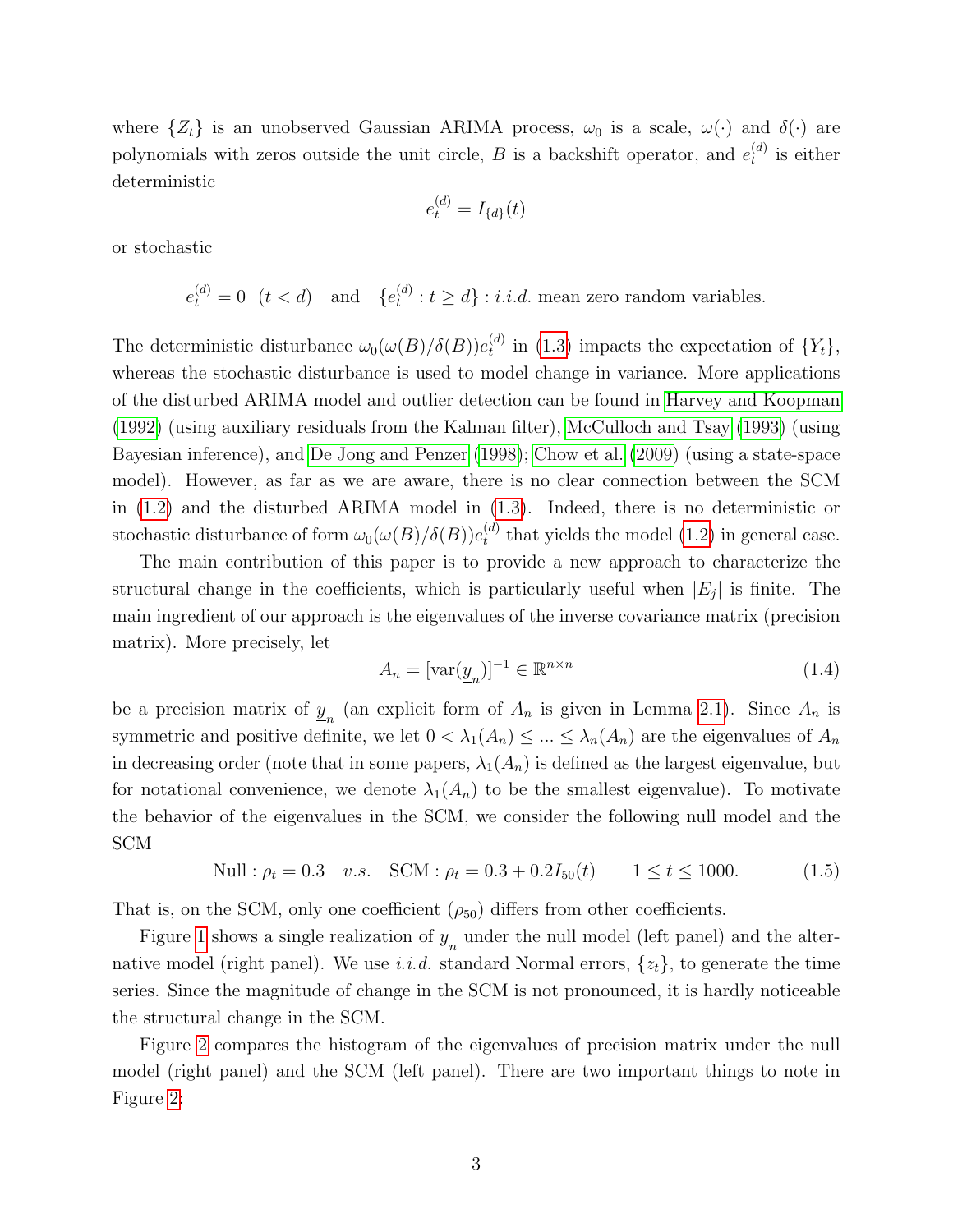

<span id="page-3-0"></span>Figure 1: Sample Gaussian time series trajectories for the null model (left) and the SCM (right). Vertical dashed line is where the structural change occurs in the SCM.

- The distribution of eigenvalues under the null and alternative are almost identical.
- Under the alternative (left panel), we observe two outliers, marked with crosses, one each on the left and right side, which are apart from the eigenvalue *bundle*.



<span id="page-3-1"></span>Figure 2: Histogram of the eigenvalues of the precision matrix in model [\(1.5\)](#page-2-0). Left: the null, right: the SCM. Crosses on the right panel indicate the outliers.

It is worth noting that the second observation (outlied eigenvalues) is referred to as spiked eigenvalues in the random matrix literature (when the covariance or inverse covariance matrices are random) and has received much attention in the past two decades in both probability thoery and Statistics. Selections include [Johnstone](#page-50-10) [\(2001\)](#page-50-10) (distribution of the largest eigenvalue in PCA), [Baik and Silverstein](#page-49-2) [\(2006\)](#page-49-2); [El Karoui](#page-50-11) [\(2007\)](#page-50-11); [Paul](#page-51-6) [\(2007\)](#page-51-6) (eigenvalues of the large sample covariances), [Zhang et al.](#page-51-7) [\(2018\)](#page-51-7)(unit root testing using the largest eigenvalues), and [Steland](#page-51-8) [\(2020\)](#page-51-8) (CUSUM testing for the spiked covariance model), to name a few.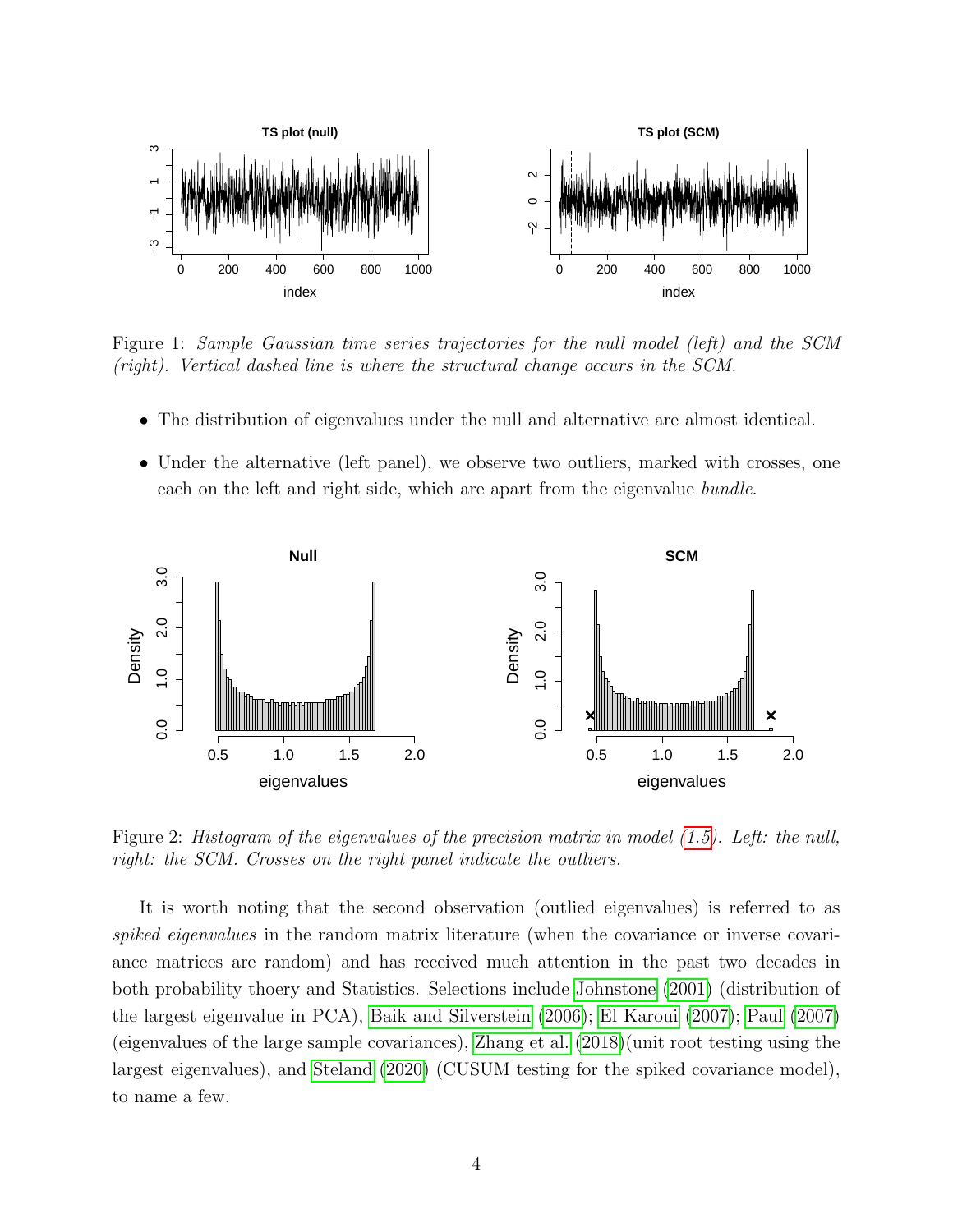To rigorously argue the observations found in Figure [2,](#page-3-1) we first define the empirical spectral distribution (ESD) of the matrix  $A_n$ 

<span id="page-4-0"></span>
$$
\mu_{A_n} := \frac{1}{n} \sum_{i=1}^n \delta_{\lambda_i(A_n)},
$$
\n(1.6)

where  $\delta_{x_0}$  is a Dirac measure of center  $x_0$ . In Section [2,](#page-5-1) we study the asymptotic spectral distribution (ASD) of  $\mu_{A_n}$  when the AR coefficients satisfy [\(1.2\)](#page-1-0). Especially, in Section [2.2,](#page-6-0) we show that if  $|E_j|/n \to 0$  for all  $1 \leq j \leq m$ , then ASD of a precision matrix of SCM is the same as the ASD of the null model. We also derive the explicit formula for the Stieltjes transformation (see [Tao](#page-51-9) [\(2012\)](#page-51-9), Section 4.2.3. and the references therein) of the common ASD in the Appendix (see Proposition [A.1\)](#page-23-0), which is an important element in the development of the theoretical results in the following sections.

In Section [3,](#page-8-0) we investigate the outliers of ESD. Given the sequence of probability measures  $\{\mu_{A_n}\}\$ , we define the outliers of  $\{\mu_{A_n}\}\$ , denoting  $out(\{A_n\})$ . In Section [3.1,](#page-8-1) we show that

$$
out(\{A_{0,n}\}) = \emptyset,
$$

where  $A_{0,n}$  denotes the precision matrix of  $\underline{y}_n$  under the null model. That is, as expected on the left panel of Figure [2,](#page-3-1) the ESD of the null model does not have an outlier. Next, we turn our attention to the outliers of the alternative model. In Sections [3.2–](#page-9-0)[3.4,](#page-14-0) we show that  $out({A_n}) \neq \emptyset$  for all SCM. This is true even if there is a single change in [\(1.2\)](#page-1-0), e.g. an alternative model in [\(1.5\)](#page-2-0). We also show that the element of  $out({A_n})$  is a solution of a determinantal equation. Therefore, for the simplest case where  $m = 1$  and  $|E_1| = 1$  (a single structural change), we can obtain an explicit form for outliers. In general case, we can numerically obtain  $out({A_n})$ .

In Section [4,](#page-15-0) we discuss the identifiability of parameters in the SCM. In Section [5,](#page-17-0) we provide a consistent estimator of  $out({A_n})$  under the panel time series framework and we demonstrate the performance of an estimator through some simulations in Section [6.](#page-19-0) In Section [7,](#page-21-0) we discuss the extreme eigenvalues for the structural change in variances (heteroscedasticity model).

Lastly, additional properties of an ASD and the proofs can be found in the Appendix.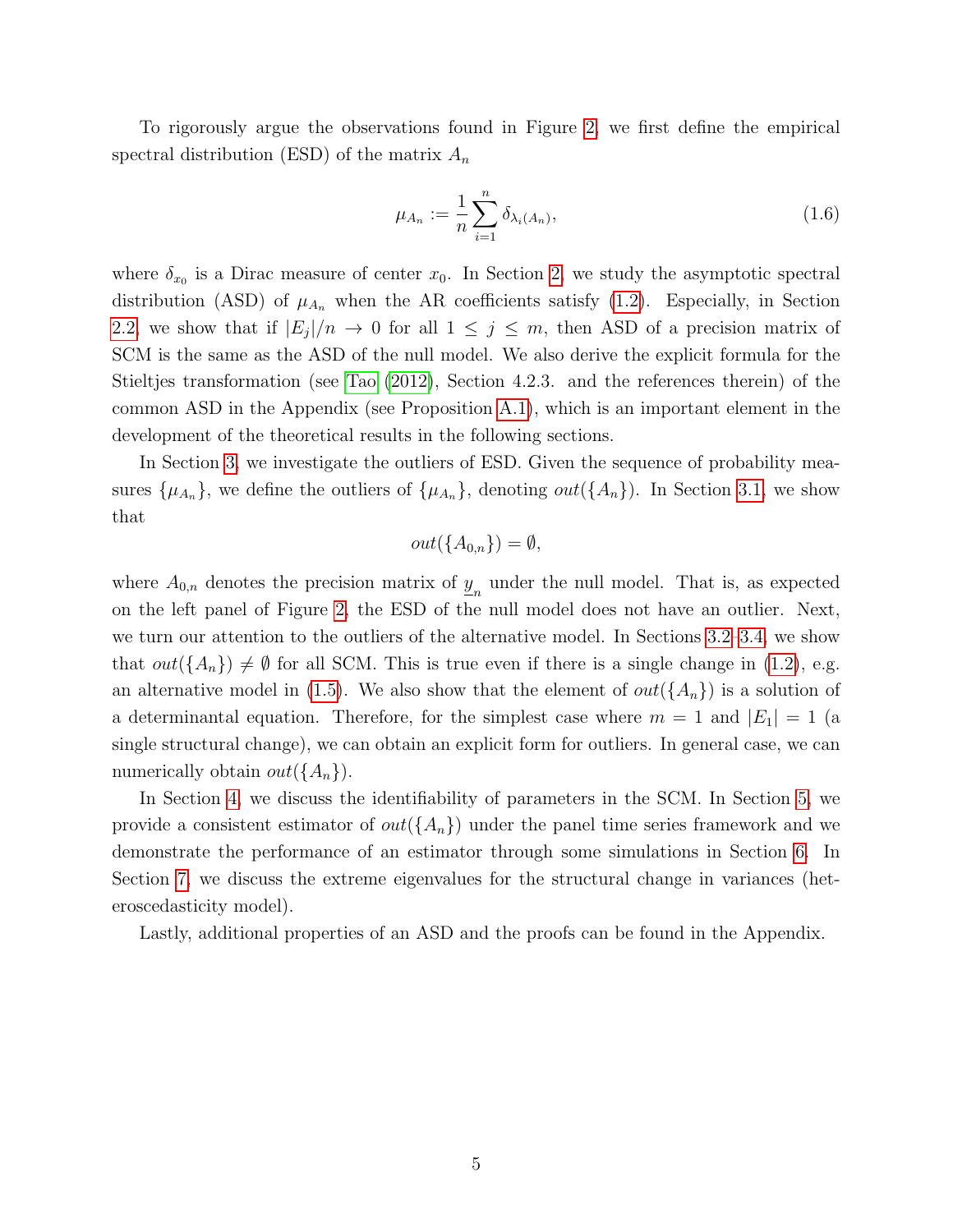### <span id="page-5-1"></span>2 Asymptotic Spectral Distribution

#### 2.1 Preliminaries

We first will introduce some notation and terminology used in the paper. For the SCM of form  $\rho_t = \rho + \sum_{j=1}^m \varepsilon_j I_{E_j}(t)$ , disjoint intervals  $\{E_j\}_{j=1}^m$  can be written

$$
E_j = [k_j, (k_j + h_j - 1)] = \{x : k_j \le x \le k_j + h_j - 1, x \in \mathbb{N}\}
$$
 1 \le j \le m

where  $1 \leq k_1 < k_1 + h_1 - 1 < k_2 < \ldots < k_m < k_m + h_m - 1 \leq n$ . We refer to m as the number of changes;  $k_j$  as the jth break point;  $h_j$  as the jth length of change; and  $\varepsilon_j$  as the jth magnitude of change. In particular, when  $m = 1$  and  $h_1 = 1$ , we omit the subscription in  $k_1$  and  $\varepsilon_1$  and write

<span id="page-5-2"></span>
$$
\rho_t = \rho + \varepsilon I_{\{k\}}(t). \tag{2.1}
$$

We call  $(2.1)$  the single structural change model (single SCM). Let  $A_n$  be a general precision matrix of  $\underline{y}_n$ . Sometimes, it will be necessary to distinguish the null and alternative model. In this case,  $A_{0,n}$  and  $B_n$  refer to the precision matrix of the *n*-section of the null and alternative model, respectively.

For a real symmetric matrix  $A \in \mathbb{R}^{n \times n}$ ,  $spec(A) = {\lambda_i(A)}_{i=1}^n$  is a spectrum of A. For  $|\rho|$  < 1, we make an extensive use of the following notation

$$
a_{\rho} = (1 - |\rho|)^2
$$
 and  $b_{\rho} = (1 + |\rho|)^2$ .

Lastly,  $\wedge$  and  $\vee$  refer to minimum and maximum, respectively and  $\stackrel{P}{\to}$  and  $\stackrel{\mathcal{D}}{\to}$  refer to the convergence in probability and distribution respectively.

The following lemma gives an explicit form of  $A_n$ .

**Lemma 2.1** Let  $A_n$  be a precision matrix of  $\underline{y}_n = (y_1, ..., y_n)'$ , where  $\{y_i\}_{i=1}^n$  follows the recursion [\(1.1\)](#page-0-0). Then,  $\{A_n\}$  are symmetric tri-diagonal matrices with entries

<span id="page-5-3"></span><span id="page-5-0"></span>
$$
[A_n]_{i,j} = \begin{cases} 1 & i = j = n \\ 1 + \rho_{i+1}^2 & i = j < n \\ -\rho_{i \vee j} & |i - j| = 1 \\ 0 & o.w. \end{cases}
$$
 (2.2)

PROOF. See Appendix [C](#page-28-0)

From the above lemma, we can define the positive-valued eigenvalues of  $A_n$  and the ESD in [\(1.6\)](#page-4-0) is well-defined on the positive real line.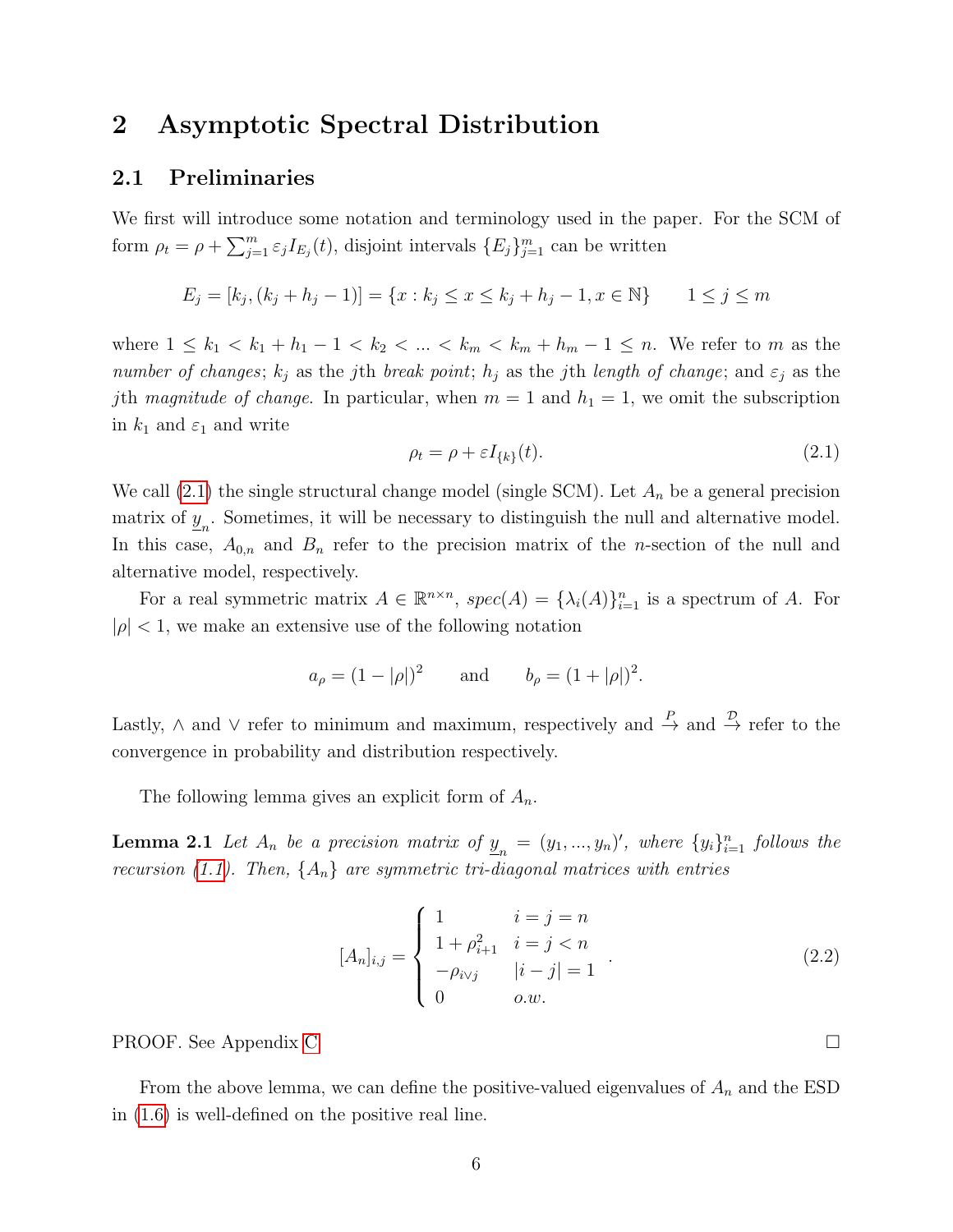# <span id="page-6-0"></span>2.2 Asymptotic Spectral Distribution under the null and alternative model

Let  $A_{0,n}$  be a precision matrix of the null model where the AR coefficients are constant to  $\rho \in (-1,1)/\{0\}$ . Then, by Lemma [2.1,](#page-5-0)  $A_{0,n}$  has the following form

<span id="page-6-3"></span>
$$
A_{0,n} = \begin{pmatrix} 1+\rho^2 & -\rho & 0 & \cdots & 0 \\ -\rho & 1+\rho^2 & -\rho & \ddots & \vdots \\ 0 & -\rho & \ddots & \ddots & 0 \\ \vdots & \ddots & \ddots & 1+\rho^2 & -\rho \\ 0 & \cdots & 0 & -\rho & 1 \end{pmatrix} \in \mathbb{R}^{n \times n}.
$$
 (2.3)

Note that  $A_{0,n}$  is "nearly" (not "exactly") a Toeplitz matrix due to the element on the bottom right corner. Therefore, for technical reasons, we define the slightly perturbed Toeplitz matrix

<span id="page-6-4"></span>
$$
\widetilde{A}_{0,n} = A_{0,n} + \rho^2 E_n,\tag{2.4}
$$

where  $E_n = \text{diag}(0, ..., 0, 1)$  a  $n \times n$  diagonal matrix. Then, by [Stroeker](#page-51-10) [\(1983\)](#page-51-10), Proposition 2, we obtain an explicit form for the entire set of eigenvalues and the corresponding normalized eigenvectors. When  $\rho > 0$ , the kth (smallest) eigenvalue is

<span id="page-6-1"></span>
$$
\lambda_k(\widetilde{A}_{0,n}) = 1 - 2\rho \cos\left(\frac{k\pi}{n+1}\right) + \rho^2 \qquad 1 \le k \le n,
$$
\n(2.5)

and the corresponding normalized eigenvector  $\tilde{u}_k = (\tilde{u}_{1k}, ..., \tilde{u}_{nk})'$  is

<span id="page-6-5"></span>
$$
\widetilde{u}_{jk} = \sqrt{\frac{2}{n+1}} \sin\left(\frac{kj\pi}{n+1}\right) \qquad 1 \le j, k \le n. \tag{2.6}
$$

The above expression is for  $\rho > 0$ , and when the  $\rho < 0$ , eigenstructure has the same expressions but is arranged in the reverse order.

Since  $A_{0,n}$  is a Toeplitz matrix of finite order, we can directly apply the Szegö limit theorem (see e.g. Grenander and Szegö [\(1958\)](#page-50-12), Chapter 5) to  $\{A_{0,n}\}.$ 

**Lemma 2.2 (Szegö limit theorem)** Let  $A_{0,n}$  as defined in [\(2.5\)](#page-6-1) and  $\mu_{\widetilde{A}_{0,n}}$  be an ESD of  $A_{0,n}$ . Then,

<span id="page-6-2"></span>
$$
\mu_{\widetilde{A}_{0,n}} \stackrel{\mathcal{D}}{\rightarrow} \mu_{\rho}
$$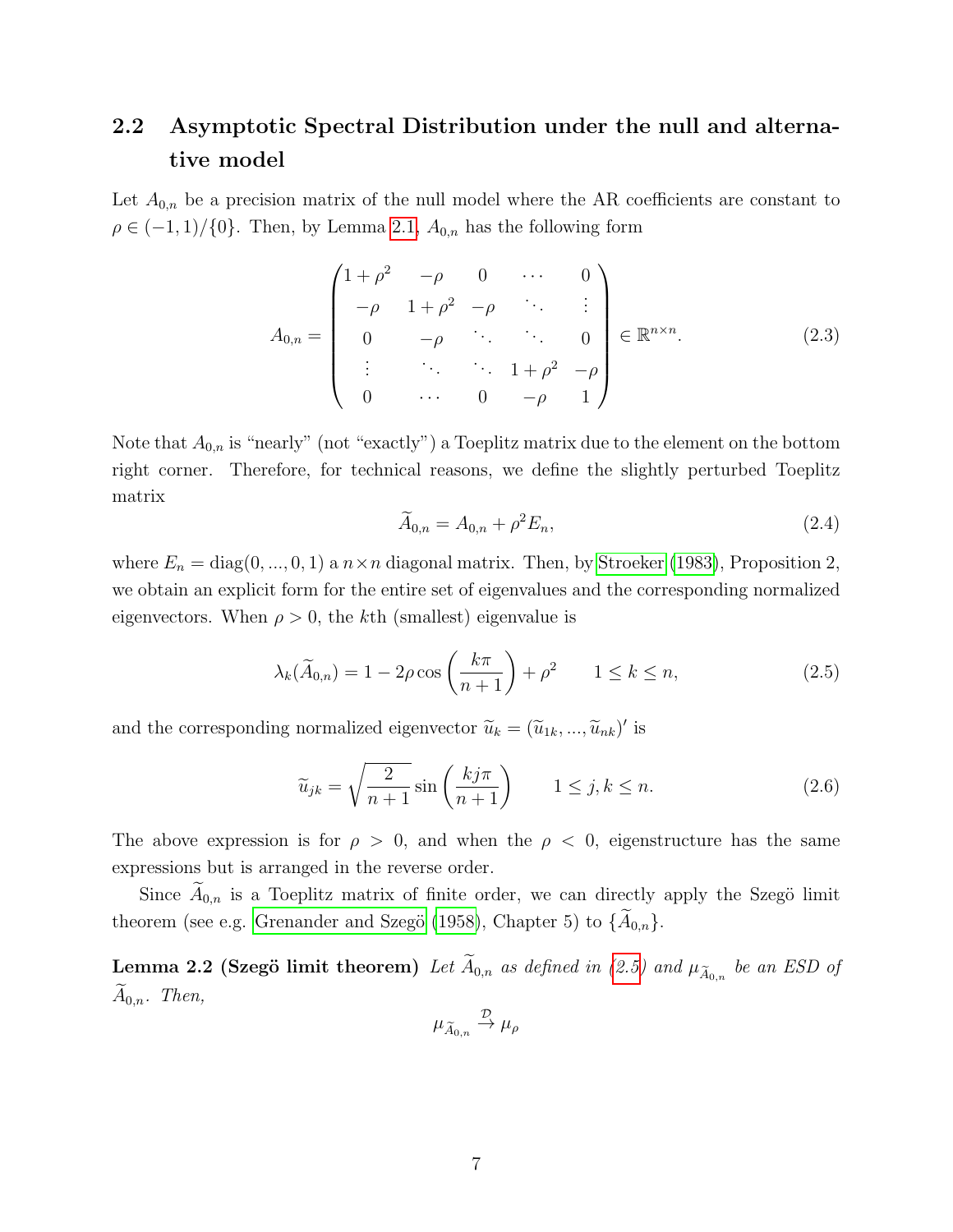for some probability measure  $\mu_{\rho}$  on  $\mathbb{R}$  with distribution

<span id="page-7-0"></span>
$$
F_{\mu_{\rho}}(t) = \mu_{\rho}((-\infty, t]) = \frac{1}{2\pi} \int_0^{2\pi} I_{(-\infty, t]}(1 + \rho^2 - 2\rho \cos x) dx.
$$
 (2.7)

Moreover,  $\mu_{\rho}$  is compactly supported where the lower and upper bound of the support are

<span id="page-7-1"></span>
$$
a_{\rho} = \inf(\text{supp}(\mu_{\rho})) = (1 - |\rho|)^2 \qquad \text{and} \qquad b_{\rho} = \sup(\text{supp}(\mu_{\rho})) = (1 + |\rho|)^2, \tag{2.8}
$$

where  $supp(\mu_{\rho})$  is a support of  $\mu_{\rho}$ .

PROOF.  $(2.7)$  is immediately from the Szegö limit theorem.  $(2.8)$  is also clear since the range of  $(1+\rho^2-2\rho\cos x)$  is  $[(1-|\rho|)^2,(1+|\rho|)^2]$ ].

From the above lemma, a slightly perturbed matrix of the null model has an ASD with known distribution. Our next interest is to find, if it exists, an ASD of the null and alternative models. Note that the structural change model in [\(1.2\)](#page-1-0) also includes the null model by setting  $m = 0$ . Therefore, it is enough to study the ASD of the model based on  $(1.2)$ . The following theorem addresses the ASD of [\(1.2\)](#page-1-0).

**Theorem 2.1** Let  $A_n$  be a precision matrix of an  $AR(1)$  model where the AR coefficients satisfies [\(1.2\)](#page-1-0). Define  $\tau_j = \lim_{n \to \infty} h_j/n \in [0,1]$  where  $h_j$  is the jth length of change. We assume that if  $\tau_j > 0$ , then  $|\rho + \varepsilon_j| < 1$ . Then,

<span id="page-7-4"></span><span id="page-7-3"></span>
$$
\mu_{A_n} \stackrel{\mathcal{D}}{\rightarrow} \left(1 - \sum_{j=1}^m \tau_j\right) \mu_\rho + \sum_{j=1}^m \tau_j \mu_{\rho + \varepsilon_j},\tag{2.9}
$$

 $\mu_{\rho}$  is defined as in Lemma [2.2.](#page-6-2)

PROOF. See Appendix [C.](#page-29-0)

<span id="page-7-2"></span>Some remarks are made on the ASD of the null and alternative models.

**Remark 2.1** (i) By letting  $m = 0$ , an ASD of the null model  $A_{0,n}$  is

$$
\mu_{A_{0,n}} \stackrel{\mathcal{D}}{\rightarrow} \mu_{\rho}.
$$

(ii) In the special case of the alternative model where  $\tau_j = 0$  for all  $1 \le j \le m$ , an ASD of the alternative model  $\{B_n\}$  is also  $\mu_{B_n} \stackrel{\mathcal{D}}{\rightarrow} \mu_{\rho}$ .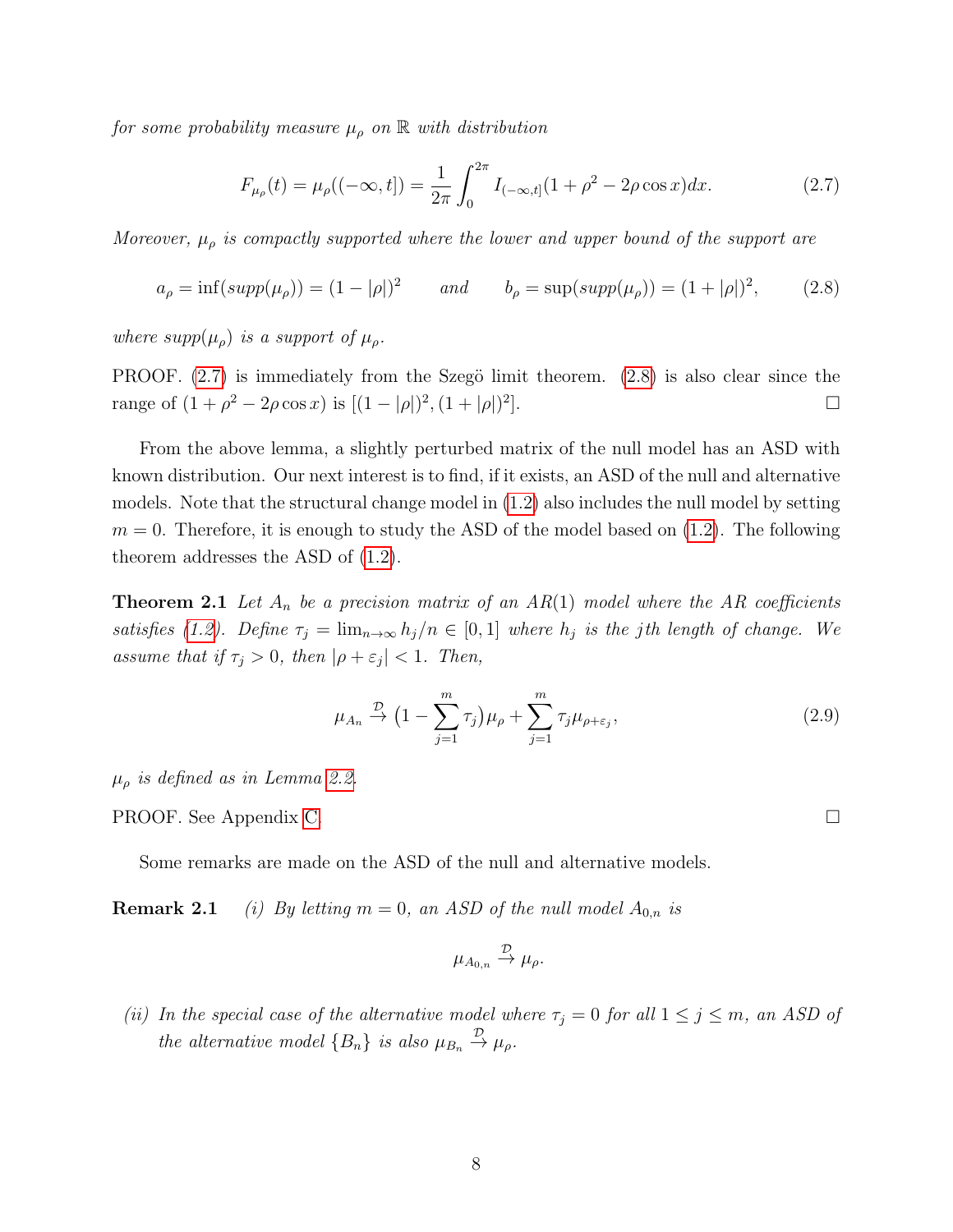### <span id="page-8-0"></span>3 Outliers of the Structural Change Model

In this section, we define the "outliers" of the sequence of measures and study the outliers of the SCM. Throughout the rest of the paper, we assume that  $\sup_j h_j/n \to 0$  as  $n \to \infty$ . Then, by the Remark [2.1,](#page-7-2) the ASD of  $\{A_{0,n}\}$  (the null model) and  $\{B_n\}$  (the SCM) are equivalent to  $\mu_{\rho}$ . However, this does not imply that  $A_{0,n}$  and  $B_n$  are not distinguishable. The simulation in Section [1](#page-0-1) shows that two eigenvalues of  $B_n$  are apart from the "common" distribution of  $\mu_{\rho}$ . However, for the null model,  $A_{0,n}$ , all the eigenvalues lie within the common distribution. Bearing this in mind, we formally define the "outlier" of the sequence of compactly supported measures.

**Definition 3.1** Let  $\{A_n\}$  be a sequence of Hermitian matrices, where  $\mu_{A_n} \stackrel{\mathcal{D}}{\rightarrow} \mu$  for some compactly supported deterministic measures on  $\mathbb{R}$ . Let  $\overline{S}_{\mu}$  be the closure of the support of  $\mu$ . Then, the point  $x \in \mathbb{R}$  is called an outlier of the sequence  $\{A_n\}$  (or  $\{\mu_{A_n}\}\)$ , if it satisfies two conditions

$$
\lim_{n \to \infty} \inf_{y \in spec(A_n)} |x - y| = 0 \tag{3.1}
$$

<span id="page-8-3"></span>
$$
x \notin \overline{S}_{\mu}.\tag{3.2}
$$

We denote out( $\{A_n\}$ ) the set of all outliers of  $\{A_n\}$  (or  $\{\mu_{A_n}\}\)$ ). Moreover, when the support of  $\mu$  is an interval, i.e.,  $\overline{S}_{\mu} = [a, b]$ , then we can define the set of left and right outliers

$$
out_L({A_n}) = out({A_n}) \cup (-\infty, a)
$$
 and  $out_R({A_n}) = out({A_n}) \cap (b, \infty)$ 

respectively.

That is, the outliers are the limit point of the spectrum of  $A_n$ , which are not contained in the closure of the support of ASD. Therefore, if the support of ASD is an interval, the outliers are closely related to the extreme eigenvalues of  $A_n$ . The remaining part of this section discusses the outliers of  $\{A_{0,n}\}\$  and  $\{B_n\}\$  by studying the extreme eigenvalues.

#### <span id="page-8-1"></span>3.1 Outliers of the null model

<span id="page-8-2"></span>In this section, we study the outliers of the null model,  $\{A_{0,n}\}$ . From Lemma [2.2](#page-6-2) and Remark [2.1\(](#page-7-2)i), ASD of the null model has a support  $[a_{\rho}, b_{\rho}]$ . The following lemma states the behavior of the extreme eigenvalues of  $A_{0,n}$ .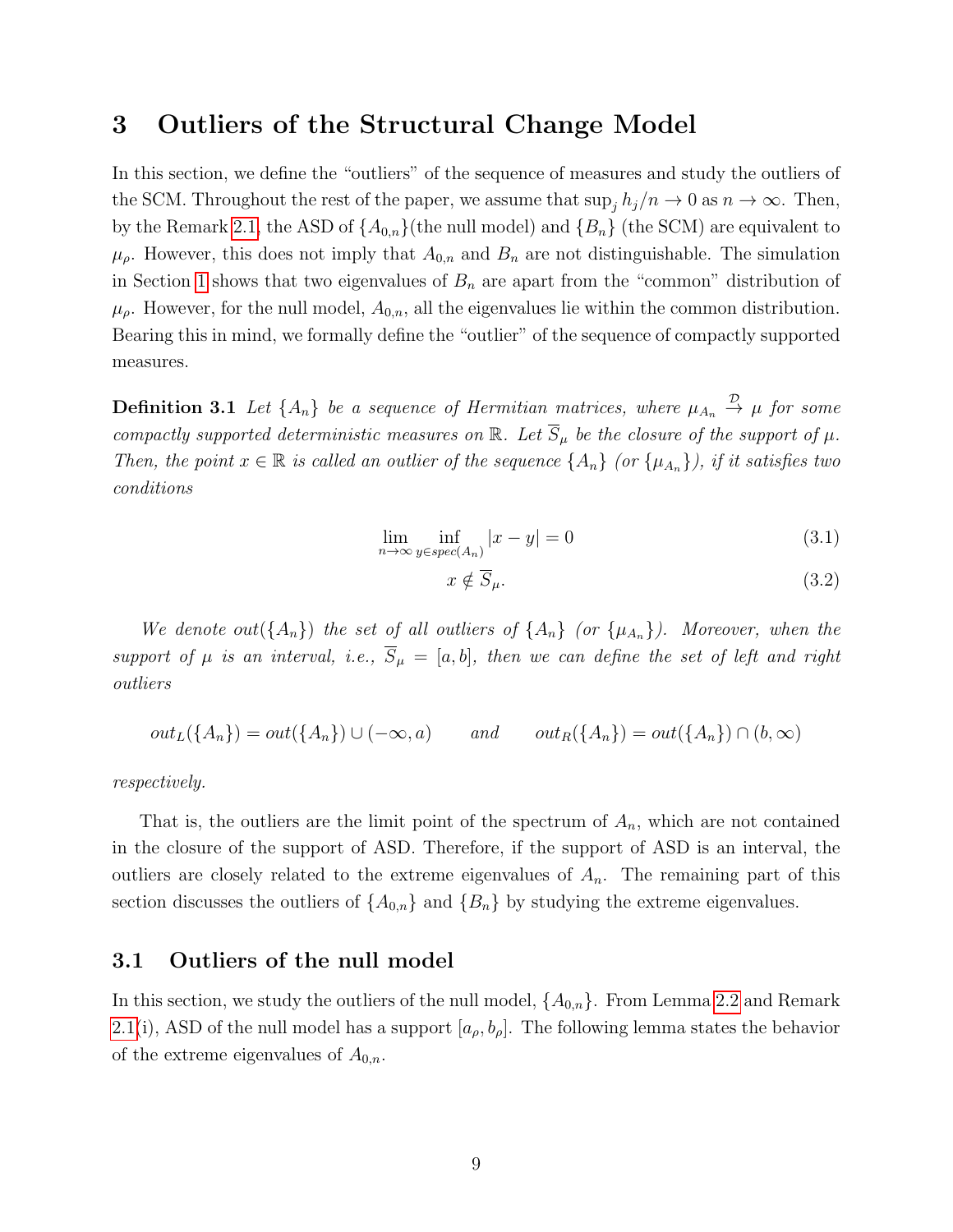**Lemma 3.1** Let  $A_{0,n}$  be as defined in [\(2.3\)](#page-6-3) and  $a_{\rho}$  and  $b_{\rho}$  be as defined in [\(2.8\)](#page-7-1). Then, for fixed  $j \geq 1$ ,

 $\lim_{n \to \infty} \lambda_j(A_{0,n}) = a_\rho$  and  $\lim_{n \to \infty} \lambda_{n+1-j}(A_{0,n}) = b_\rho.$ 

PROOF. See Appendix [C.](#page-32-0)

Lemma [3.1](#page-8-2) shows that under the null, the *j*th smallest and largest eigenvalue converges into the lower  $(a_{\rho})$  and upper bound  $(b_{\rho})$  of the support of an ASD, respectively. As a consequence of Lemma [3.1,](#page-8-2) the following theorem shows that there is no outlier of the null model.

**Theorem 3.1** Let  $A_{0,n}$  be as defined in [\(2.3\)](#page-6-3). Then,

$$
out(\{A_{0,n}\}) = \emptyset.
$$

PROOF. We first show  $out_L({A_{0,n}}) = \emptyset$ . Assume by contradiction, that we can find  $x < a_\rho$ such that  $x \in out_L({A_{0,n}})$ . Let  $\delta = (a_\rho - x)/2 > 0$ . Then, from [\(3.1\)](#page-8-3), there exists an integer N such that for all  $n \geq N$ , there exists  $1 \leq j(n) \leq n$  such that

$$
|x - \lambda_{j(n)}(A_{0,n})| < \delta.
$$

Therefore, for  $n \geq N$ ,  $\lambda_1(A_{0,n}) \leq \lambda_{j(n)}(A_{0,n}) < x + \delta = a_{\rho} - \delta$ . Thus,  $\lambda_1(A_{0,n})$  does not converge to  $a_{\rho}$ , which contradicts to Lemma [3.1.](#page-8-2) Therefore,  $out_L({A_{0,n}}) = \emptyset$ . Similarly, we can show  $out_R({A_{0,n}}) = \emptyset$  and this proves the result.

#### <span id="page-9-0"></span>3.2 Outliers of the single Structural Change Model

In this section, we investigate the outliers of  $B_n$  for the single SCM. Recall the single SCM has AR coefficients of the form  $\rho_t = \rho + \varepsilon I_{\{k\}}(t)$ , where we assume that  $\rho \in (-1,1)$  and  $\varepsilon$ are nonzero and fixed over  $n$ . To obtain the outliers, we require the following assumptions on the break point.

<span id="page-9-1"></span>The break point *k* is such that 
$$
k \to \infty
$$
 as  $n \to \infty$ . (3.3)

Next, we define the following functions of  $\rho$  and  $\varepsilon$ 

<span id="page-9-2"></span>
$$
s = \frac{\rho \varepsilon(\varepsilon + 2\rho) - \sqrt{\rho^2 \varepsilon^2 (\varepsilon + 2\rho)^2 + 4\rho^2 (\varepsilon + \rho)^2}}{2(\varepsilon + \rho)^2},
$$
  

$$
t = \frac{\rho \varepsilon(\varepsilon + 2\rho) + \sqrt{\rho^2 \varepsilon^2 (\varepsilon + 2\rho)^2 + 4\rho^2 (\varepsilon + \rho)^2}}{2(\varepsilon + \rho)^2}.
$$
 (3.4)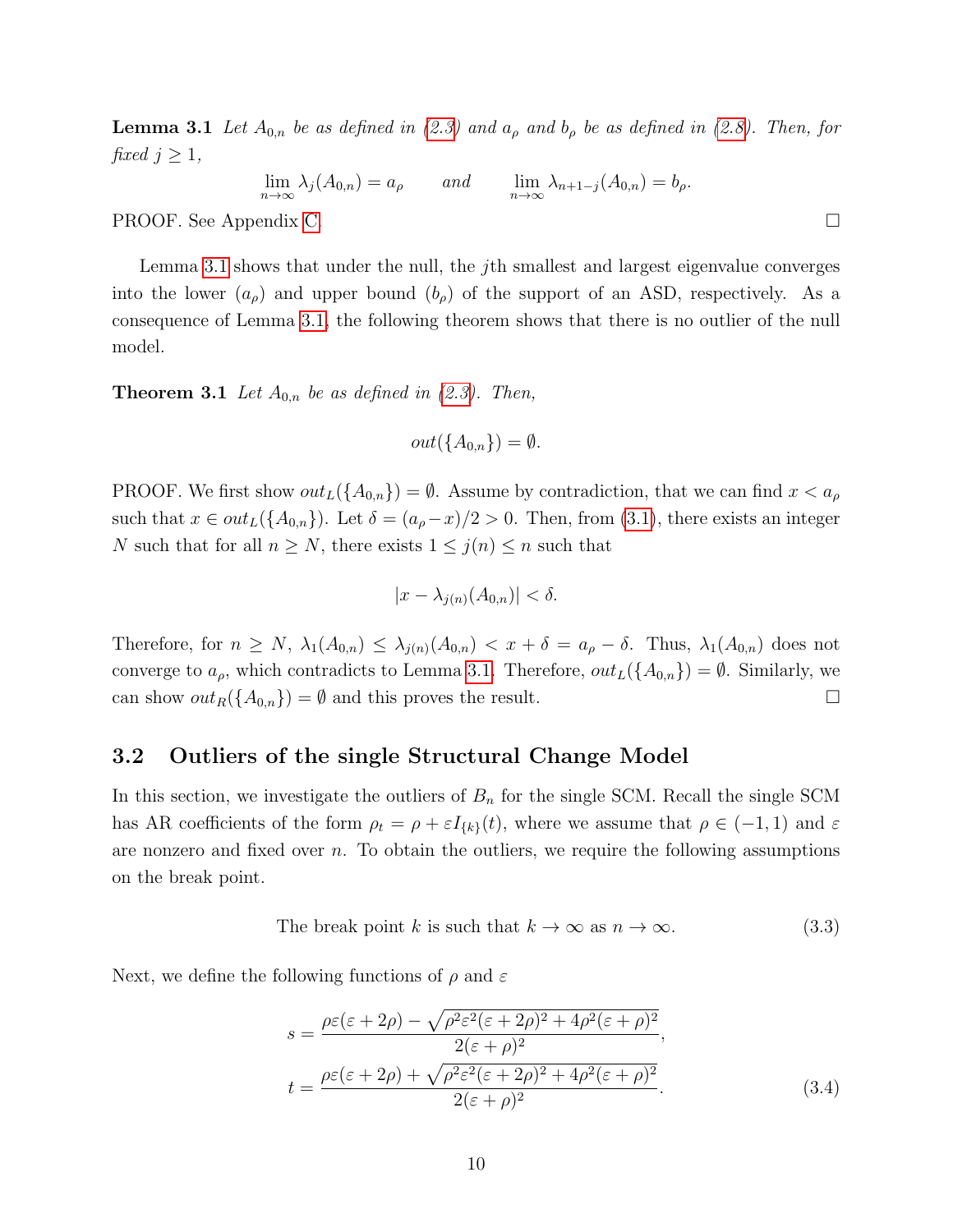The following theorem gives an explicit formula for  $out({B_n})$ .

**Theorem 3.2** Let  ${B_n}$  be the precision matrix of single SCM described as in [\(2.1\)](#page-5-2). Further, the break point k satisfies  $(3.3)$ . Then, we have the following dichotomies:

$$
out_L(\{B_n\}) = \begin{cases} \emptyset & |\rho| \ge |\rho + \varepsilon| \\ \{m\} & |\rho| < |\rho + \varepsilon| \end{cases} \quad and \quad out_R(\{B_n\}) = \begin{cases} \emptyset & |\rho| \ge |\rho + \varepsilon| \\ \{M\} & |\rho| < |\rho + \varepsilon| \end{cases}
$$

where m and M are

<span id="page-10-1"></span>
$$
m = 1 + \rho^2 - \rho(s + s^{-1}), \quad M = 1 + \rho^2 - \rho(t + t^{-1}) \quad \text{for} \quad -1 < \rho < 0 \tag{3.5}
$$

$$
m = 1 + \rho^2 - \rho(t + t^{-1}), \quad M = 1 + \rho^2 - \rho(s + s^{-1}) \quad \text{for} \quad 0 < \rho < 1 \tag{3.6}
$$

where  $s, t$  are from  $(3.4)$ .

<span id="page-10-2"></span>PROOF. See Appendix [C.](#page-32-1)

- **Remark 3.1** (i) Dichotomies in Theorem [3.2](#page-10-0) show that if the magnitude of the AR coefficient at the break point  $(\rho + \varepsilon)$  is smaller than the original AR coefficient  $(\rho)$ , then the effect of the change is absorbed in the overall effect, so we cannot observe an outlier. However, as we observed from the simulation result in the Introduction, if  $|\rho + \varepsilon| > |\rho|$ , then we observe exactly two outliers (one on the left and another on the right).
	- (ii) When the error variance  $\mathbb{E}z_t^2 = \sigma^2 \neq 1$ , the outliers m and M in Theorem [3.2](#page-10-0) have the same form, but multiplied by  $\sigma^2$ .
- (iii) Suppose the break point k is fixed so that the condition [\(3.3\)](#page-9-1) is not satisfied. Then, for  $|\rho| < |\rho + \varepsilon|$ , there exists  $|c| < 1$  (depends on  $\rho$ ) such that

$$
out_L({B_n}) = m + O(|c|^k) \qquad and \qquad out_R({B_n}) = M + O(|c|^k)
$$

where  $(m, M)$  is defined as in [\(3.5\)](#page-10-1) (if  $-1 < \rho < 0$ ) or [\(3.6\)](#page-10-1) (if  $0 < \rho < 1$ ). A proof can be found in the Appendix [C,](#page-32-1) proof of Theorem [3.2,](#page-10-0) [Step7]. In practice, for a moderate AR coefficient value, e.g.,  $|\rho| = 0.7$ ,  $k > 5$  is sufficiently large to approximate the outliers using m and M.

The following corollary states the behavior of outliers when the magnitude of change dominates the original AR coefficient.

<span id="page-10-0"></span>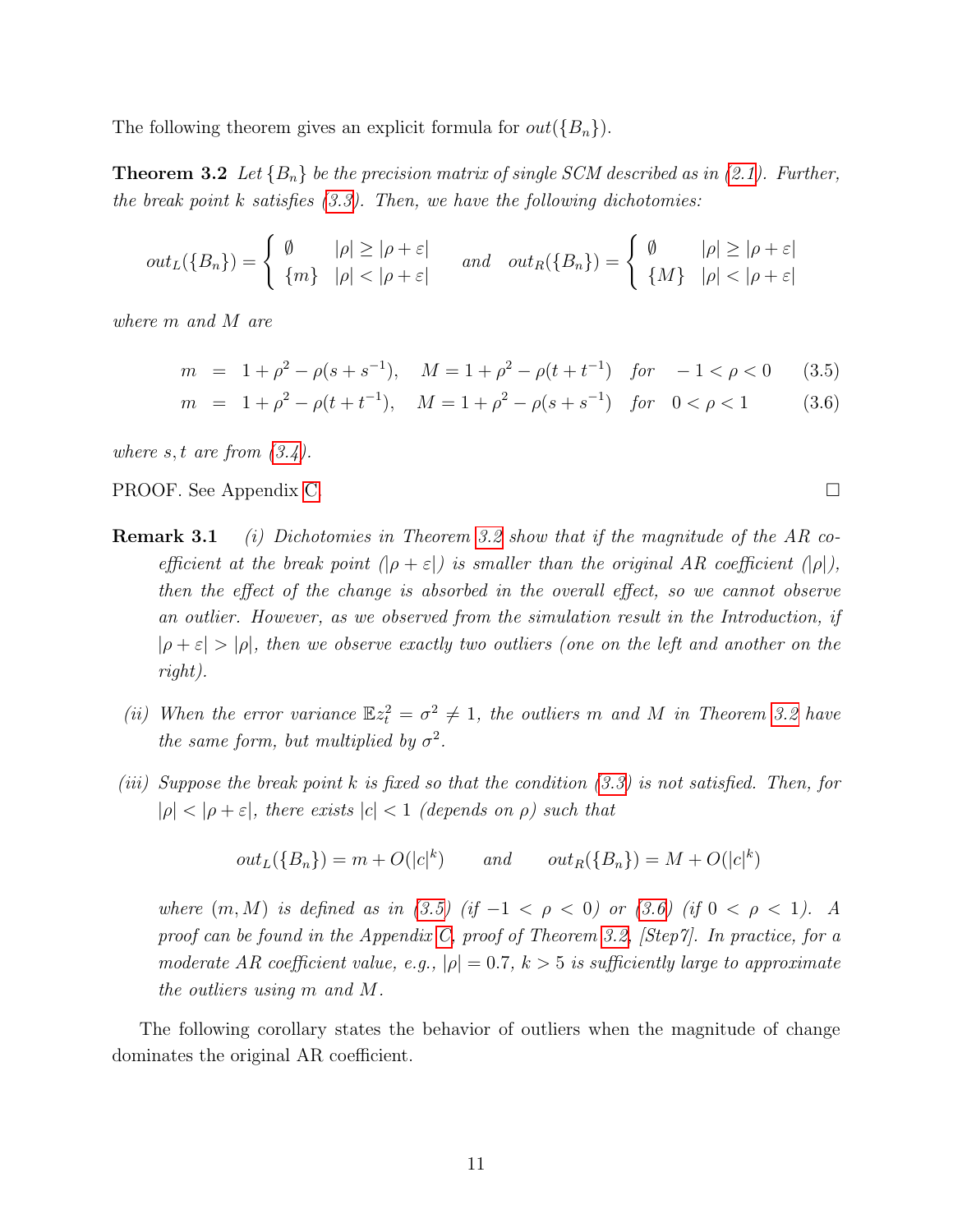Corollary 3.1 Suppose the same notation and assumptions as those in Theorem [3.2](#page-10-0) hold. If  $|\rho| < |\rho + \varepsilon|$ , then

$$
\lim_{|\varepsilon|\to\infty}m=0 \quad and \quad \lim_{|\varepsilon|\to\infty}\frac{M-b_\rho}{\varepsilon^2}=1.
$$

PROOF. We assume  $\rho > 0$  (proof for  $\rho < 0$  is similar). Since  $\lim_{|\varepsilon| \to \infty} t \to \rho$ , then,  $m \to 1 + \rho^2 - \rho(\rho + \rho^{-1}) = 0$  as  $|\varepsilon| \to \infty$ . This proves the first limit. To show the second limit, From [\(3.6\)](#page-10-1),

$$
M - b_{\rho} = -\rho(s + s^{-1} + 2) = \rho\left(\frac{(\varepsilon + \rho)^{2}}{\rho^{2}}t - s + 2\right)
$$

Here we use the equation  $st = -\rho^2(\rho + \varepsilon)^{-2}$ . Finally, using that  $\lim_{\varepsilon \to \infty} s = 0$  and  $\lim_{\varepsilon \to \infty} t =$  $ρ$ , it is straightforward to show  $ε^{-2}(M - b<sub>ρ</sub>)$  → 1 as  $ε$  → ∞.

In the following two sections, we derive a general solution of outliers for the general SCM.

#### <span id="page-11-1"></span>3.3 Outliers of the single interval Structural Change Model

As a bridge step from outliers of a single SCM to a general SCM, we assume that a single change occurs within an interval, i.e.

<span id="page-11-0"></span>
$$
\rho_t = \rho + \varepsilon I_{[k,k+h-1]}(t),\tag{3.7}
$$

where the length of change  $h \geq 1$  is a fixed constant. When  $h = 1$  (single SCM), we derive an explicit form of outliers in Theorem [3.2.](#page-10-0) From a careful examination of the proof of Theorem [3.2](#page-10-0) in the Appendix, outliers of the single SCM are the solution of a determinantal equation

$$
\det M_2(z) = 0 \qquad M_r(\cdot) \in \mathbb{R}^{2 \times 2}
$$

where an explicit form of  $M_2(\cdot)$  can be found in the Appendix, [\(C.12\)](#page-36-0). We extend this finding to the general  $h \geq 1$ . First, let f be a bijective mapping from  $(-1,1)\setminus\{0\}$  to  $[a_{\rho},b_{\rho}]^c$ where

<span id="page-11-2"></span>
$$
f(z) = 1 + \rho^2 - \rho(z + z^{-1}).
$$
\n(3.8)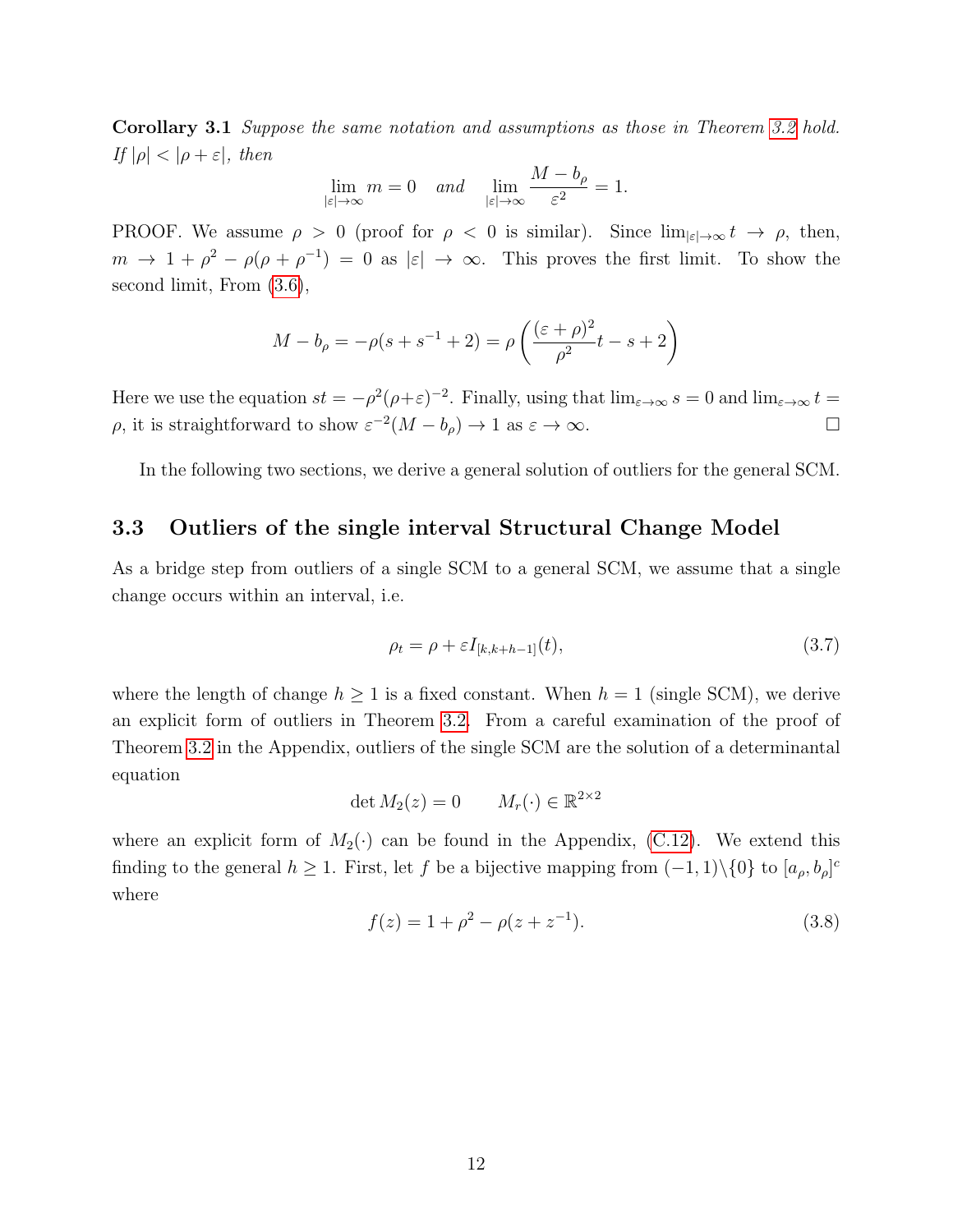Define a matrix valued tri-diagonal function  $M_{h+1}(z)$  on  $[a_{\rho}, b_{\rho}]^c$ 

<span id="page-12-0"></span>
$$
M_{h+1}(z) = \begin{pmatrix} \alpha(f^{-1}(z)) & -1 & & & \\ -1 & \beta(f^{-1}(z)) & \ddots & & \\ & \ddots & \ddots & \ddots & \\ & & \beta(f^{-1}(z)) & -1 & \\ & & & -1 & \gamma(f^{-1}(z)) \end{pmatrix} \in \mathbb{R}^{(h+1)\times(h+1)} \quad (3.9)
$$

where  $f^{-1}$  is an inverse mapping and

<span id="page-12-2"></span>
$$
\alpha(x) = \frac{\rho x^{-1} + \varepsilon(\varepsilon + 2\rho)}{\varepsilon + \rho}, \quad \beta(x) = \frac{\rho(x + x^{-1}) + \varepsilon(\varepsilon + 2\rho)}{\varepsilon + \rho}, \text{ and } \gamma(x) = \frac{\rho x^{-1}}{(\varepsilon + \rho)}. \quad (3.10)
$$

When  $h = 1$ ,

$$
M_2(z) = \begin{pmatrix} \alpha(f^{-1}(z)) & -1 \\ -1 & \gamma(f^{-1}(z)) \end{pmatrix} \qquad z \in [a_\rho, b_\rho]^c.
$$

The following theorem shows that the elements of  $out({B_n})$  are the zeros of the determinantal equation of  $M_{h+1}(\cdot)$ .

<span id="page-12-1"></span>**Theorem 3.3** Let  $B_n$  be a precision matrix of the single interval SCM as described in [\(3.7\)](#page-11-0) and  $M_{h+1}(z)$  be as defined in [\(3.9\)](#page-12-0). Furthermore, the break point k satisfies [\(3.3\)](#page-9-1). Then, the followings are equivalent.

(i)  $z \in out({B_n})$ 

$$
(ii) \ \det M_{h+1}(z) = 0
$$

PROOF. See Appendix [C.](#page-39-0)

**Remark 3.2** (i) For  $h = 1$ ,

$$
\det M_2(z) = \alpha(x)\gamma(x) - 1 = \left(\frac{\rho + \varepsilon(\varepsilon + 2\rho)x}{x(\varepsilon + \rho)}\right)\left(\frac{\rho}{x(\varepsilon + \rho)}\right) - 1 = 0
$$

where  $x = f^{-1}(z)$ . Solving above equation for x gives a solution  $x = s$  and t where s, t are defined as in  $(3.4)$ . Thus, by Theorem [3.3,](#page-12-1) outliers are  $f(s)$  and  $f(t)$ , which is m and M (depending on the order) in Theorem [3.2.](#page-10-0)

(ii) Suppose the break point  $k$  is fixed. Then, similar to Remark [3.1\(](#page-10-2)iii), we can also prove that for any  $z \in out({B_n})$ , there exists  $\tilde{z}$  such that  $\det M_{h+1}(\tilde{z}) = 0$  and  $|z - \tilde{z}| =$  $O(|c|^k)$  for some constant  $0 < c < 1$ .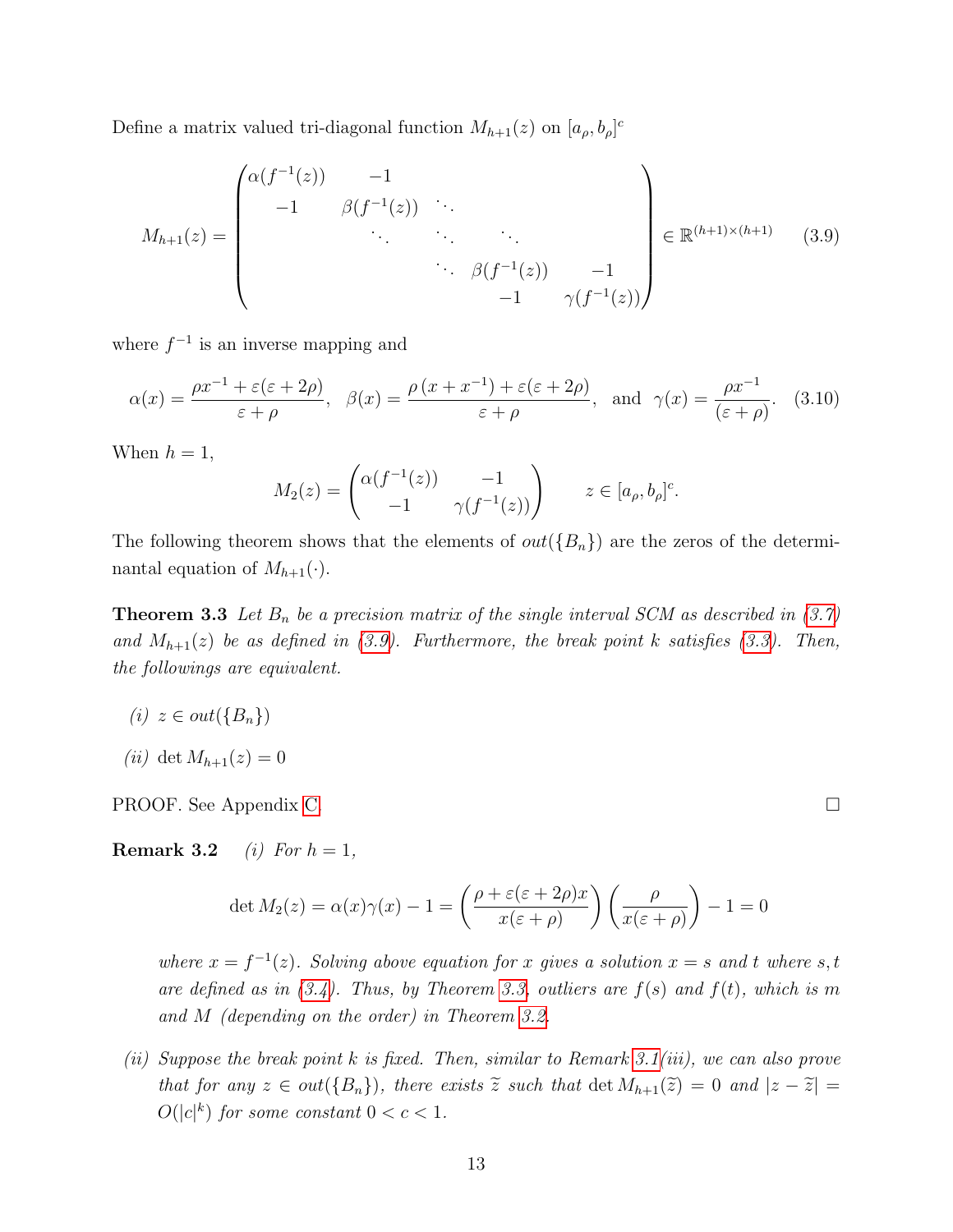Given h, we can fully determine the outliers of  ${B_n}$  by numerically solving the determinantal equation det  $M_{h+1}(z) = 0$ . However, for large h, solving an equation involving a determinant might be challenging. The following theorem gives a sufficient condition for the left and right outliers and provides an approximate range for outliers. Before we state the theorem, we define

<span id="page-13-0"></span>
$$
x_j^{(h)} = 1 + (\varepsilon + \rho)^2 - 2(\varepsilon + \rho)\cos\frac{j\pi}{h} \qquad j = 1, ..., h - 1.
$$
 (3.11)

and for  $j \in \{0, h\}$ 

<span id="page-13-1"></span>
$$
x_0^{(h)} = \begin{cases} -\infty & \rho > 0 \\ \infty & \rho < 0 \end{cases}, \qquad x_h^{(h)} = \begin{cases} \infty & \rho > 0 \\ -\infty & \rho < 0 \end{cases} \tag{3.12}
$$

Then, it is straightforward to check  $x_j^{(h)} > 0$  for  $j = 1, 2, ..., h$  (exclude  $j = 0$ ) and  $\{x_j^{(h)}\}$  $\{hj}\}_{j=0}^h$ are increasing when  $\rho > 0$ , or decreasing when  $\rho < 0$ .

<span id="page-13-2"></span>Theorem 3.4 Suppose the same set of notation and assumptions in Theorem [3.3](#page-12-1) hold. Let  $\{x_i^{(h)}\}$  ${j \choose j}_{j=0}^h$  as in [\(3.11\)](#page-13-0) and [\(3.12\)](#page-13-1), and further assume

$$
(x_j^{(h)} - a_\rho)(x_j^{(h)} - b_\rho) \neq 0 \qquad j = 1, ..., h-1
$$

where  $a_{\rho}$  and  $b_{\rho}$  are defined as in [\(2.8\)](#page-7-1). That is,  $x_i^{(h)}$  $j^{(n)}$  is not the lower and upper bound of the support of an ASD of  ${B_n}$ . Let

<span id="page-13-4"></span>
$$
p = |\{j|x_j^{(h)} < a_\rho\}| \qquad \text{and} \qquad q = |\{\ell|x_\ell^{(h)} > b_\rho\}|. \tag{3.13}
$$

Then,

<span id="page-13-3"></span>
$$
|out_L(\{B_n\})| \ge p \qquad and \qquad |out_R(\{B_n\})| \ge q. \tag{3.14}
$$

Furthermore, define intervals  $\{I_i^{(L)}\}$  $\{I_{j}^{(L)}\}_{j=1}^{p}$  and  $\{I_{\ell}^{(R)}\}$  $\{e^{(R)}\}_{\ell=1}^q$  where

$$
I_j^{(L)} = \begin{cases} (x_{j-1}^{(h)} \vee 0, x_j^{(h)} \wedge a_\rho) & \rho > 0 \\ (x_{h+1-j}^{(h)} \vee 0, x_{h-j}^{(h)} \wedge a_\rho) & \rho < 0 \end{cases} \quad \text{and} \quad I_{\ell}^{(R)} = \begin{cases} (b_\rho \vee x_{h-\ell}^{(h)}, x_{h+1-\ell}^{(h)}) & \rho > 0 \\ (b_\rho \vee x_\ell^{(h)}, x_{\ell-1}^{(h)}) & \rho < 0 \end{cases}.
$$

Then, for  $1 \leq j \leq p$  and  $1 \leq \ell \leq q$ ,

$$
I_j^{(L)} \cap out_L(\{B_n\}) \neq \emptyset \qquad and \qquad I_{\ell}^{(R)} \cap out_R(\{B_n\}) \neq \emptyset.
$$

That is, interval  $I_i^{(L)}$  $j^{(L)}$  and  $I_{\ell}^{(R)}$  $\mathcal{C}_{\ell}^{(R)}$  contains at least one outliers on the left and right, respectively.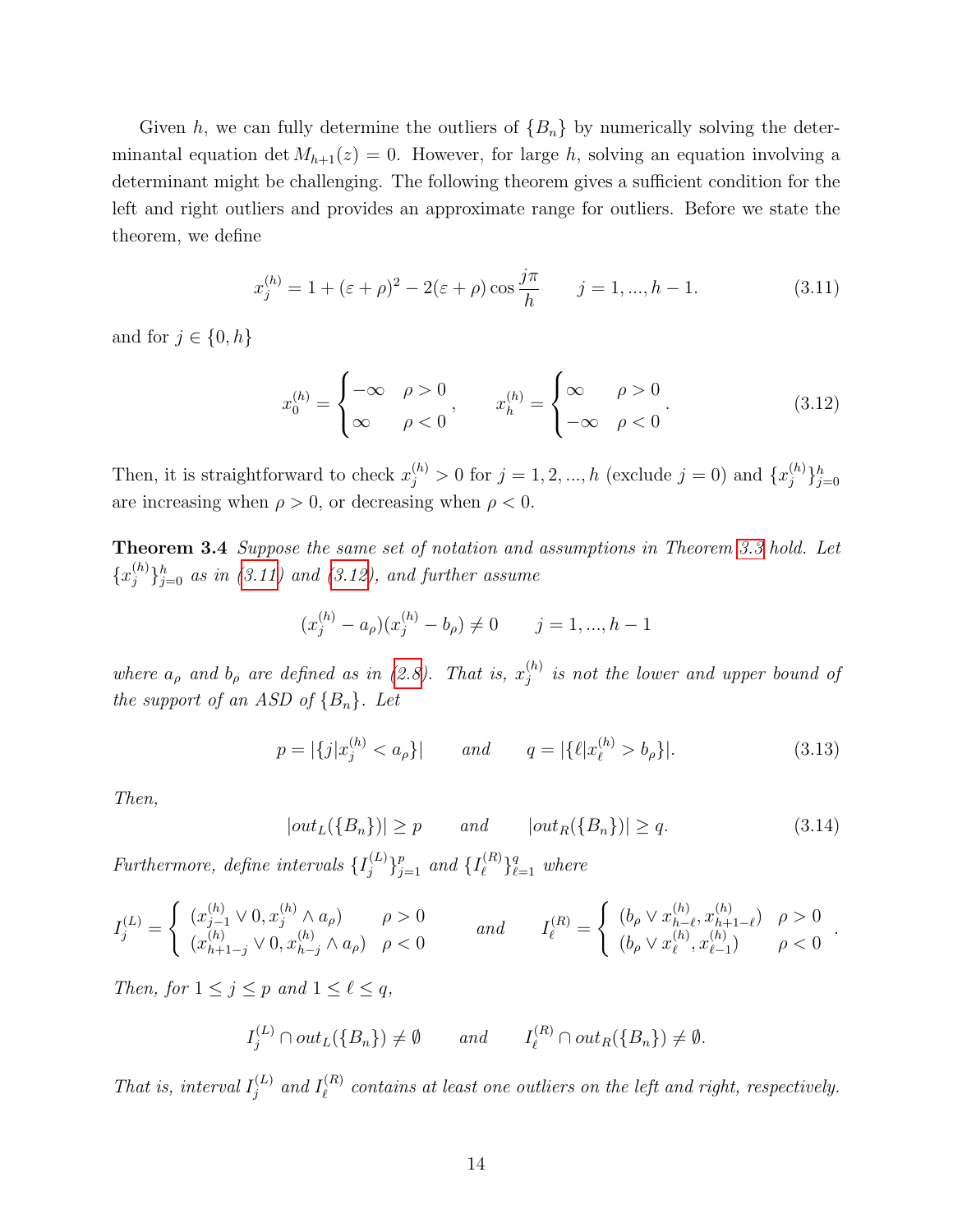<span id="page-14-4"></span>PROOF. See Appendix [C.](#page-42-0)

- Remark  $3.3$  $_0^{(h)}$  and  $x_h^{(h)}$  $\binom{h}{h}$  satisfy either  $x_0^{(h)} < a_\rho$  and  $x_h^{(h)} > b_\rho$  (when  $\rho > 0$ ) or  $x_h^{(h)} < a_\rho$  and  $x_0^{(h)} > b_\rho$  (when  $\rho < 0$ ). By Theorem [3.4,](#page-13-2) we have  $p, q \ge 1$  and thus  $out_L({B_n})$  and  $out_R({B_n})$  contains at least one element.
	- (ii) Defining  $x_0^{(h)}$  or  $x_h^{(h)}$  $\mathcal{L}_h^{(h)}$  as  $\infty$  in [\(3.12\)](#page-13-1) may give a wide range for  $I_1^{(R)}$  or  $I_q^{(R)}$ . We can obtain a tighter boundary value by showing that the largest eigenvalue of  $B_n$  is bounded by  $B = b_{\rho} + h^{1/2} |\varepsilon| \sqrt{(\varepsilon + 2\rho)^2 + 2}$ . Therefore, we can replace  $I_{\ell}^{(R)}$  $\ell^{(R)}$  in Theorem [3.4](#page-13-2) with

$$
\widetilde{I}_{\ell}^{(R)} = \begin{cases}\n\left(b_{\rho} \vee x_{h-\ell}^{(h)}, x_{h+1-\ell}^{(h)} \wedge B\right) & \rho > 0 \\
(b_{\rho} \vee x_{\ell}^{(h)}, x_{\ell-1}^{(h)} \wedge B) & \rho < 0\n\end{cases} \qquad 1 \le \ell \le q.
$$

Detailed calculations can be found in the Appendix [C.](#page-42-0)

(iii) Although we do not yet have proof, the numerical study suggests that the inequalities  $(3.14)$  are equal, i.e., p and q is the exact number of the left and right outliers respectively.

#### <span id="page-14-0"></span>3.4 Outliers of the general Structural Change Model

In this section, we consider outliers of the general SCM of the form

<span id="page-14-2"></span>
$$
\rho_t = \rho + \sum_{j=1}^m \varepsilon_j I_{E_j}(t),\tag{3.15}
$$

where  $\{E_j := [k_j, k_j + h_j - 1]\}_{j=1}^m$  is a set of disjoint intervals with  $k_1 < \ldots < k_m$ . To investigate outliers of the the general SCM, we define the submodels. For each  $1 \le j \le m$ , let  $B_n^{(j)}$  be a precision matrix of a single interval SCM of form  $\rho_t = \rho + \varepsilon_j I_{[k_j, k_j + h_j - 1]}(t)$ .

In Section [3.3,](#page-11-1) we show that  $out({B_n^{(j)}})$  is a solution for a determinantal equation (when  $h_i = 1$ , we also have an analytic form of outliers in Theorem [3.2\)](#page-10-0). It is expected that the outliers of the general SCM are the union of outliers of the submodels. To do so, we require the following assumption on the spacing of break points.

Assumption 3.1 For  $1 \le j \le m$ , let  $\Delta_j = k_j - (k_{j-1} + h_{j-1} - 1)$  (we set  $k_0 + h_0 - 1 = 0$ ) be the interval between the  $j - 1$ th and jth change. Then,

<span id="page-14-3"></span><span id="page-14-1"></span>
$$
\Delta = \min_{1 \le j \le m} \Delta_j \to \infty \tag{3.16}
$$

as  $n \to \infty$ .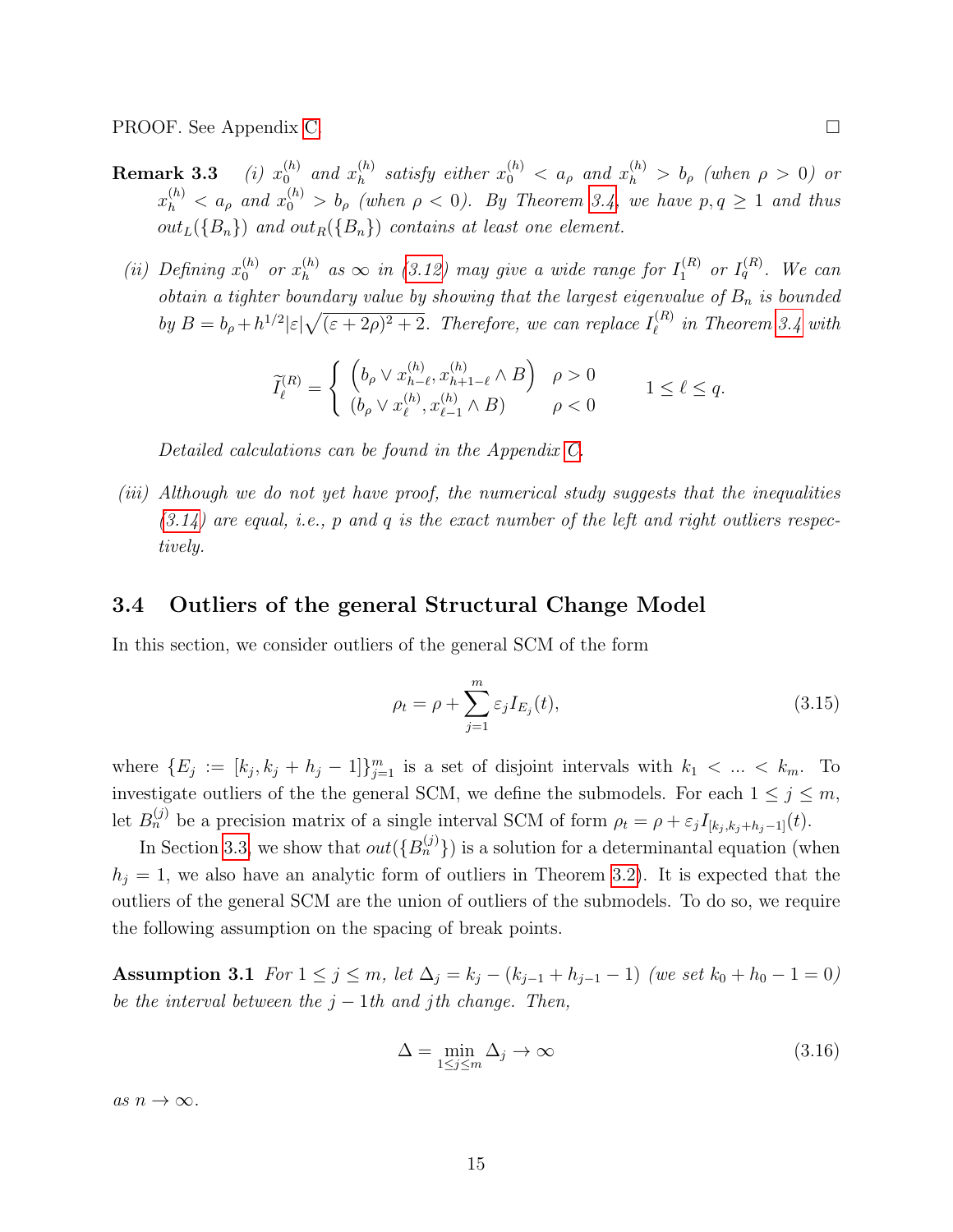Note that when  $m = 1$ , Assumption [3.1](#page-14-1) is equivalent with condition [\(3.3\)](#page-9-1) on the break point.

The following theorem states outliers of the model [\(3.15\)](#page-14-2).

<span id="page-15-1"></span>**Theorem 3.5** Let  $B_n$  be a precision matrix of the single interval SCM as described in [\(3.15\)](#page-14-2). For  $1 \leq j \leq m$ ,  $B_n^{(j)}$  is a precision matrix of the jth submodel. Let  $\Delta$  as defined in [\(3.16\)](#page-14-3) satisfy Assumption [3.1.](#page-14-1) If  $|\rho + \varepsilon_j| > |\rho|$  for all  $1 \le j \le m$ , then

$$
out(\{B_n\}) = \bigcup_{j=1}^{m} out(\{B_n^{(j)}\}),
$$
\n(3.17)

where the union above allows the multiplicity of elements (Multiset).

PROOF. See Appendix [C.](#page-45-0)

Remark 3.4 Suppose that Assumption [3.1](#page-14-1) is not satisfied. Then, up to the exponential decaying error of order  $O(|c|^{\Delta})$  for some  $|c| < 1$ ,

$$
out({B_n}) \approx \bigcup_{j=1}^{m} \{z : \det M_{h_j+1}^{(j)}(z) = 0\}
$$

where  $M_{h_j+1}^{(j)}(z)$  is defined as in [\(3.9\)](#page-12-0) but replaces  $\varepsilon$  with  $\varepsilon_j$  in the parameter.

<span id="page-15-2"></span>**Corollary 3.2** Consider the special case where  $h_j = 1$  for all  $1 \leq j \leq m$ . If  $|\rho + \varepsilon_j| > |\rho|$ for all  $1 \leq j \leq m$ , then, by Theorem [3.2](#page-10-0) and [3.5,](#page-15-1) we have analytic expressions for the left and right outliers (allowing for the multiplicity)

$$
out_L({B_n}) = {m_1, ..., m_m}
$$
 and  $out_R({B_n}) = {M_1, ..., M_m}$ 

where  $(m_j, M_j)$  are as defined in Theorem [3.2,](#page-10-0) but replaces  $\varepsilon$  with  $\varepsilon_j$ .

# <span id="page-15-0"></span>4 Parameter Identification

#### 4.1 Parameter Identification

Let  $(\rho, m, \underline{\varepsilon}, \underline{k}, \underline{h})$  be a parameter vector of SCM where m is number of change and  $\underline{\varepsilon}$  =  $(\varepsilon_1, ..., \varepsilon_m), k = (k_1, ..., k_m),$  and  $h = (h_1, ..., h_m)$  are vectors of magnitude of changes, break points, and length of changes respectively. Then, by Theorem [3.5,](#page-15-1) under certain conditions on breakpoints (see Assumption [3.1\)](#page-14-1), we can obtain  $out({B_n}|(\rho, m, \underline{\varepsilon}, \underline{k}, \underline{h}))$ . If  $\min_j h_j/n \to 0$ , then we can obtain a consistent estimator for  $\rho$ , the original AR coefficient, using classical methods, e.g., the Yule-Walker or Burg estimators. Therefore, we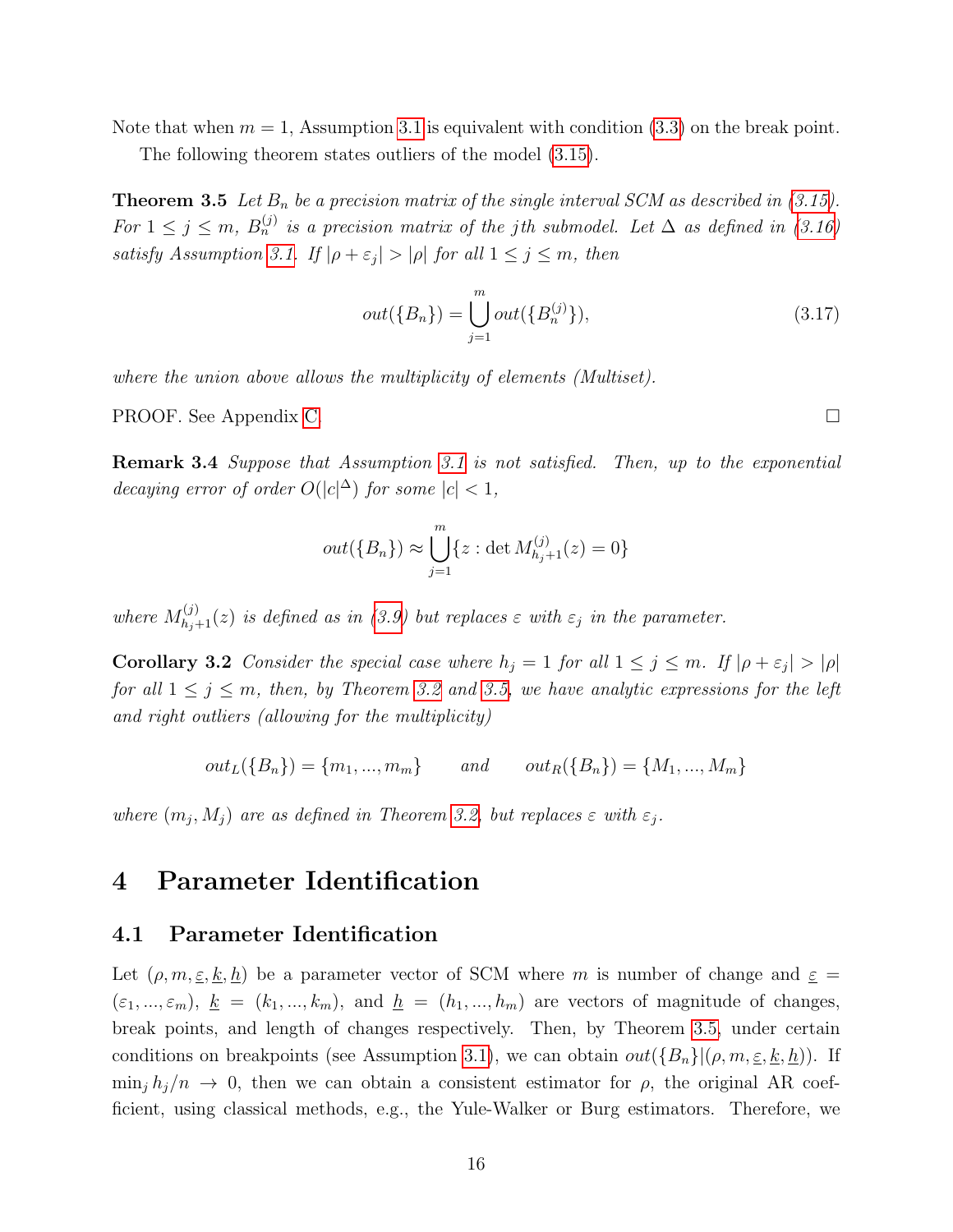assume  $\rho$  is known. Moreover, since  $out({B_n}|(\rho, m, \underline{\varepsilon}, \underline{k}, \underline{h}))$  does not depend on the break points <u>k</u>, we only focus on  $\theta = (m, \underline{\epsilon}, \underline{h})$ , which are parameters of interest. This raises the question of whether we can identify the parameter when  $out({B_n}\vert\theta)$  is given. That is, whether the mapping  $\theta \to out(\{B_n\}|\theta)$  is injective or not. The answer to the question is no, since  $out(\{B_n\}|(m,\underline{\varepsilon},\underline{h})) = out(\{B_n\}|(m,\underline{\varepsilon}_{\sigma},\underline{h}_{\sigma}))$  for all permutations  $\sigma \in S_m$ ,  $\varepsilon_{\sigma} = (\varepsilon_{\sigma(1)}, ..., \varepsilon_{\sigma(m)})$ , and  $\underline{h}_{\sigma}$  is defined similarly. However, if we restrict the model to  $h = (1, ..., 1) \in \mathbb{R}^m$ , then, the number of changes and magnitudes  $(m, \underline{\varepsilon})$  are identifiable up to permutation.

<span id="page-16-0"></span>Proposition 4.1 Assume the same notation and assumption in Theorem [3.5](#page-15-1) hold. Further, we let  $\rho$  be given and  $\underline{h} = (1, ..., 1) \in \mathbb{R}^m$ . Let  $\mathcal{E}_{\rho} = (0, \infty)$  if  $\rho > 0$  and  $(-\infty, 0)$  if  $\rho < 0$ . Suppose that  $out(\{B_n\}|(m_1, \underline{\varepsilon}_1)) = out(\{B_n\}|(m_2, \underline{\varepsilon}_2))$  for some  $(m_i, \underline{\varepsilon}_i) \in \mathbb{Z}_{\geq 0} \times \mathcal{E}_{\rho}^{m_i}$ ,  $i = 1, 2$ . Then  $m_1 = m_2$ , and there exists a permutation  $\sigma \in S_{m_1}$  such that  $\underline{\varepsilon}_2 = (\underline{\varepsilon}_1)_{\sigma}$ .

PROOF. See Appendix [C.](#page-46-0)

Although we do not yet have proof, we conjecture that the above proposition is true for the general length of changes  $\underline{h}$ . To make a statement, let  $\theta = (m, \underline{\varepsilon}, \underline{h})$  and for  $\sigma \in S_m$ , let  $\theta_{\sigma} = (m, \underline{\varepsilon}_{\sigma}, \underline{h}_{\sigma})$ . If  $out(\{B_n\}|\theta_1) = out(\{B_n\}|\theta_2)$ , then we conjecture that  $m_1 = m_2$  and there exists a permutation  $\sigma \in S_{m_1}$  such that  $\theta_2 = (\theta_1)_{\sigma}$ .

#### 4.2 Break point detection

For the SCM, we show that  $out({B_n}||\rho, m, \underline{\varepsilon}, \underline{k}, \underline{h}))$  is invariant of the break points  $\underline{k}$ . This is because the spectrum is invariant under the change of basis. In a subtle way, essential information about the break points is contained in the eigenvectors. To make problem easier, we assume the single SCM in [\(1.5\)](#page-2-0) where  $n = 1000$  and  $k = 50$ . For  $1 \le i \le n$ , let  $u_i(B_n) \in \mathbb{R}^n$  be a standardized eigenvector corresponding to the eigenvalue  $\lambda_i(B_n)$ . Figure [3](#page-17-1) plots the first 70 entries of  $u_i(B_n)$  for  $i = 1, 2, 3$  (left panel) and  $i = 998, 999, 100$  (right panel).

Noting that, if  $A_{0,n}$  corresponds to the precision matrix of the null model in [\(1.5\)](#page-2-0), then,

$$
[u_i(A_{0,n})]_j = O(n^{-1/2}) \qquad 1 \le i, j \le n.
$$

However, under the alternative of the single SCM, Figure [3](#page-17-1) illustrates that  $u_1(B_n)$  and  $u_{1000}(B_n)$  has unexpectedly large values near the break point  $k = 50$ . That is

$$
[u_i(B_n)]_k = O(1) \qquad i = 1,1000
$$

and the adjacent eigenvectors  $(u_2(B_n), u_3(B_n), u_{998}(B_n))$ , and  $u_{999}(B_n)$  take value of an order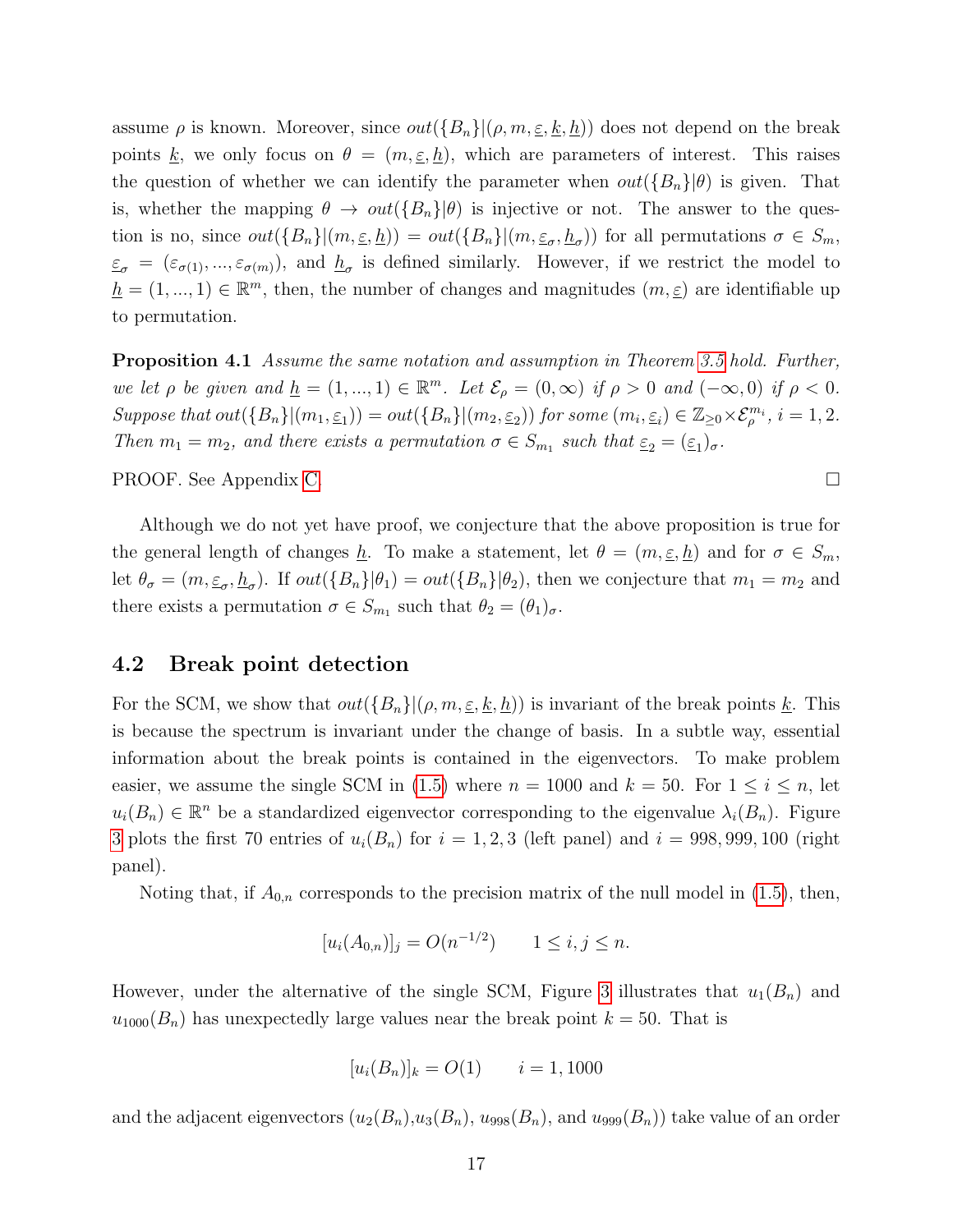

<span id="page-17-1"></span>Figure 3: Plot of  $\{u_i(B_n)\}\$  for  $i=1,2,3$  (left) and  $i=998,999,1000$  (right) around the break point (k = 50, vertical dashed line) under a single SCM. Here  $n = 1,000$  and  $(\rho, \rho + \epsilon)$  $= (0.3, 0.5).$ 

of  $n^{-1/2}$  at k-th element. We believe that using a similar technique as in [Benaych-Georges](#page-49-3) [and Nadakuditi](#page-49-3) [\(2011\)](#page-49-3), Theorem 2.3, it is possible to show

$$
|u_i(B_n)|_{\infty} = \begin{cases} O(1) & i = 1, n \\ O(n^{-1/2}) & i \neq 1, n \end{cases}
$$

where  $|u_i(B_n)|_{\infty} = \max_{1 \leq j \leq n} |[u_i(B_n)]|$  and

$$
arg\,max_{1 \leq i \leq n} |[u_1(B_n)]_i| = k \qquad arg\,max_{1 \leq i \leq n} |[u_n(B_n)]_i| = k - 1.
$$

Therefore, if above conjectures are true, then we can identify the break point  $k$  by finding the index that takes the maximum value in  $u_1(B_n)$ . We leave this to future research.

### <span id="page-17-0"></span>5 Outlier detection of a panel time series

In this section, we apply the results from Section [3](#page-8-0) to detect outliers of a panel time series. Consider the panel autoregressive model

<span id="page-17-2"></span>
$$
y_{j,t} = \rho_t y_{j,t-1} + z_{j,t} \qquad t \ge 0, 1 \le j \le B \tag{5.1}
$$

where  $\{z_{jt}\}\$ are i.i.d. random variables with mean zero and variance 1,  $\{\rho_t\}\$ are common AR coefficients across  $j$  that satisfy the SCM in  $(1.2)$ .

Let  $\underline{y}_{j;n} = (y_{j,1},...,y_{j,n})^\top$ , be the *j*th observation with common variance  $var(\underline{y}_{j;n}) = \Sigma_n$ and  $\Omega_n = (\Sigma_n)^{-1}$  be its inverse. Then, our goal is to find a consistent estimator of  $out(\{\Omega_n\})$ . To do so, we need obtain a consistent estimator of  $\Omega_n$ . A natural plug-in estimator for  $\Sigma_n$ is  $\widehat{\Sigma}_{n,B} = B^{-1} \sum_{j=1}^B (\underline{y}_{j;n} - \overline{y}_j \mathbf{1}_n) (\underline{y}_{j;n} - \overline{y}_j \mathbf{1}_n)^{\top}$ , where  $\overline{y}_j = n^{-1} \sum_{t=1}^n y_{j,t}$  and  $\mathbf{1}_n$  is a vector of ones. Then, we may  $\widehat{\Omega}_{n,B} = (\widehat{\Sigma}_{n,B})^{-1}$  as our estimator.  $\widehat{\Omega}_{n,B}$  is consistent when n is fixed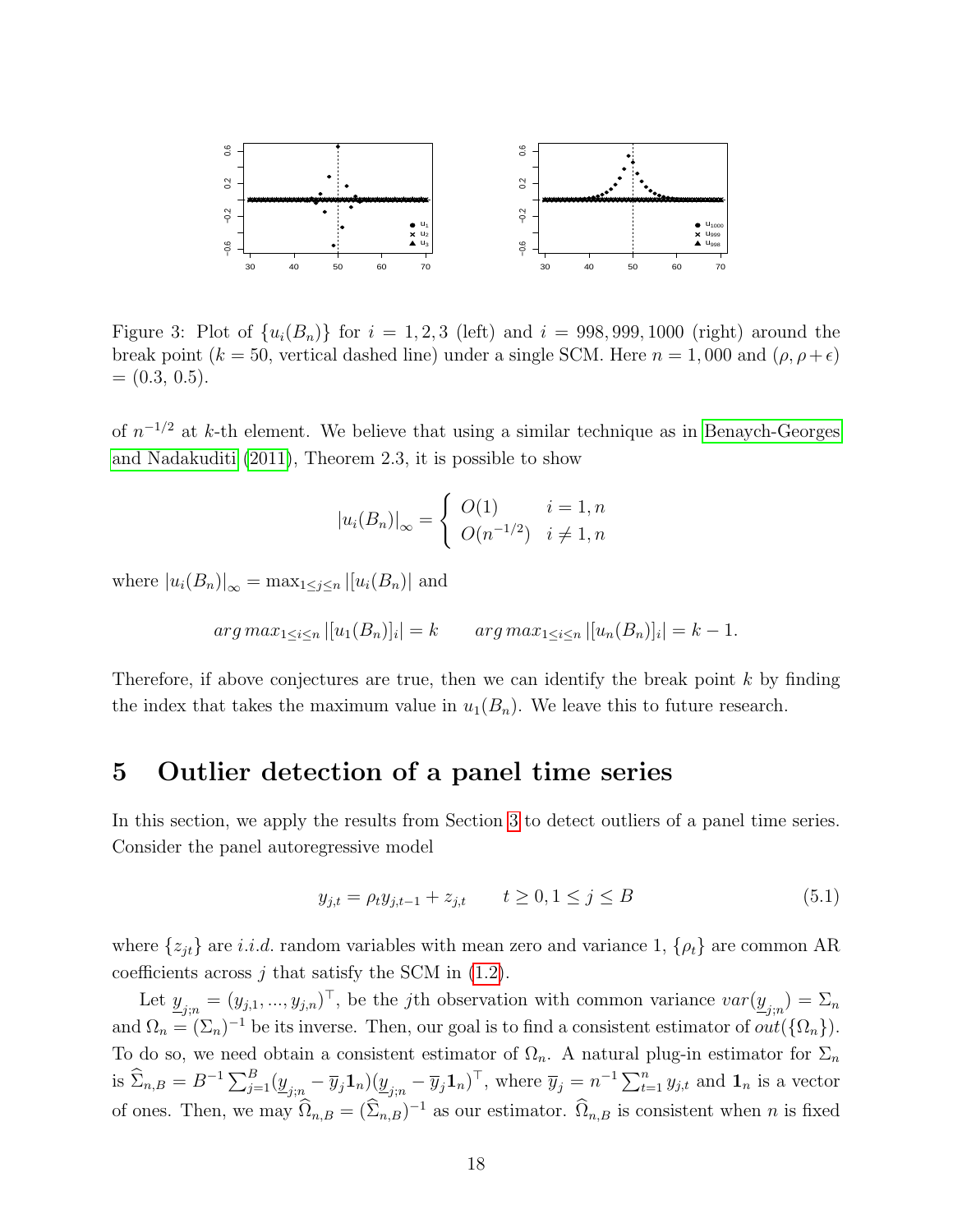and  $B \to \infty$ . However, if n increases at the same rate as B, i.e.,  $\lim B/n = \tau \in (0,\infty)$ ,  $\Omega_{n,B}$ is no longer a consistent estimator of  $\Omega_n$  (See, e.g., [Wu and Pourahmadi](#page-51-11) [\(2009\)](#page-51-11)). However, from Lemma [2.1,](#page-5-0)  $\Omega_n$  is a tri-diagonal matrix, thus it is sparse. Therefore, we implement an estimator from [Cai et al.](#page-50-13) [\(2011\)](#page-50-13), using a constrained  $\ell_1$  minimization method. In detail, let  $\Omega_1$  be the solution of the following minimization problem

$$
\min |\Omega|_1 \quad \text{subject to:} \quad \left| \widehat{\Sigma}_{n,B} \Omega - I_n \right|_{\infty} \le \lambda_n,
$$

where for  $A = (a_{ij})$ ,  $|A|_1 = \sum_{i,j=1}^n |a_{ij}|$  and  $|A|_{\infty} = \max_{1 \le i,j \le n} |a_{ij}|$ ,  $\widehat{\Sigma}_{n,B}$  is a plug-in estimator, and  $\lambda_n$  is a tuning parameter. and define  $\tilde{\Omega}_{n,B}$  as a symmetrization of  $\tilde{\Omega}_1$ 

<span id="page-18-1"></span>
$$
[\widetilde{\Omega}_{n,B}]_{i,j} = [\widetilde{\Omega}_1]_{i,j} \wedge [\widetilde{\Omega}_1]_{j,i}.
$$
\n(5.2)

We require the following assumptions on the tail behavior of  $y_{i,t}$ .

<span id="page-18-0"></span>**Assumption 5.1**  $\underline{y}_{1;n}$  satisfies the exponential-type tail condition as described in [Cai et al.](#page-50-13) [\(2011\)](#page-50-13), i.e., there exist  $0 < \eta < 1/4$  and  $K > 0$  such that  $(\log n)/B \leq \eta$  and

$$
\max_{1 \le i \le N} \mathbb{E} \exp\left(t y_{1,i}^2\right) \le K < \infty \quad \forall |t| \le \eta,
$$

Note that if the innovations  $\{\varepsilon_{it}\}\$ are Gaussian, then Assumption [5.1\(](#page-18-0)i) is satisfied.

The following lemma gives a concentration inequality between  $\Omega_{n,B}$  and  $\Omega_n$ .

**Lemma 5.1** Let  $\{y_{j,t}\}\$ be a panel time series with recursion [\(5.1\)](#page-17-2) where AR coefficients satisfy the SCM in [\(1.2\)](#page-1-0). Suppose that Assumption [5.1](#page-18-0) holds. Let  $\Omega_n$  be the true precision matrix and  $\Omega_{n,B}$  is an estimator as defined in [\(5.2\)](#page-18-1). Then, for all  $\tau > 0$ , there exist a constant  $C_{\tau} > 0$  such that

$$
P\left(\max_{1\leq i\leq n} |\lambda_i(\widetilde{\Omega}_{n,B}) - \lambda_i(\Omega_n)| \leq C_\tau \sqrt{\frac{\log n}{B}} \right) \geq 1 - 4n^{-\tau}.
$$

PROOF. See Appendix [C.](#page-47-0)

By this lemma, if  $(\log n)/B \to 0$  as  $n, B \to \infty$ ,  $\tilde{\Omega}_{n,B}$  is positive definite and a consistent estimator for  $\Omega_n$  with a high probability.

Next, we estimate  $out({\Omega_n})$  using  $\tilde{\Omega}_{n,B}$ . To do so, let  $\hat{\rho}_n$  be the consistent estimator of the original AR coefficient  $\rho$ . The Yule-Walker estimator is one example of  $\hat{\rho}_n$ . Let

<span id="page-18-3"></span>
$$
\widehat{out}(\widetilde{\Omega}_{n,B}) = spec(\widetilde{\Omega}_{n,B}) \cap [a_{\widehat{\rho}_n}, b_{\widehat{\rho}_n}]^c
$$
\n(5.3)

<span id="page-18-2"></span>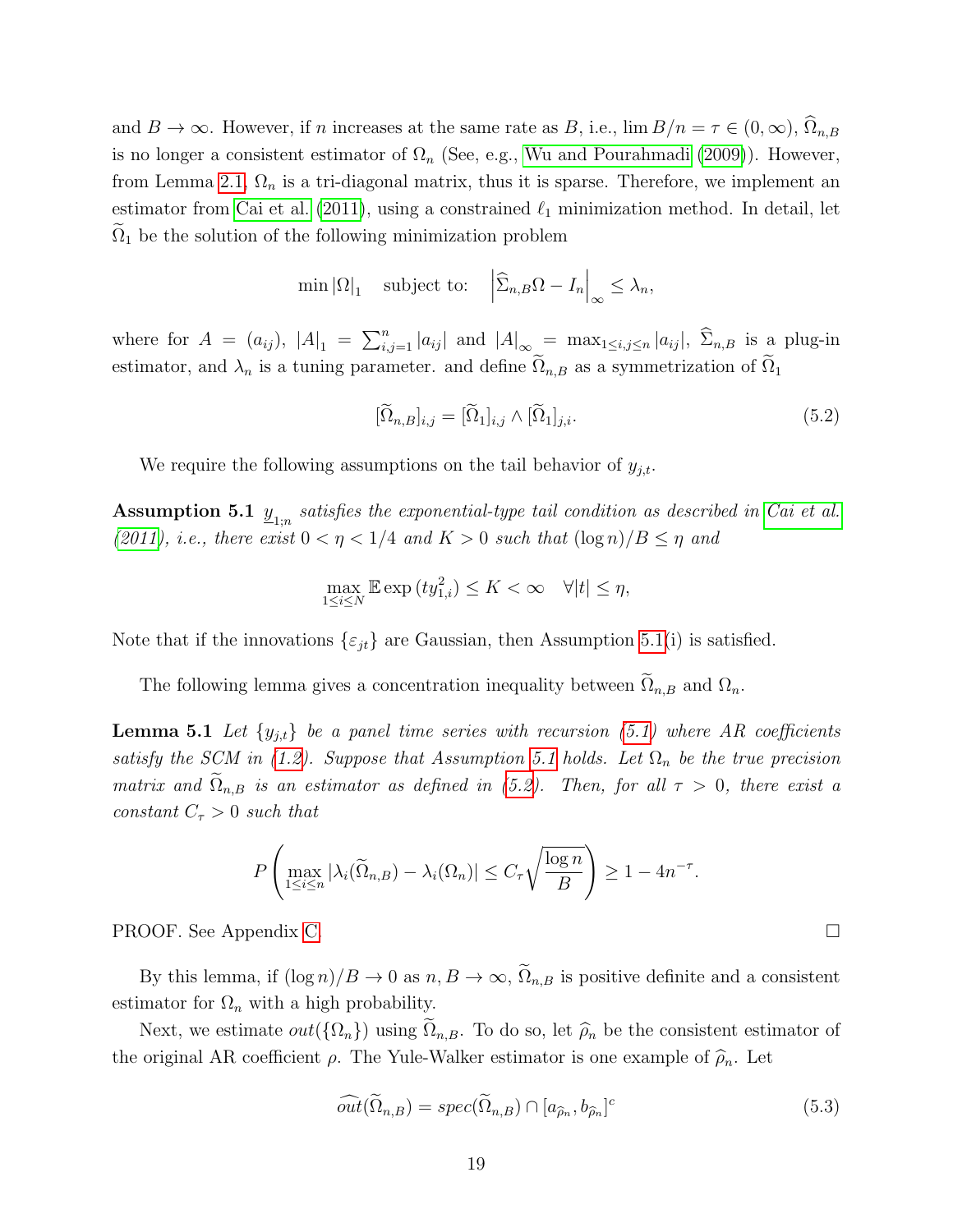where  $a_{\hat{\rho}_n}$  and  $b_{\hat{\rho}_n}$  are defined as in [\(2.8\)](#page-7-1). To show the consistency of the set of outliers, we require an appropriate distance measure of sets. For sets  $X$  and  $Y$ , we define the Hausdorff distance of X and Y

$$
d_H(X,Y) = \max \{ \sup_{x \in X} \inf_{y \in Y} |x - y|, \sup_{y \in Y} \inf_{x \in X} |x - y| \}.
$$

The follow theorem gives a consistent result of an outlier estimator.

Theorem 5.1 Assume the same set of notation and assumption as in Lemma [5.1](#page-18-2) hold. Let  $\widehat{\rho}_n$  be the consistent estimator of the original AR coefficient  $\rho$  and  $\widehat{\omega_{n}}(\Omega_{n,B})$  as defined in [\(5.3\)](#page-18-3). Then,

<span id="page-19-2"></span>
$$
d_H\left(\widehat{\text{out}}(\widetilde{\Omega}_{n,B}), \text{out}(\{\Omega_n\})\right) \stackrel{P}{\to} 0\tag{5.4}
$$

as  $n, B \to \infty$ , and  $(\log n)/B \to 0$ .

PROOF. See Appendix [C.](#page-47-1)

# <span id="page-19-0"></span>6 Simulations

To substantiate the proposed methods, we conduct some simulations. We assume the single SCM with the length of the time series  $n = 100$  and the break point at  $k = 50$ . An original AR coefficient varies  $\rho = 0.1, 0.3, 0.5, 0.7$ , and 0.9 and to see the relative effect of the magnitude of change, we use three different ratios  $\varepsilon/\rho = 0.5, 1, 2$  for each  $\rho$ . Moreover, to see the asymptotic effect of the number of panels, we use  $B = 100, 500, 1000, 5000$  for each parameter set  $(\rho, \varepsilon)$ .

For a given  $(\rho, \varepsilon, B)$ , we generate  $\{y_{j,t}\}\$ as in  $(5.1)$  where  $\{\varepsilon_{j,t}\}\$ are *i.i.d.* standard normal. Let  $\Omega_n$  be the true precision matrix and  $\Omega_{n,B}$  is an estimator as defined in [\(5.2\)](#page-18-1). By Theorem [3.2,](#page-10-0)  $out({\Omega_n}) = {\lambda_L, \lambda_R}$  which are explicit formulas for the two outliers  $\lambda_L(= m) < a_\rho$  and  $\lambda_R(=M) > b_\rho$  that are given in the theorem. Since we know there are exactly two outliers, we use

$$
\widehat{out}(\widetilde{\Omega}_{n,B}) = {\widehat{\lambda}}_L, {\widehat{\lambda}}_R
$$

where  $\widehat{\lambda}_L = \lambda_1(\widetilde{\Omega}_{n,B})$  and  $\widehat{\lambda}_R = \lambda_n(\widetilde{\Omega}_{n,B})$  as an estimator of outliers.

All simulations are conducted in 1000 replications and obtain the value  $(\widehat{\lambda}_{L,i}, \widehat{\lambda}_{R,i})$  for  $i = 1, \ldots, 1000$ . For each simulation, we calculate the mean absolute error (which is an equivalent norm of the Hausdorff norm)

<span id="page-19-1"></span>
$$
\text{MAE}_i = \frac{1}{2} \left( |\widehat{\lambda}_{L,i} - \lambda_L| + |\widehat{\lambda}_{R,i} - \lambda_R| \right) \qquad 1 \le i \le 1000. \tag{6.1}
$$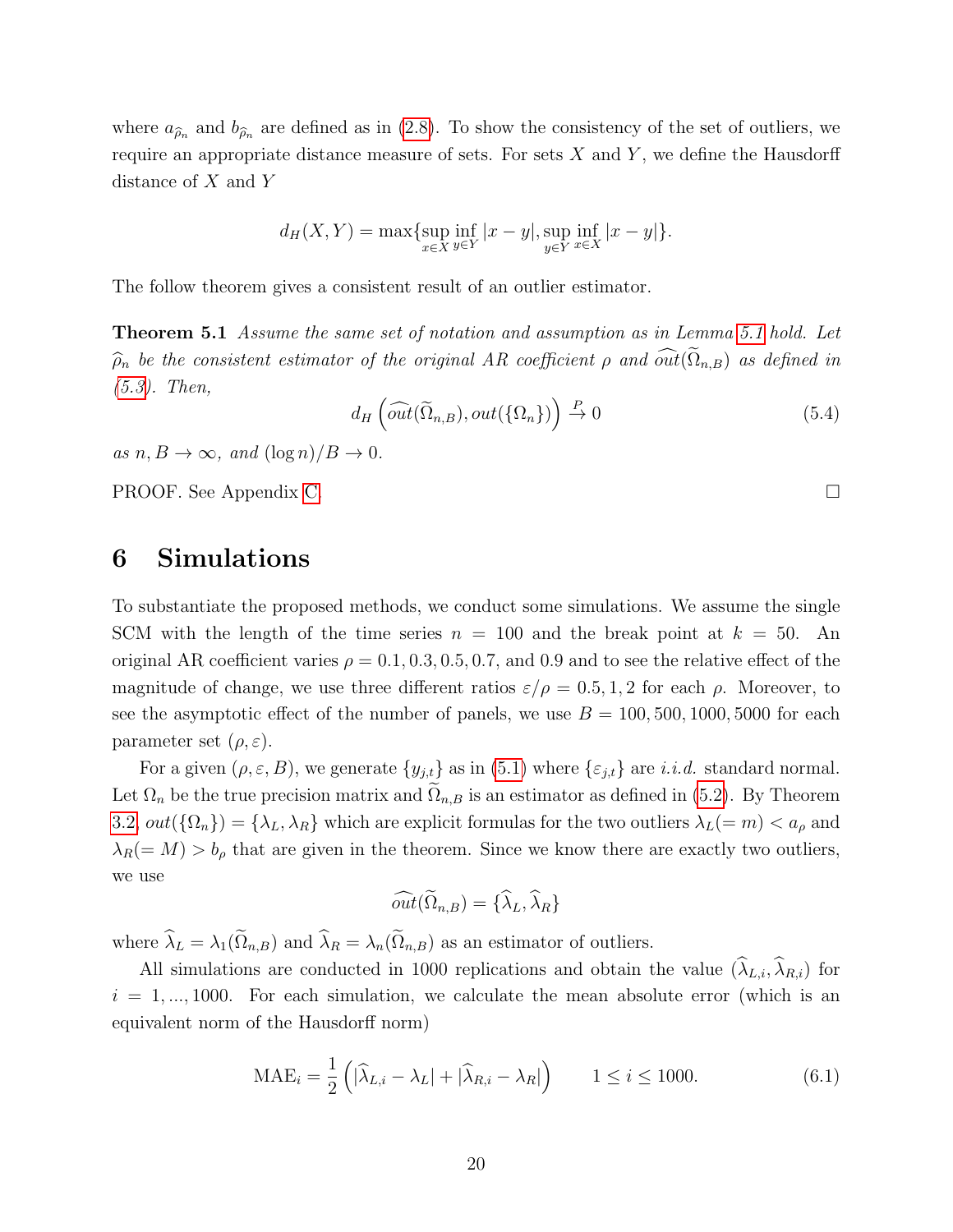Table [1](#page-20-0) shows the average and standard deviation (in parentheses) of the mean absolute error.

|        | $\varepsilon/\rho$ | B          |            |            |            |
|--------|--------------------|------------|------------|------------|------------|
| $\rho$ |                    | 100        | 500        | 1000       | 5000       |
|        | 0.5                | 0.15(0.03) | 0.05(0.02) | 0.03(0.01) | 0.01(0.00) |
| 0.1    | 1                  | 0.13(0.03) | 0.05(0.02) | 0.03(0.01) | 0.01(0.01) |
|        | $\overline{2}$     | 0.10(0.03) | 0.03(0.02) | 0.03(0.01) | 0.01(0.01) |
| 0.3    | 0.5                | 0.09(0.05) | 0.04(0.02) | 0.02(0.01) | 0.02(0.01) |
|        | 1                  | 0.13(0.04) | 0.04(0.02) | 0.04(0.02) | 0.02(0.01) |
|        | $\overline{2}$     | 0.22(0.08) | 0.08(0.04) | 0.06(0.04) | 0.04(0.02) |
| 0.5    | 0.5                | 0.20(0.08) | 0.07(0.04) | 0.07(0.03) | 0.04(0.02) |
|        | 1                  | 0.23(0.10) | 0.12(0.07) | 0.10(0.05) | 0.06(0.03) |
|        | $\overline{2}$     | 0.39(0.19) | 0.21(0.11) | 0.17(0.09) | 0.09(0.04) |
| 0.7    | 0.5                | 0.28(0.15) | 0.08(0.04) | 0.04(0.02) | 0.03(0.02) |
|        | 1                  | 0.39(0.20) | 0.09(0.05) | 0.07(0.05) | 0.05(0.03) |
|        | $\overline{2}$     | 0.67(0.31) | 0.17(0.10) | 0.15(0.10) | 0.10(0.06) |
| 0.9    | 0.5                | 0.48(0.22) | 0.13(0.07) | 0.07(0.05) | 0.04(0.03) |
|        | 1                  | 0.55(0.29) | 0.14(0.08) | 0.09(0.07) | 0.05(0.04) |
|        | 2                  | 0.54(0.33) | 0.26(0.18) | 0.18(0.12) | 0.07(0.06) |

<span id="page-20-0"></span>Table 1: Average and standard deviation (in parentheses) of the mean absolute error as defined in [\(6.1\)](#page-19-1) for each ( $\rho, \varepsilon, B$ ). The true model is the single SCM with the length of time series  $n = 100$  and break point  $k = 50$ .

For all simulations, as B goes to  $\infty$ , error decreases and goes to zero. Note that when n is fixed and B goes to  $\infty$ ,  $\widehat{\lambda}_L$  and  $\widehat{\lambda}_R$  estimates  $\lambda_1(\Omega_n)$  and  $\lambda_n(\Omega_n)$ , respectively, which is not exactly the "ideal" outliers  $out({\Omega_n})$ . Thus, there are two sources of bias due to the finite n and k. However, at least for the range of parameters that we studied in this section, the bias due to the finite n and k is negligible for  $\rho = 0.1$  and 0.3, and reasonable small for the larger  $\rho$ .

An error increases when  $\rho$  increases. A relatively weak performance of the estimator for the large  $\rho$  value could be due to the break point. By Remark [3.1\(](#page-10-2)iii), the bias due to the finite k is an order of  $O(|c|^k)$  for some  $<|c|<1$ . The constant c depends on the value  $\rho$  and is close to one when | $\rho$ | is close to the boundary, leading to a larger  $O(|c|^k)$ . However, the effect of ratio  $\varepsilon/\rho$  is not coherent. For  $\rho = 0.3, 0.5, 0.7,$  and 0.9, the bias tends to increase when  $\varepsilon/\rho$  increases. Whereas, when  $\rho = 0.1$ , it is the opposite.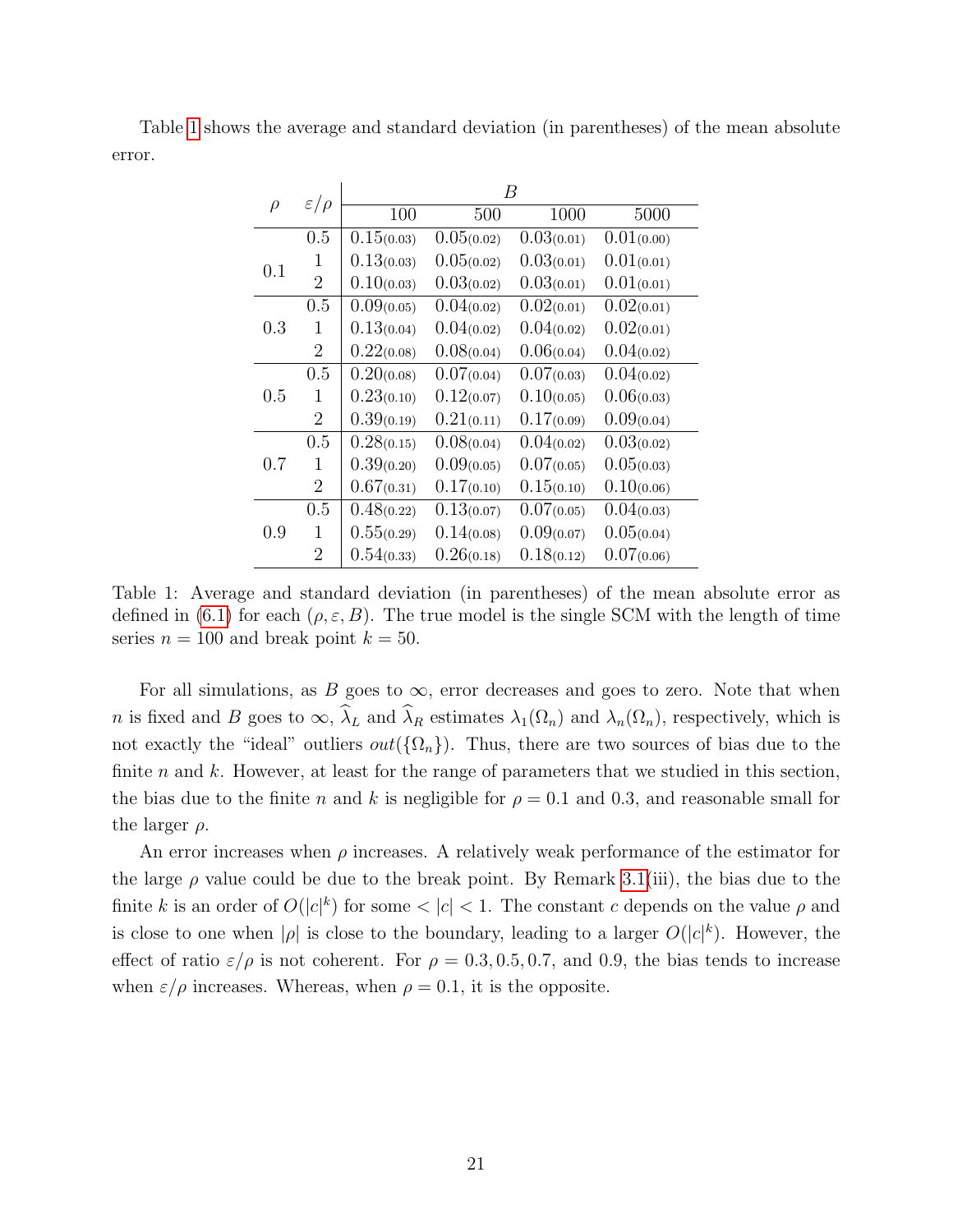### <span id="page-21-0"></span>7 Discussion on the heteroscedasticity model

Our method can also be applied to the heteroscedasticity model. Consider the heteroscedasticity autoregressive model

$$
\widetilde{y}_t = \rho \widetilde{y}_{t-1} + \sigma_t \widetilde{z}_t \qquad t \ge 1
$$

where  $\rho \in (-1,1)/\{0\}$  and  $\{\tilde{z}_t\}$ , a white noise process with unit variance. We assume the error variances have the following structure

<span id="page-21-2"></span>
$$
\sigma_t^2 = \sigma^2 + \sum_{j=1}^m \xi_j I_{E_j}(t) \qquad t \ge 1.
$$
 (7.1)

where  ${E_j}_{j=1}^m$  are disjoint intervals and  $\xi_j > -\sigma^2$  is the nonzero constant. Let  $C_n$  be a precision matrix of  $\tilde{\mathbf{y}}_n = (\tilde{y}_1, ..., \tilde{y}_n)'$ . Then, analogous to Lemma [2.1](#page-5-0) and Theorem [2.1,](#page-7-3) we can show (without proofs)

$$
C_{n}]_{i,j} = \begin{cases} \sigma_n^2 & i = j = n \\ \sigma_i^2 + \sigma_{i+1}^2 \rho_{i+1}^2 & i = j < n \\ -\sigma_{i \vee j}^2 \rho_{i \vee j} & |i - j| = 1 \\ 0 & o.w. \end{cases}.
$$

and if  $\max_j |E_j|/n \to 0$  as  $n \to \infty$ , then

<span id="page-21-1"></span>
$$
\mu_{C_n} \stackrel{\mathcal{D}}{\rightarrow} \sigma^2 \mu_{\rho}. \tag{7.2}
$$

With loss of the generality, we set  $\sigma^2 = 1$ . From [\(7.2\)](#page-21-1), the null  $(m = 0 \text{ in } (7.1))$  $(m = 0 \text{ in } (7.1))$  $(m = 0 \text{ in } (7.1))$  and alternative of heteroscedasticity model have the same ASD,  $\mu_{\rho}$ . It is natural to think whether we can observe outlier(s) in the alternative model.

Figure [4](#page-22-0) shows the histogram of ESD of  $C_n$   $(n = 1000)$  where

$$
\sigma_t^2 = 1 + \xi I_{\{50\}}(t) \qquad 1 \le t \le 1000
$$

for two different  $\xi$  values (  $\xi = 0.3$  (left) and  $\xi = -0.3$  (right)). Note that histogram of ESD under null is the left panel of Figure [2\)](#page-3-1).

Unlike the change in the coefficient model, behavior of an outlier is different in the heteroscedasticity model. First, we only observe a single (right) outlier when  $\sigma^2 + \xi > \sigma^2$  (in the single SCM, we observe two outliers when  $|\rho + \varepsilon| > |\rho|$ ). Next, even though  $\sigma^2 + \xi < \sigma^2$ , we are able to observe an (left) outlier (there is no outlier when  $|\rho + \varepsilon| < |\rho|$  in the single SCM). We can further investigate the behavior of  $out({C_n})$  using similar techniques in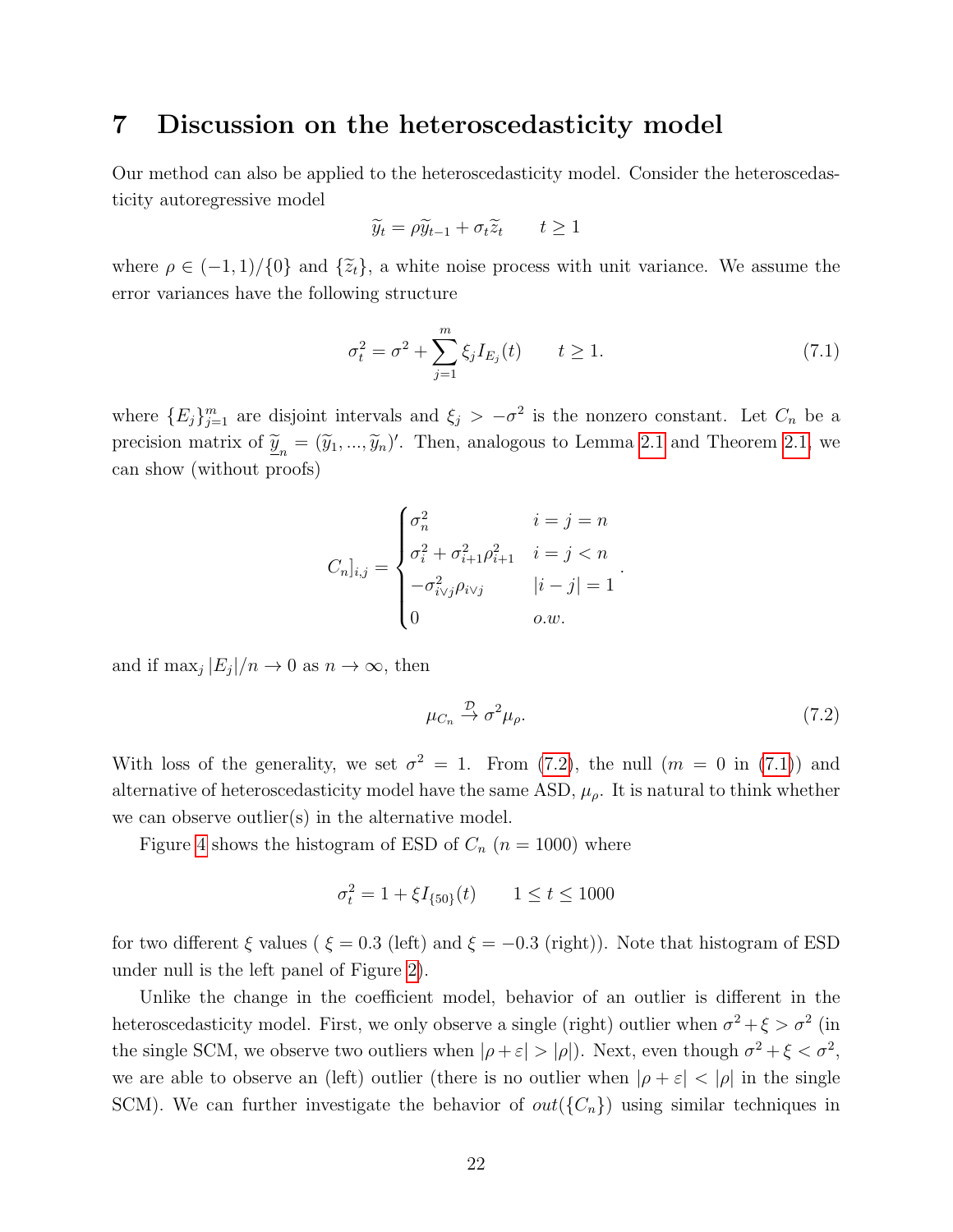

<span id="page-22-0"></span>Figure 4: ESD of the precision matrix of  $C_n$  for different  $\xi$  values. Here  $n = 1,000, \rho = 0.3$ ,  $\sigma^2 = 1$ ,  $m = 1$ ,  $k = 50$ , and  $h = 1$ .  $\sigma^2 + \xi = 1.3$  (left) and 0.7 (right). Crosses indicate outliers.

Section [3,](#page-8-0) but this remains an avenue for future research.

### Acknowledgement

The research was partially conducted while the author was affiliated with Texas A&M University. The author's research was partly supported by NSF DMS-1812054. The author gratefully acknowledges Suhasini Subba Rao for a lot of useful discussions.

# Summary of results in the Appendix

To navigate the Appendix, we briefly summarize the contents of each section.

- In Appendix [A,](#page-23-1) we list some properties of the common ASD,  $\mu_{\rho}$ , of the null and alternative model defined in Section [2.2.](#page-6-0) Specifically, we give an explicit formula for the Stieltjes transform of  $\mu_{\rho}$  and the moments of  $\mu_{\rho}$ . These properties are not directly used in the main paper, but they may also be of independent interest. Moreover, these properties are frequently used in the proofs of Section [3.](#page-8-0)
- In Appendix [B,](#page-24-0) we give prove technical lemmas required in the proof of Theorems in Sections [2](#page-5-1) and [3.](#page-8-0)
- In Appendix [C,](#page-28-1) we give a proofs in the main paper. Proof of Theorem [3.2](#page-10-0) involves 7 steps and quite technical. [Step4]–[Step7] can be skipped on first reading. Proof of Theorem [3.3](#page-12-1) may gives more insights on the proof techniques.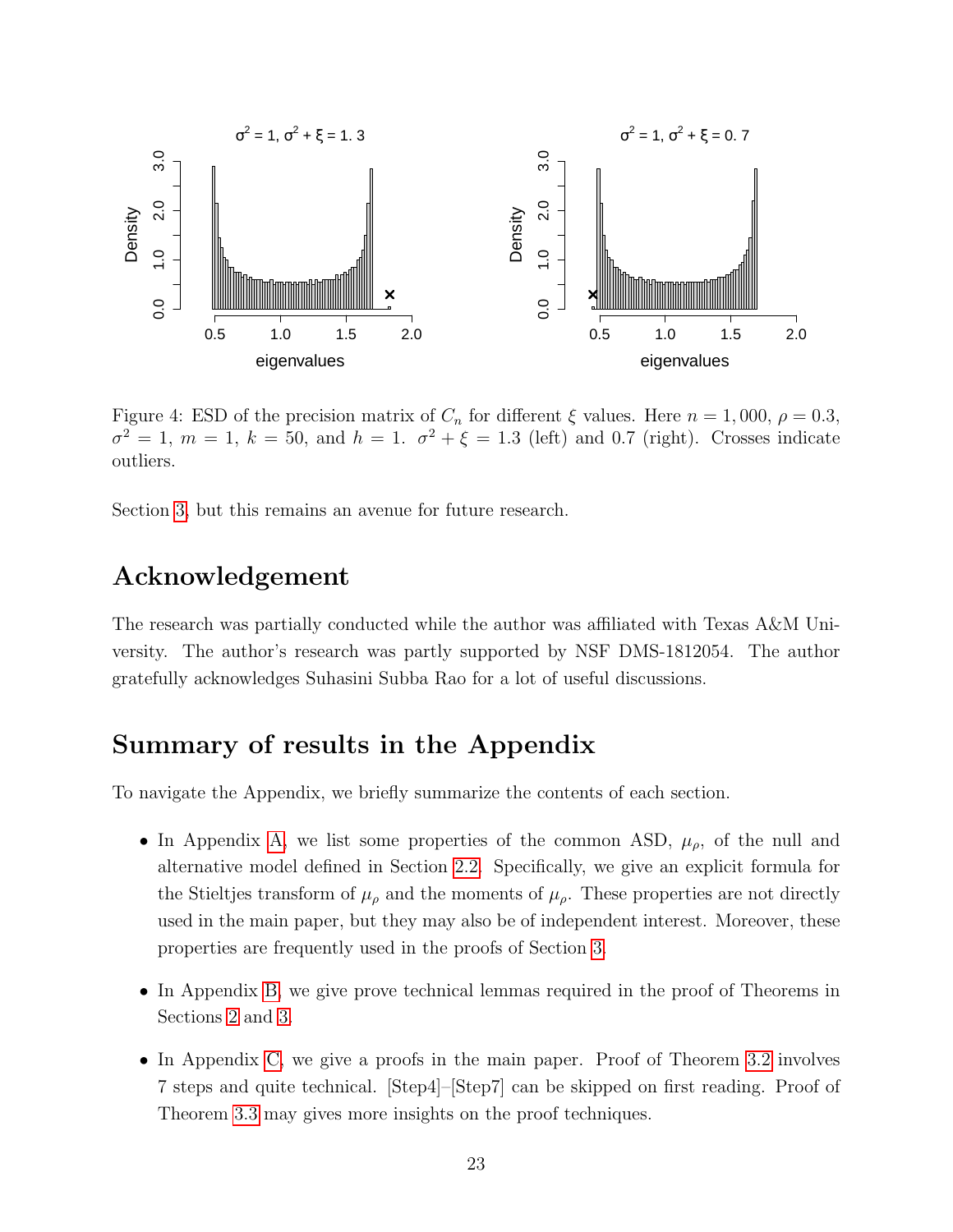# <span id="page-23-1"></span>A Properties of  $\mu_{\rho}$

For a probability measure  $\mu$  on the real line, we define the Stieltjes transform (or the Cauchy transform) of  $\mu$  as

$$
G_{\mu}(z) = \int_{supp(\mu)} \frac{1}{z - x} d\mu(x), \qquad z \in \mathbb{R} \backslash supp(\mu)
$$

where  $supp(\mu)$  is a support of  $\mu$ . The Stieltjes transform plays an important tool in Random Matrix literatures (see [Tao](#page-51-9) [\(2012\)](#page-51-9), Section 2.4.3. and the references therein). Moreover, under certain regularity conditions, it is related to the moments of the measure via

<span id="page-23-0"></span>
$$
G_{\mu}(z) = \sum_{k=0}^{\infty} \frac{m_k(\mu)}{z^k}.
$$
 (A.1)

<span id="page-23-2"></span>.

where  $m_k(\mu) = \int x^k d\mu(x)$  is the kth moment of  $\mu$ . Given the measure  $\mu$ , it is unwieldy to get an explicit form of the Stieltjes transform of  $\mu$ . However, within our framework, we have a simple analytic form for  $G_{\mu_{\rho}}$ .

**Proposition A.1** Let  $\mu_{\rho}$  is defined as in Lemma [2.2.](#page-6-2) Further, let  $a_{\rho}$  and  $b_{\rho}$  defined as in [\(2.8\)](#page-7-1) are the lower and upper bound of the support of  $\mu_{\rho}$  respectively. Then, for any  $z \in (-\infty, a_{\rho}) \cup (b_{\rho}, \infty)$ , the Stieltjes transform of  $\mu_{\rho}$  at z is

$$
G_{\mu_{\rho}}(z) = \begin{cases} \frac{1}{\sqrt{(z-a_{\rho})(z-b_{\rho})}} & z > b_{\rho} \\ -\frac{1}{\sqrt{(z-a_{\rho})(z-b_{\rho})}} & z < a_{\rho} \end{cases}
$$

PROOF. See Appendix [C.](#page-31-0)

The following corollary gives an expression of the moments of  $\mu_{\rho}$ .

**Corollary A.1** The  $k^{th}$  moment of  $\mu_{\rho}$  is

$$
m_k(\mu_\rho) = \frac{1}{2\pi} \int_0^{2\pi} (1 + \rho^2 - 2\rho \cos x)^k dx
$$

PROOF. See Appendix [C.](#page-31-1)

**Remark [A.1](#page-23-2)** Corollary A.1 can be generalized to  $AR(p)$  process with the following recursion

$$
Y_t = \sum_{j=1}^p \phi_j Y_{t-j} + Z_t \qquad t \in \mathbb{Z},
$$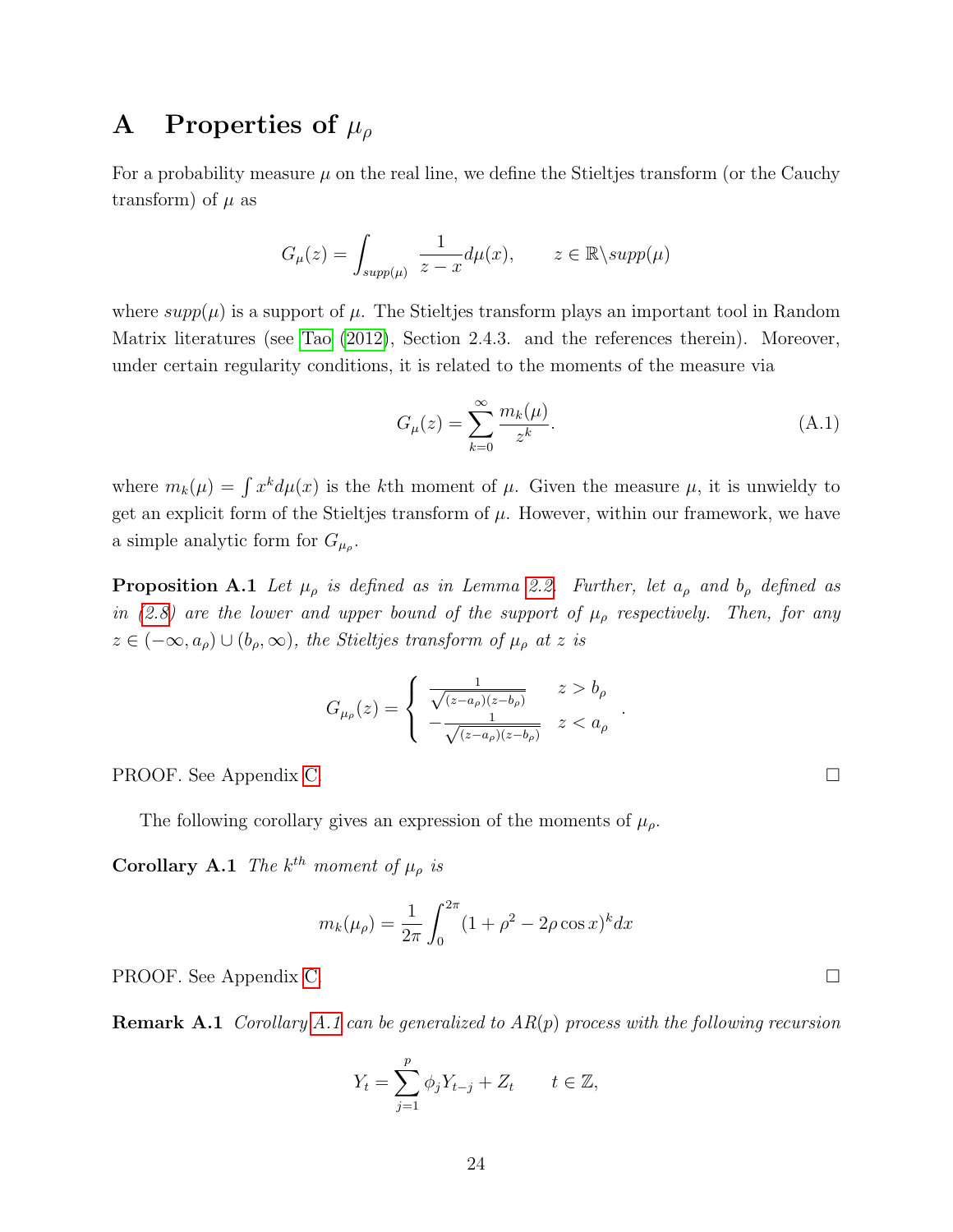where the roots of the characteristic polynomial  $\phi(z) = 1 - \sum_{j=1}^p \phi_j z^j$  lies outisde of the unit circle. Define  $\mu_{\phi}$  be the ESD of an inverse matrix  $\underline{Y}_n = (Y_1, ..., Y_n)$ , where  $\underline{\phi} = (\phi_1, ..., \phi_p)'$ . Then it is easy to show

$$
m_k(\mu_{\underline{\phi}}) = \frac{1}{2\pi} \int_0^{2\pi} |\phi(e^{-ix})|^{2k} dx, \qquad k = 0, 1, ....
$$

# <span id="page-24-0"></span>B Technical Lemma

<span id="page-24-1"></span>**Lemma B.1** Let  $|a| > 1$  be a constant and

$$
z_1 = -a - \sqrt{a^2 - 1}
$$
  $z_2 = -a + \sqrt{a^2 - 1}.$ 

Then, for any positive integer  $k_1$  and  $k_2$ , we have the following explicit form of the integration.

<span id="page-24-2"></span>
$$
\frac{1}{2}G(k_1, k_2) := \frac{1}{2\pi} \int_0^{2\pi} \frac{\sin(k_1 x)\sin(k_2 x)}{a + \cos x} dx = \begin{cases} \frac{1}{z_2 - z_1} \left( z_2^{|k_1 - k_2|} - z_2^{k_1 + k_2} \right) & a > 1\\ \frac{1}{z_1 - z_2} \left( z_1^{|k_1 - k_2|} - z_1^{k_1 + k_2} \right) & a < -1 \end{cases} (B.1)
$$

Therefore, we can approximate

$$
G(k, k+h) = \frac{a}{|a|} \frac{1}{\sqrt{a^2 - 1}} z_1^h(\text{ or } z_2^h) + O(|z_1|^k \wedge |z_2^k|) \approx \frac{a}{|a|} \frac{1}{\sqrt{a^2 - 1}} z_1^h(\text{ or } z_2^h).
$$

Moreover for large h,  $G(k, k+h) \approx 0$ .

PROOF. We will prove for  $a > 1$ , and  $a < -1$  is similar. Parametrize  $z = e^{ix}$  where  $i =$ √  $\overline{-1}$ . Then,

$$
dz = izdx
$$
,  $\cos x = \frac{1}{2}(z + z^{-1})$ , and  $\sin kx = \frac{1}{2i}(z^k - z^{-k})$ .

Let C be a counterclockwise contour of unit circle on the complex field starts from 1, and  $\oint_C$  denote a cylclic interal along with contour C. Then,

$$
\frac{1}{2\pi} \int_0^{2\pi} \frac{\sin(k_1 x) \sin(k_2 x)}{a + \cos x} dx = \frac{1}{2\pi} \oint_C \left( \frac{-\frac{1}{4} (z^{k_1} - z^{-k_1}) (z^{k_2} - z^{-k_2})}{\frac{1}{2} (z + z^{-1}) + a} \right) \frac{dz}{iz}
$$

$$
= -\frac{1}{2} \frac{1}{2\pi i} \oint_C \frac{(z^{k_1} - z^{-k_1}) (z^{k_2} - z^{-k_2})}{(z^2 + 2az + 1)} dz
$$

$$
= -\frac{1}{2} \frac{1}{2\pi i} \oint_C \frac{(z^{2k_1} - 1)(z^{2k_2} - 1)}{z^{k_1 + k_2} (z - z_1)(z - z_2)} dz.
$$

Since  $a > 1$ , we have  $|z_2| < 1 < |z_1|$ , thus the poles of  $\frac{(z^{2k_1}-1)(z^{2k_2}-1)}{z^{k_1+k_2}(z-z_1)(z-z_2)}$  $rac{(z^{2n} - 1)(z^{2n} - 1)}{z^{k_1 + k_2}(z - z_1)(z - z_2)}$  in the interior of C is  $z_2$  with mutiplicity 1, and 0 with multiplicity  $(k_1 + k_2)$ . Therefore by Cauchy's integral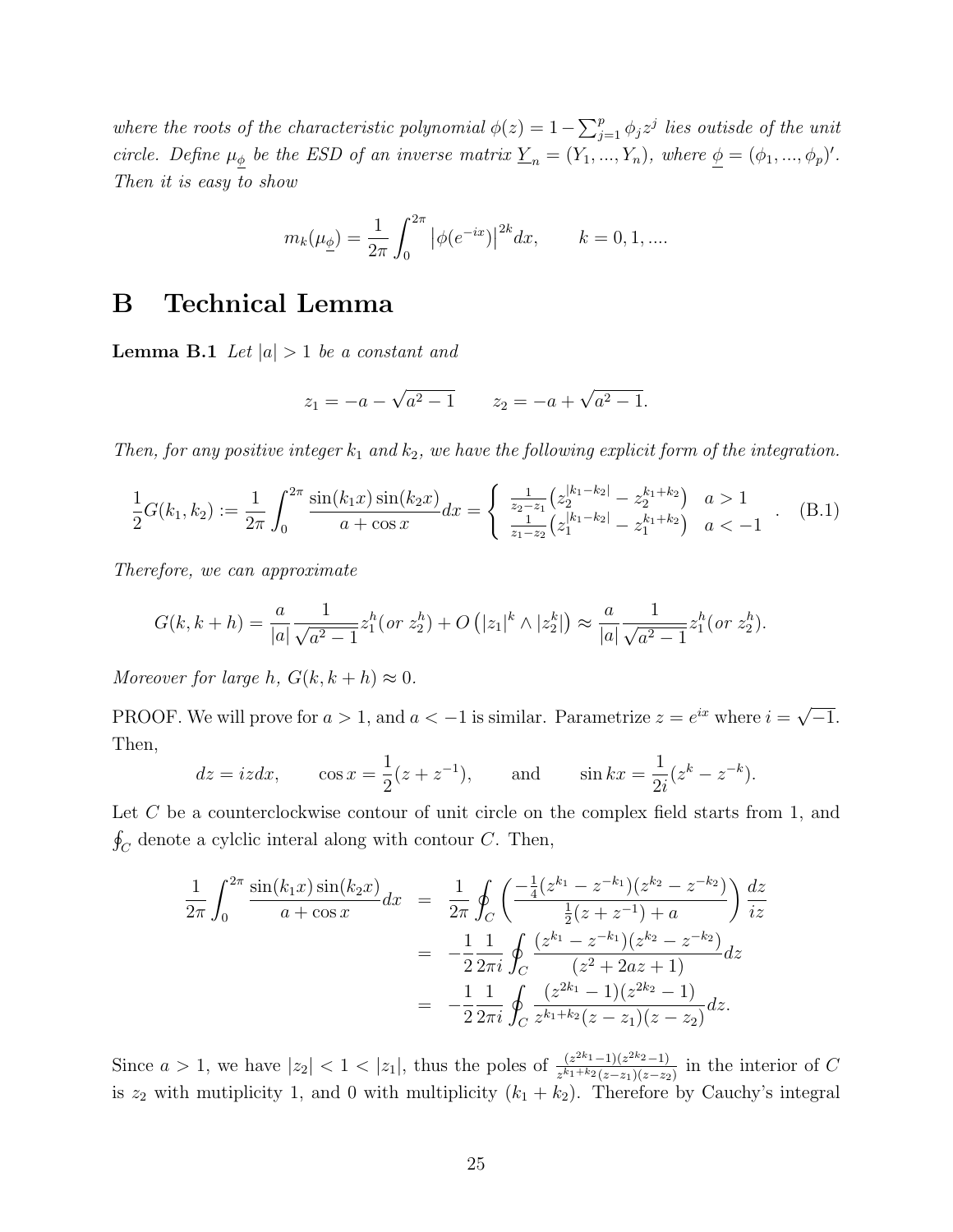formula,

$$
\frac{1}{2\pi i} \oint_C \frac{(z^{2k_1} - 1)(z^{2k_2} - 1)}{z^{k_1 + k_2}(z - z_1)(z - z_2)} dz = \text{Res}\left(\frac{(z^{2k_1} - 1)(z^{2k_2} - 1)}{z^{k_1 + k_2}(z - z_1)(z - z_2)}, z_2\right) + \frac{1}{(k_1 + k_2 - 1)!} f^{(k_1 + k_2 - 1)}(0)
$$
\n
$$
= \frac{(z_2^{k_1} - z_1^{k_1})(z_2^{k_2} - z_1^{k_2})}{z_2 - z_1} + \frac{1}{(k_1 + k_2 - 1)!} f^{(k_1 + k_2 - 1)}(0),
$$

where Res is a Residue,  $f(z) = \frac{(z^{2k_1}-1)(z^{2k_2}-1)}{(z-z_1)(z-z_2)}$  $\frac{f^{2k-1}-1}{(z-z_1)(z-z_2)}$ ,  $f^{(n)}$  be the *n*th derivative of f. For the second equality, we use  $z_2^{-1} = z_1$ . Next, observe that  $\left|\frac{z}{z_1}\right|, \left|\frac{z}{z_2}\right| < 1$  for z near the origin, thus we have the following Taylor expansion of  $f$  at  $z = 0$ 

<span id="page-25-0"></span>
$$
f(z) = \frac{(z^{2k_1} - 1)(z^{2k_2} - 1)}{(z - z_1)(z - z_2)}
$$
  
= 
$$
\frac{1}{z_2 - z_1} (z^{2(k_1 + k_2)} - z^{2k_1} - z^{2k_2} + 1) \left[ \frac{1}{z_1} \left( \frac{1}{1 - z/z_1} \right) - \frac{1}{z_2} \left( \frac{1}{1 - z/z_2} \right) \right]
$$
  
= 
$$
\frac{1}{z_2 - z_1} (z^{2(k_1 + k_2)} - z^{2k_1} - z^{2k_2} + 1) \left[ \frac{1}{z_1} \sum_{j=0}^{\infty} \left( \frac{z}{z_1} \right)^j - \frac{1}{z_2} \sum_{j=0}^{\infty} \left( \frac{z}{z_2} \right)^j \right].
$$
 (B.2)

With loss of generality, assume  $k_1 \leq k_2$ . Noting that  $\frac{1}{(k_1+k_2-1)!} f^{(k_1+k_2-1)}(0)$  is the coefficient of  $z^{k_1+k_2-1}$  of the power series expension of  $f(z)$  at  $z=0$ , we have the following two cases.

<u>case 1</u>:  $k_1 = k_2 = k$ . In this case,  $1 \leq k_1 + k_2 - 1 < \{2(k_1 + k_2), 2k_1, 2k_2\}$ , thus the coefficient of  $z^{k_1 + k_2 - 1}$  in [\(B.2\)](#page-25-0) is

$$
\frac{1}{(k_1+k_2-1)!}f^{(k_1+k_2-1)}(0)=\frac{1}{z_2-z_1}\left(z_1^{-2k}-z_2^{-2k}\right)=\frac{1}{z_2-z_1}(z_2^{2k}-z_1^{2k}).
$$

Therefore,

$$
\frac{1}{2\pi} \int_0^{2\pi} \frac{\sin(k_1 x) \sin(k_2 x)}{a + \cos x} dx = -\frac{1}{2} \frac{1}{2\pi i} \oint_C \frac{(z^{2k_1} - 1)(z^{2k_2} - 1)}{z^{k_1 + k_2}(z - z_1)(z - z_2)} dz
$$
  
= 
$$
-\frac{1}{2} \frac{1}{(z_2 - z_1)} [(z_2^k - z_1^k)^2 + (z_2^{2k} - z_1^{2k})] = \frac{1}{z_2 - z_1} (1 - z_2^{2k}).
$$

**case 1**:  $k_1 < k_2$ .

In this case,  $\{1, 2k_1\} \leq k_1 + k_2 - 1 < \{2(k_1 + k_2), 2k_2\}$ , thus the coefficient of  $z^{k_1+k_2-1}$  in [\(B.2\)](#page-25-0) is

$$
\frac{1}{(k_1 + k_2 - 1)!} f^{(k_1 + k_2 - 1)}(0) = \frac{1}{z_2 - z_1} \left( z_1^{-(k_1 + k_2)} - z_1^{-(k_2 - k_1)} - z_2^{-(k_1 + k_2)} + z_2^{-(k_2 - k_1)} \right)
$$

$$
= \frac{1}{z_2 - z_1} (z_2^{k_1 + k_2} - z_1^{k_1} z_2^{k_2} - z_1^{k_1 + k_2} + z_1^{k_2} z_2^{k_1}).
$$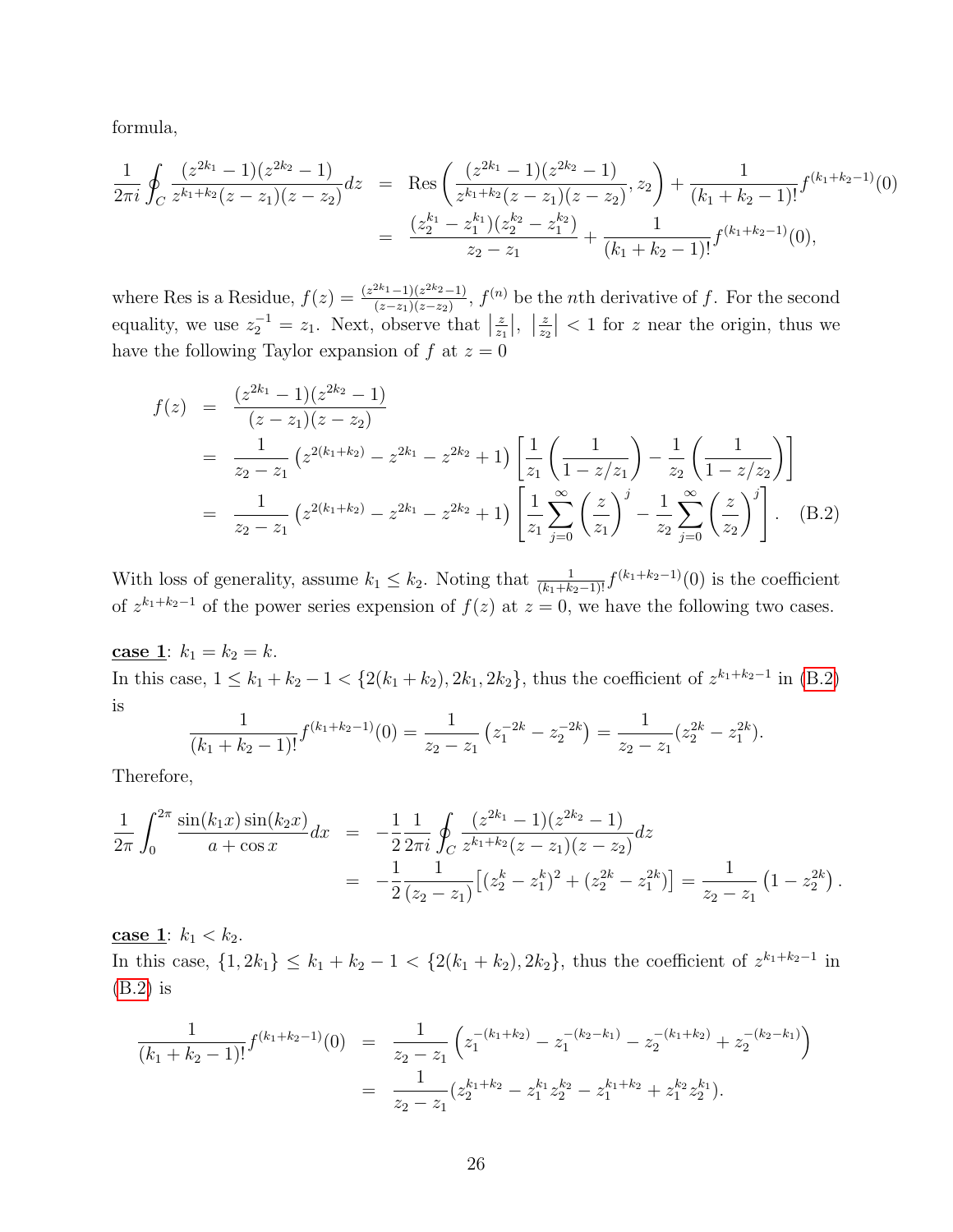Therefore,

$$
\frac{1}{2\pi} \int_0^{2\pi} \frac{\sin(k_1 x) \sin(k_2 x)}{a + \cos x} dx = -\frac{1}{2} \frac{1}{(z_2 - z_1)} \left[ (z_2^{k_1} - z_1^{k_1}) (z_2^{k_2} - z_1^{k_2}) + (z_2^{k_1 + k_2} - z_1^{k_1} z_2^{k_2} - z_1^{k_1 + k_2} + z_1^{k_2} z_2^{k_1}) \right]
$$

$$
= \frac{1}{z_2 - z_1} (z_2^{k_2 - k_1} - z_2^{k_1 + k_2}).
$$

In both cases,

$$
\frac{1}{2\pi} \int_0^{2\pi} \frac{\sin(k_1 x) \sin(k_2 x)}{a + \cos x} dx = \frac{1}{z_2 - z_1} \left( z_2^{|k_1 - k_2|} - z_2^{k_1 + k_2} \right).
$$

Thus proves the lemma.  $\Box$ 

Lemma B.2 (Chebyshev polynomials) Let

<span id="page-26-0"></span>
$$
U_0(x) = 1 \t U_n(x) = \det \begin{pmatrix} 2x & 1 & 0 \\ 1 & \ddots & \ddots & \\ & \ddots & 2x & 1 \\ 0 & 1 & 2x \end{pmatrix} \quad n \ge 1 \t (B.3)
$$

be the Chebyshev polynomial of the second kind of order n. Then,

<span id="page-26-4"></span><span id="page-26-1"></span>
$$
U_n(x) = 2xU_{n-1}(x) - U_{n-2}(x)
$$
\n(B.4)

$$
U_n(x) = 2^n \prod_{k=1}^n \left( x - \cos\left(\frac{k\pi}{n+1}\right) \right) \tag{B.5}
$$

Zeros of  $U_n$  and  $U_{n+1}$  are interacing. (B.6)

<span id="page-26-3"></span>PROOF. Proofs are elementary. See [Rivlin](#page-51-12) [\(2020\)](#page-51-12) for details.

**Lemma B.3** Define the matrix valued function  $\Delta_n(x)$ 

<span id="page-26-2"></span>
$$
\Delta_n(x) = \begin{pmatrix} 2x + f(x) & 1 & & & 0 \\ 1 & 2x & 1 & & \\ & \ddots & \ddots & \ddots & \\ & & 1 & 2x & 1 \\ & & & 1 & 2x + g(x) \end{pmatrix} \in \mathbb{R}^{n \times n}.
$$
 (B.7)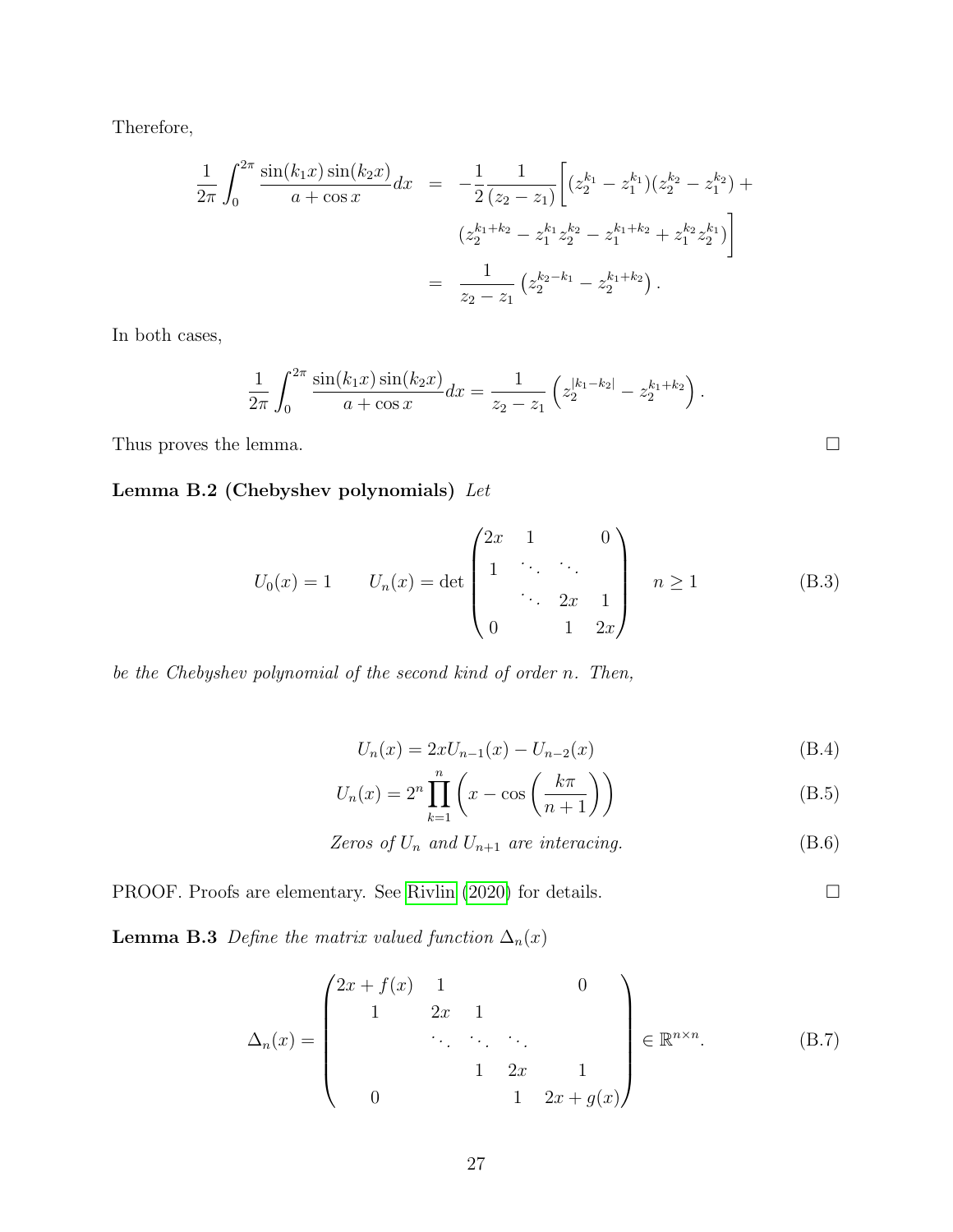Then, for  $n \geq 2$ ,

$$
\det \Delta_n(x) = (2x + f(x) + g(x))U_{n-1}(x) + (f(x)g(x) - 1)U_{n-2}(x),
$$

where  $U_n$  is defined as in  $(B.3)$ .

PROOF. Define  $\widetilde{\Delta}_n(x)$  by

$$
\widetilde{\Delta}_n(x) = \begin{pmatrix} 2x + f(x) & 1 & 0 \\ 1 & \ddots & \ddots & \vdots \\ 0 & 1 & 2x \end{pmatrix} \in \mathbb{R}^{n \times n}.
$$

Then, using the definition of  $U_n$  by directly calculating the determinant, it is easy to show

<span id="page-27-0"></span>
$$
\det \widetilde{\Delta}_n(x) = (2x + f(x))U_{n-1}(x) - U_{n-2}(x) = U_n(x) + f(x)U_{n-1}(x).
$$
 (B.8)

The last identity is due to [\(B.4\)](#page-26-1).

Using similar argument for  $\Delta_n(x)$  combining with [\(B.8\)](#page-27-0), we get

$$
\begin{aligned}\n\det \Delta_n(x) &= (2x + g(x))\widetilde{\Delta}_{n-1}(x) - \widetilde{\Delta}_{n-2}(x) \\
&= (2x + g(x))\left(U_{n-1}(x) + f(x)U_{n-2}(x)\right) - \left(U_{n-2}(x) + f(x)U_{n-3}(x)\right) \\
&= (2x + g(x))\,U_{n-1}(x) + (2xf(x) + f(x)g(x) - 1)\,U_{n-2}(x) - f(x)U_{n-3}(x) \\
&= (2x + g(x) + f(x))\,U_{n-1}(x) + (f(x)g(x) - 1)\,U_{n-2}(x).\n\end{aligned}
$$

<span id="page-27-2"></span>Thus proves the lemma.  $\square$ 

Lemma B.4 (Weyl inequalities) For  $n \times n$  Hermitian matrices  $A_n$ ,  $B_n$ , and  $X_n$  with  $A_n =$  $B_n + X_n$ , define  $\mu_1 \geq \ldots \geq \mu_n$ ,  $\nu_1 \geq \ldots \geq \nu_n$ , and  $\xi_1 \geq \ldots \geq \xi_n$  the eigenvalues of  $A_n$ ,  $B_n$ , and  $X_n$  respectively. Then, for all  $j + k - n \geq i \geq r + s - 1$ ,

$$
\nu_j + \xi_k \le \mu_i \le \nu_r + \xi_s.
$$

<span id="page-27-1"></span>**Lemma B.5** A compactly supported probability measure on  $\mathbb{R}$  is uniquely determined by its moments.

<span id="page-27-3"></span>PROOF. Let  $\mu$  be a compactly supported probability on the real line with support is in an interval [a, b]. It is obvious that  $\mu$  has all moments, denote  $\{m_k\}_{k=0}^{\infty}$ , and  $|m_k| \leq (|a| \vee$  $|b|$ <sup>k</sup>. Then, the power series  $\sum_{k\geq 0} m_k r^k / k!$  converges for every  $r \in \mathbb{R}$ , thus by [Billingsley](#page-49-4)  $(2008)$ , Theorem 30.1,  $\mu$  is uniquely determined.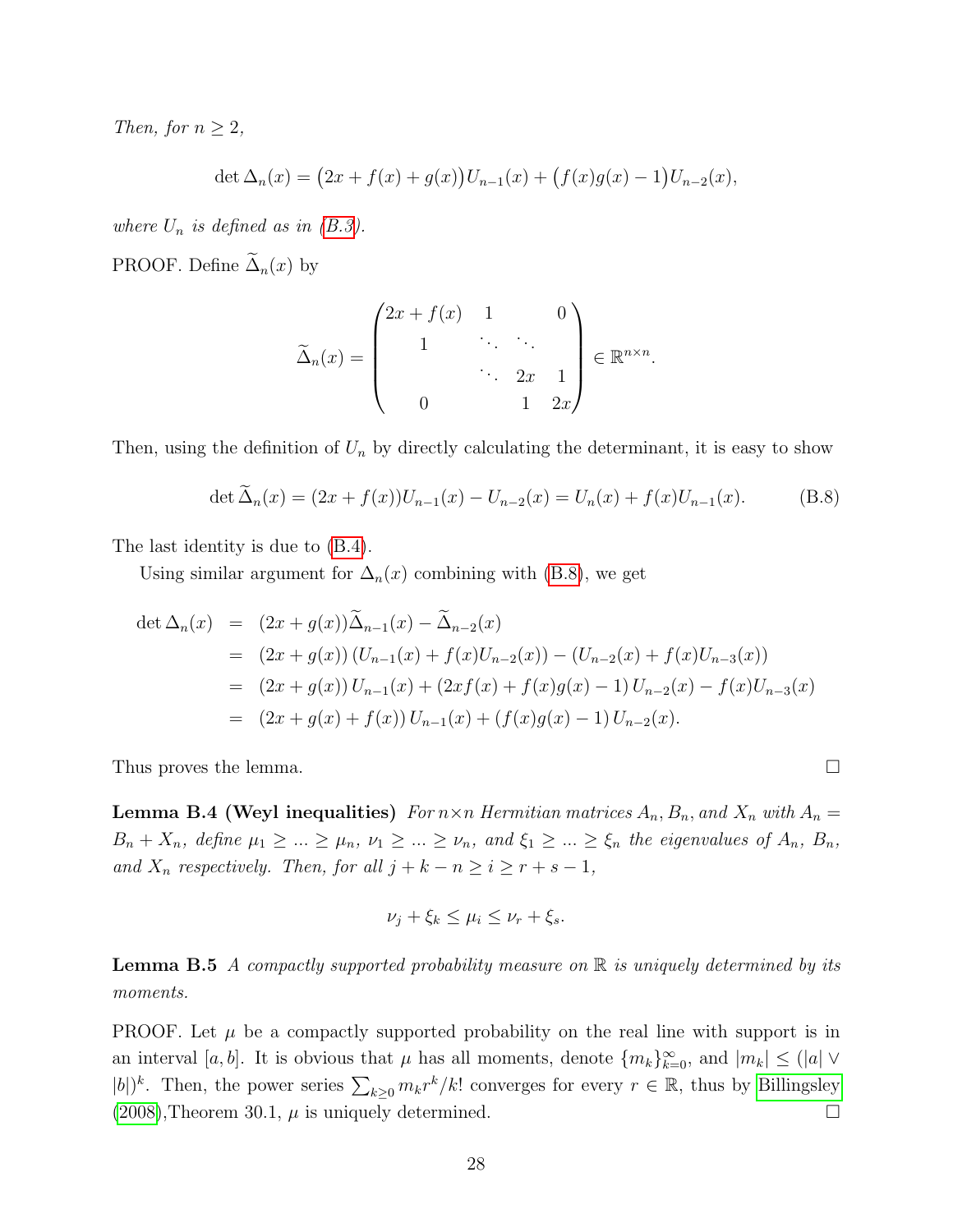**Lemma B.6** Let  $A, B$  are  $n \times n$  Hermitian matrices. Then,

$$
\max_{1 \le i \le n} |\lambda_i(A) - \lambda_i(B)| \le ||A - B||_2
$$

where  $||A||_2 = \sqrt{\lambda_n(AA^*)}$  is a spectral norm.

PROOF. We start with the Courant-Fischer min-max theorem, i.e., Let A be an  $n \times n$ Hermitian with eigenvalues  $\lambda_1 \geq \ldots \geq \lambda_n$ . Then,

$$
\lambda_i = \sup_{\dim(V)=i} \inf_{v \in V, |v|=1} v^* A v.
$$

For any given subspace V with  $dim(V) = i$  and for all  $v \in V$  with  $|v| = 1$ ,

$$
v^*(A+B)v = v^*Av + v^*Bv \le v^*Av + ||B||_2.
$$

Take  $\sup_{dim(V)=i} \inf_{v\in V,|v|=1}$  on both side gives  $\lambda_i(A+B) \leq \lambda_i(A)+||B||_2$ , and plug in  $A \leftarrow A + B$  and  $B \leftarrow (-B)$  gives  $\lambda_i(A) \leq \lambda_i(A + B) + ||B||_2$ . Therefore, for all i,

$$
|\lambda_i(A+B) - \lambda_i(A)| \le ||B||_2
$$

and thus take max and plug in  $B \leftarrow B - A$  gives a desired inequality.  $\square$ 

### <span id="page-28-1"></span>C Proofs

This section contains proofs in the main paper. Most of the case, we only give a prove for the case when  $\rho > 0$ , i.e., the original AR coefficient is positive. Proof for  $\rho < 0$  is similar.

#### <span id="page-28-0"></span>Proof of Lemma [2.1](#page-5-0)

Let  $\underline{z}_n = (z_1, ..., z_n)'$ . Then,  $var(\underline{z}_n) = I_n$ , where  $I_n$  is an identity matrix of order n. Using the recursive formula in [\(1.1\)](#page-0-0), it is easy to obtain the following linear equation

$$
\underline{z}_n = L_n \underline{y}_n \quad \text{where} \quad L_n = \begin{pmatrix} 1 & 0 & \cdots & 0 \\ -\rho_2 & 1 & \cdots & 0 \\ \vdots & \ddots & \ddots & 0 \\ 0 & 0 & -\rho_n & 1 \end{pmatrix} \in \mathbb{R}^{n \times n}.
$$

Take the variance on each side above and by simple algebra we get  $A_n = [var(\underline{y}_n)]^{-1} =$  $L_n^{\top} [var(\underline{z}_n)]^{-1} L_n$  and deduce [\(2.2\)](#page-5-3).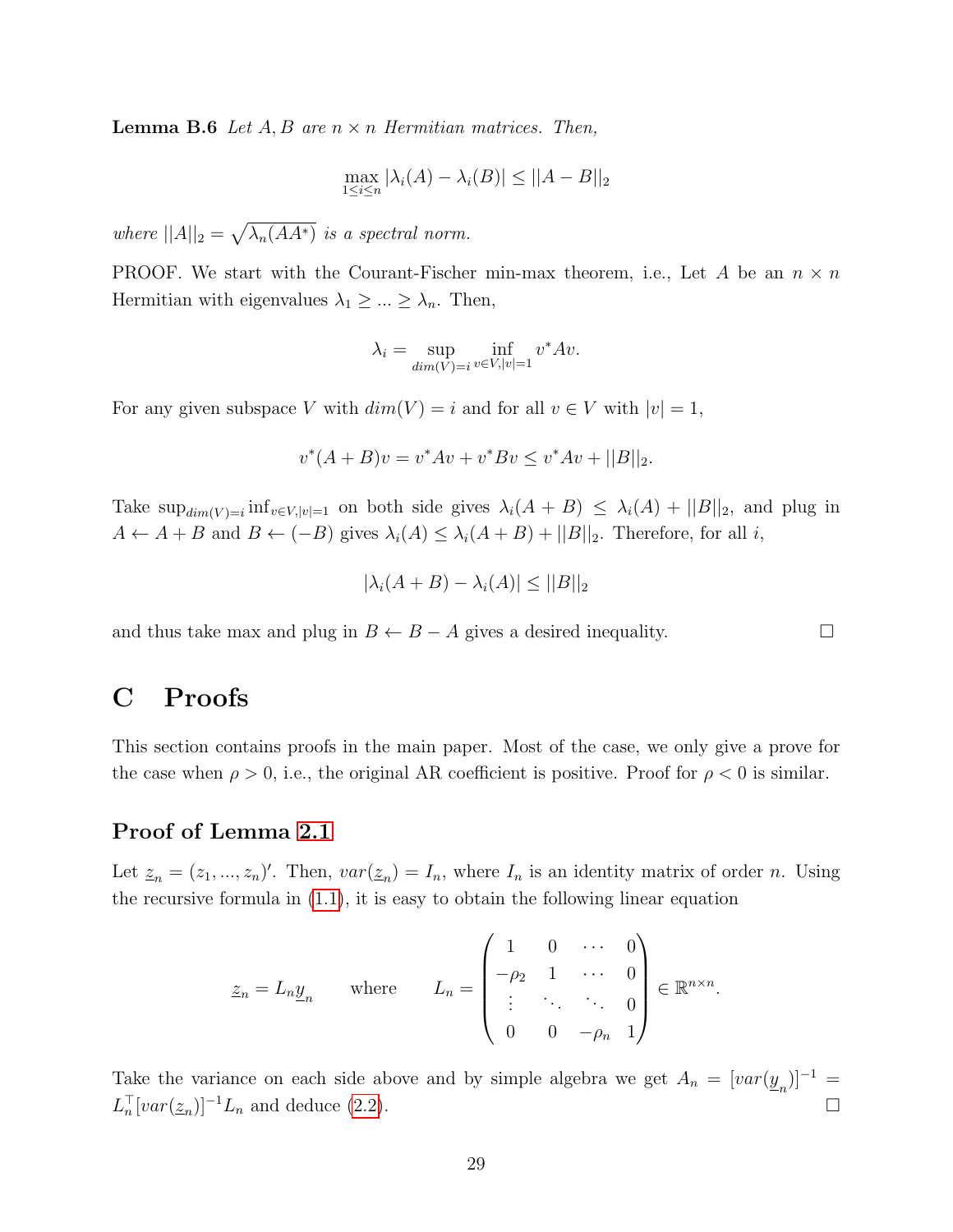#### <span id="page-29-0"></span>Proof of Theorem [2.1](#page-7-3)

We give a proof when  $m = 1$ , and the generalization to  $m \geq 2$  is straightforward. Let  $A_{0,n}$  and  $B_n$  be the precision matrices under the null (i.e.  $m = 0$  in [\(1.2\)](#page-1-0)) and alternative respectively. By Szegö's limit theorem (See Section [2\)](#page-5-1), it is easy to show that  $\mu_{A_{0,n}}$  converges weakly to some measure, denote,  $\mu_{\rho}$ . By the Gershgorin circle theorem,  $\lambda_n(A_{0,n}) < 4$ , thus  $\mu_{\rho}$  is compactly supported. We will first show [\(2.9\)](#page-7-4) for  $h = 1$ , and extend to  $h \geq 2$ . case 1:  $h = 1$ . Suppose that we have shown the following

<span id="page-29-1"></span>
$$
\lim_{n \to \infty} \frac{1}{n} tr(B_n^j) = \lim_{n \to \infty} \frac{1}{n} tr(A_{0,n}^j) = m_j(\mu_\rho) \qquad j \ge 0.
$$
 (C.1)

where  $m_j(\mu_{\rho})$  is the j<sup>th</sup> moment of  $\mu_{\rho}$ . Then, jth moment of  $\mu_{B_n}$  (which is equal to  $n^{-1}tr(B_n^j)$  converges to the jth moment of  $\mu_\rho$ . Therefore, by Lemma [B.5](#page-27-1) and [Billings](#page-49-4)[ley](#page-49-4) [\(2008\)](#page-49-4), Theorem 30.2, we get  $\mu_{B_n} \stackrel{\mathcal{D}}{\rightarrow} \mu_{\rho}$  as desired. Therefore, it is enough to show  $(C.1)$ .

Let  $R_n = B_n - A_{0,n}$ . Then, from [\(2](#page-5-3).2),  $R_n$  is a matrix entries are 0 except for  $2 \times 2$ submatrix. By the linearity

$$
tr(B_n^j) = tr((A_{0,n} + R_n)^j) = \sum_{\alpha_i \in \{\infty, * \}} tr(X_n^{(\alpha_1)} \cdots X_n^{(\alpha_j)})
$$
(C.2)

Where  $X_n^{(\alpha)} =$  $\int A_{0,n} \alpha = \infty$  $R_n \quad \alpha = *$ . Observe that  $R_n$  has nonzero elements on  $[R_n]_{i,j}$  for  $(i, j)$  =  $(k-1, k-1), (k-1, k), (k, k-1)$  where k is the break point. Thus, for any matrix  $X \in \mathbb{R}^{n \times n}$ ,  $[XR_n]_{\ell,m} = 0$  unless  $\ell = k-1, k$ . That is, every column of  $XR_n$  are zero except the  $(k-1)$ th and kth columns. Next, by the commutative of the trace function, we write

<span id="page-29-2"></span>
$$
tr\left(X_n^{(\alpha_1)}\cdots X_n^{(\alpha_j)}\right) = tr\left(A_{0,n}^{n_1} R_n^{m_1} \cdots A_{0,n}^{n_t} R_n^{m_t}\right) \tag{C.3}
$$

for some relevant orders  $(n_1, ..., n_t, m_1, ..., m_t)$ . If there exist  $1 \leq \ell \leq n$ , such that  $X_n^{(\alpha_\ell)} = R_n$ , then we have  $m_1 \geq 1$  in [\(C.3\)](#page-29-2). Observe that  $A_{0,n}^{n_p} R_n^{m_p}$  has at most two nonzero columns (on  $(k-1)$ th and kth), so does the product. Therefore,  $X_n^{(\alpha_1)} \cdots X_n^{(\alpha_j)}$  has at most two nonzero elements on the diagonal elements, unless  $X_n^{\alpha_i} = A_{0,n}$  for all  $1 \leq i \leq n$ .

Finally, since the set of possible indices  $\{\alpha_i : \alpha_i \in \{\circ, * \}\}\$ is finite, there exist a constant  $B_i > 0$ , which does not depend on n, such that

$$
\max_{\alpha_i \in \{\infty, * \}} \max_{1 \le i \le n} \left| \left[ X_n^{(\alpha_1)} \cdots X_n^{(\alpha_j)} \right]_{i,i} \right| < B_j,
$$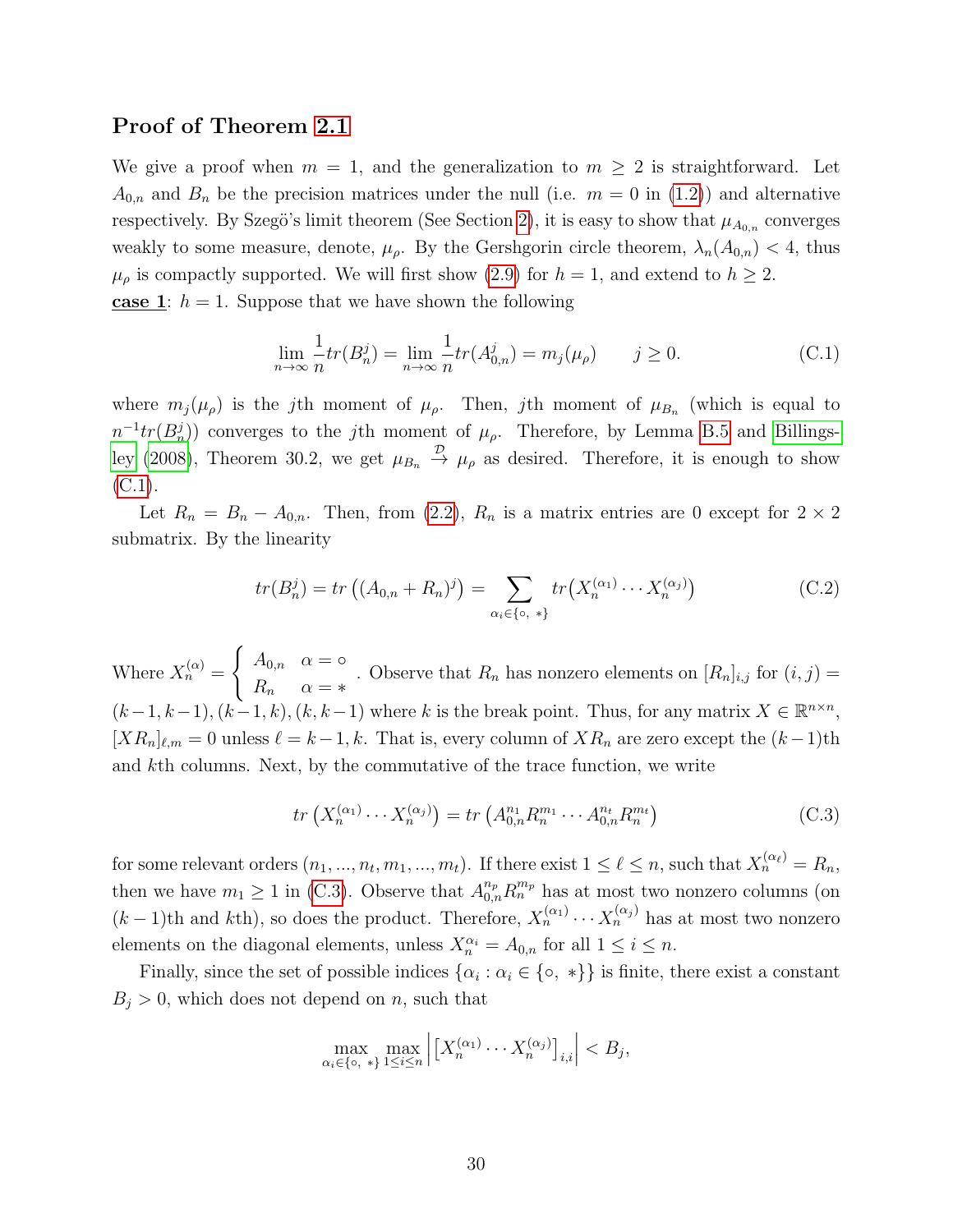unless  $X_n^{\alpha_i} = A_{0,n}$  for all  $1 \leq i \leq n$ . In this case,  $X_n^{(\alpha_1)} \cdots X_n^{(\alpha_j)} = A_{0,n}^j$ . Therefore we have

$$
\lim_{n \to \infty} \frac{1}{n} |tr(B_n^j) - tr(A_{0,n}^j)| \le \lim_{n \to \infty} (2^j - 1) \times \frac{2B_j}{n} = 0
$$

for all j, thus proves [\(2.9\)](#page-7-4) for  $h = 1$ .

case 2:  $h > 1$  and  $\lim_{n\to\infty} h/n = \tau = 0$ . Similarly from the first case, we have for all j, there exist a constant  $B_j > 0$ , such that

$$
\frac{1}{n}\left|tr(B_n^j) - tr(A_{0,n}^j)\right| \le \frac{2^j}{n}(h+1)\widetilde{B}_j.
$$

Since  $\lim_{n\to\infty} h/n = \tau = 0$ , the right hand side above converges to zero, thus  $\mu_{B_n}$  has ASD which is  $\mu_{\rho}$ .

case 3:  $h > 1$  and  $\tau > 0$ . Let structural change occurs on the interval  $E = [k, k + h - 1]$ . Define  $n \times n$  matrix

$$
[P_n]_{i,j} = \begin{cases} -\rho_{k-1}^2 & (i,j) = (k-2, k-2) \\ \rho_k & (i,j) = (k-1, k), (k, k-1) \\ -\rho_{k+h-1}^2 & (i,j) = (k+h-2, k+h-2) \\ \rho_{k+h} & (i,j) = (k+h-1, k+h), (k+h, k+h-1) \\ 0 & o.w. \end{cases}
$$
(C.4)

Then,  $rank(P_n) \leq 4$ , and thus  $P_n$  has at most four nonzero eigenvalues. Define  $\widetilde{B}_n = B_n + P_n$ , then  $\widetilde{B}_n$  is a block diagonal matrix of form

$$
\widetilde{B}_n = \text{diag}(\widetilde{B}_{1,n}, \widetilde{B}_{2,n}, \widetilde{B}_{3,n})
$$

where  $\widetilde{B}_{i,n}$  forms the inverse Teoplitz matrix of the null model, but with different AR coefficients. In detail,  $\widetilde{B}_{1,n}$  and  $\widetilde{B}_{3,n}$  correspond to the null model with AR coefficient  $\rho$ , and  $\widetilde{B}_{2,n}$  corresponds to the null model with AR coefficient  $\rho + \varepsilon$ . Since  $P_n$  has a finite number of nonzero eigenvalues, by the same proof for the second case, the ASD of  $B_n$  and  $B_n$  are the same. Moreover  $B_n$  is a block diagonal matrix, thus for all  $j \geq 0$ 

$$
\lim_{n \to \infty} \frac{1}{n} tr(\widetilde{B}_n^j) = \lim_{n \to \infty} \frac{1}{n} \left( tr(\widetilde{B}_{1,n}^j) + tr(\widetilde{B}_{2,n}^j) + tr(\widetilde{B}_{3,n}^j) \right) = \tau m_j(\mu_{\rho + \varepsilon}) + (1 - \tau) m_j(\mu_{\rho}),
$$

and thus get the desired results.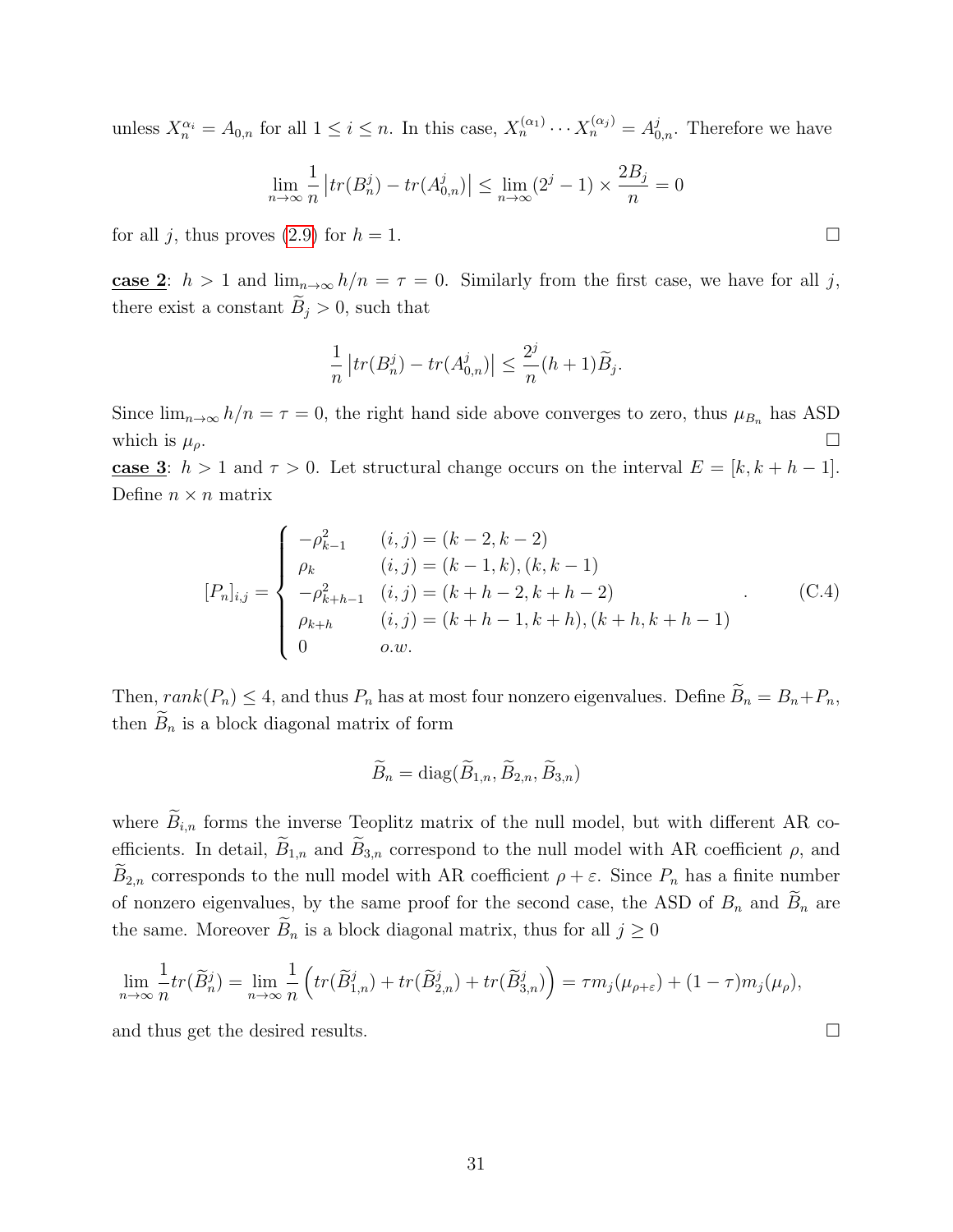#### <span id="page-31-0"></span>Proof of Proposition [A.1](#page-23-0)

Let  $\{\mu_n\}$  be a sequence of compactly supported measures takes value on R, then  $\mu_n \stackrel{\mathcal{D}}{\rightarrow} \mu$  if and only if  $G_{\mu_n}(z) \to G_{\mu}(z)$  for all  $z \in \mathbb{R} \setminus supp(\mu)$ . Therefore, let  $\widetilde{A}_{0,n}$  defined as in  $(2.4)$ , then by Lemma [2.2,](#page-6-2) it is enough to show

$$
\lim_{n \to \infty} G_{\mu_{\widetilde{A}_{0,n}}}(z) = \begin{cases} \frac{1}{\sqrt{(z-a_{\rho})(z-b_{\rho})}} & z > b_{\rho} \\ -\frac{1}{\sqrt{(z-a_{\rho})(z-b_{\rho})}} & z < a_{\rho} \end{cases}
$$

By the definition of ESD and the Stieltjes transformation, for  $z \in (-\infty, a_{\rho}) \cup (b_{\rho}, \infty)$ ,

$$
G_{\mu_{\widetilde{A}_{0,n}}}(z) = \frac{1}{n} \sum_{i=1}^{n} \frac{1}{z - \lambda_i(\widetilde{A}_{0,n})}.
$$

Let  $g_{\tilde{A}_{0,n}}(x) = (1+\rho^2) - 2\rho \cos x$  be a generating function of Toeplitz matrix  $A_{0,n}$ . Then, for any continuous function  $f : [a_{\rho}, b_{\rho}] \to \mathbb{R}$ ,

<span id="page-31-2"></span>
$$
\lim_{n \to \infty} \frac{1}{n} \sum_{i=1}^{n} f(\lambda_i(\widetilde{A}_{0,n})) = \frac{1}{2\pi} \int_0^{2\pi} f\left(g_{\widetilde{A}_{0,n}}(x)\right) dx.
$$
 (C.5)

.

See Grenander and Szegö [\(1958\)](#page-50-12), Chapter 5. In particular set  $f_z(x) = (z - x)^{-1}$  for  $z \in$  $(-\infty, a_{\rho}) \cup (b_{\rho}, \infty)$ , then  $f_z$  is continuous and

$$
\lim_{n \to \infty} G_{\mu_{\widetilde{A}_{0,n}}}(z) = \lim_{n \to \infty} \frac{1}{n} \sum_{i=1}^{n} f_z(\lambda_i)
$$
\n
$$
= \frac{1}{2\pi} \int_0^{2\pi} f_z(g_{\widetilde{A}_{0,n}}(x)) dx
$$
\n
$$
= \frac{1}{2\pi} \int_0^{2\pi} \frac{1}{2\rho \cos x + (z - (1 + \rho^2))} dx = \begin{cases} \frac{1}{\sqrt{(z - a_\rho)(z - b_\rho)}} & z > b_\rho \\ -\frac{1}{\sqrt{(z - a_\rho)(z - b_\rho)}} & z < a_\rho \end{cases}.
$$

The last identity is similar to Lemma [B.1,](#page-24-1) and we omit the details.  $\Box$ 

### <span id="page-31-1"></span>Proof of Corollary [A.1](#page-23-2)

PROOF. This is immediately followed from  $(C.5)$  by setting  $f(x) = x^k$ . — Первый профессиональный стандарт и профессиональный стандарт и профессиональный стандарт (1980).<br>В 1980 году стандарт профессиональный стандарт профессиональный стандарт (1980 году стандарт 1980 году стандар<br>Стандарт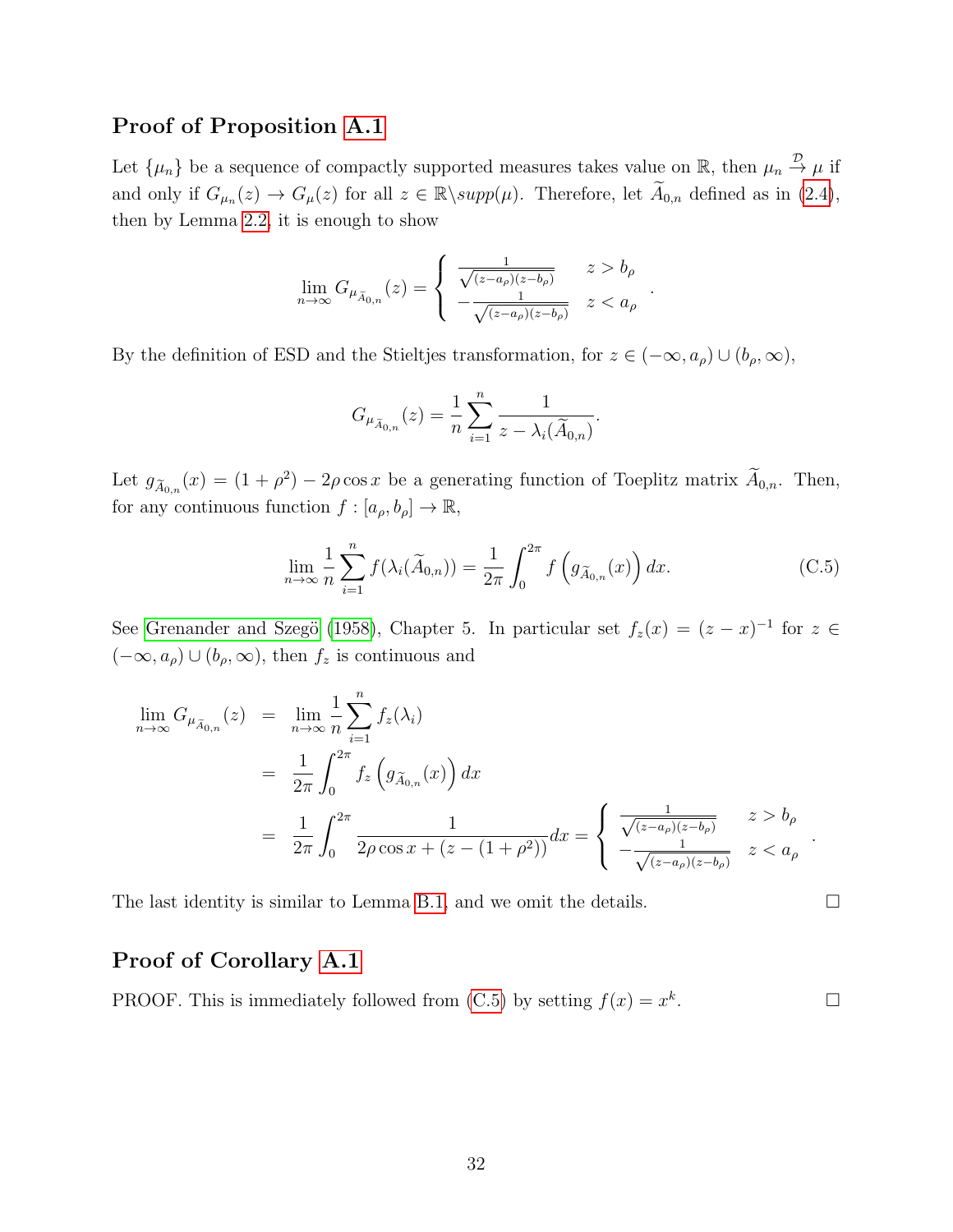#### <span id="page-32-0"></span>Proof of Lemma [3.1](#page-8-2)

PROOF. We assume  $\rho > 0$  and we only prove for jth smallest eigenvalue  $\lambda_i(A_n)$ . Proof for  $\rho < 0$  and the jth largest eigenvalue  $\lambda_{n+1-j}(A_{0,n})$  is similar. Define  $\alpha_{jn}$  where  $\lambda_j(A_{0,n}) =$  $1 + 2\rho\alpha_{jn} + \rho^2$ . Then, by [Stroeker](#page-51-10) [\(1983\)](#page-51-10), Proposition 1,

$$
\alpha_{jn} \in \left( \cos \frac{(n-j+1)\pi}{n}, \cos \frac{(n-j+1)\pi}{n+1} \right).
$$

Thus for the fixed j,  $\alpha_{jn} \to -1$  as  $n \to \infty$ , and thus  $\lim_{n \to \infty} \lambda_j(A_n) = 1 - 2\rho + \rho^2 = a_\rho$ .  $\Box$ 

#### <span id="page-32-1"></span>Proof of Theorem [3.2](#page-10-0)

The idea of the proof is similar to the proof of [Benaych-Georges and Nadakuditi](#page-49-3) [\(2011\)](#page-49-3), Theorem 2.1. To prove the theorem, our strategy is to show four claims:

If  $|\rho| \leq |\rho + \varepsilon|$ , then, there exist M and m, and constant  $0 < c < 1$  such that for any fixed  $j \geq 1$ ,

(A) 
$$
\lambda_n(B_n) \to M + O(c^k) > b_\rho
$$
.

(B) 
$$
\lambda_1(B_n) \to m + O(c^k) < a_\rho.
$$

(C)  $\lambda_{i+1}(B_n) \to a_{\rho}$  and  $\lambda_{n-i}(B_n) \to b_{\rho}$ .

If  $|\rho| > |\rho + \varepsilon|$ , then for any fixed  $j \ge 1$ 

(D)  $\lambda_j(B_n) \to a_\rho, \quad \lambda_{n+1-j}(B_n) \to b_\rho.$ 

The entire proof consists of 7 steps. We briefly summarize each step.

- **Step1** We show that there are at most two outliers in  ${B_n}$ , one each from the left and right.
- **Step2** Using spectral decomposition, we deduce the determinantal equation of  $3 \times 3$  matrix, where zeros of the equation is the possible outliers.
- **Step3** We show the matrix from  $\text{[Step2]}$  is a block matrix with size  $1 \times 1$  and  $2 \times 2$ .
- Step4 We show the first block (scalar) does not have a root on the possible range. Thus, the possible outliers are the zeros of the determinant of the  $2 \times 2$  submatrix.
- **Step5** We show that if  $|\rho| > |\rho + \varepsilon|$ , then there is no solution for [Step4].
- **Step6** We show that if  $|\rho| < |\rho + \varepsilon|$ , there are exactly two zeros and we derive an explicit form of zeros.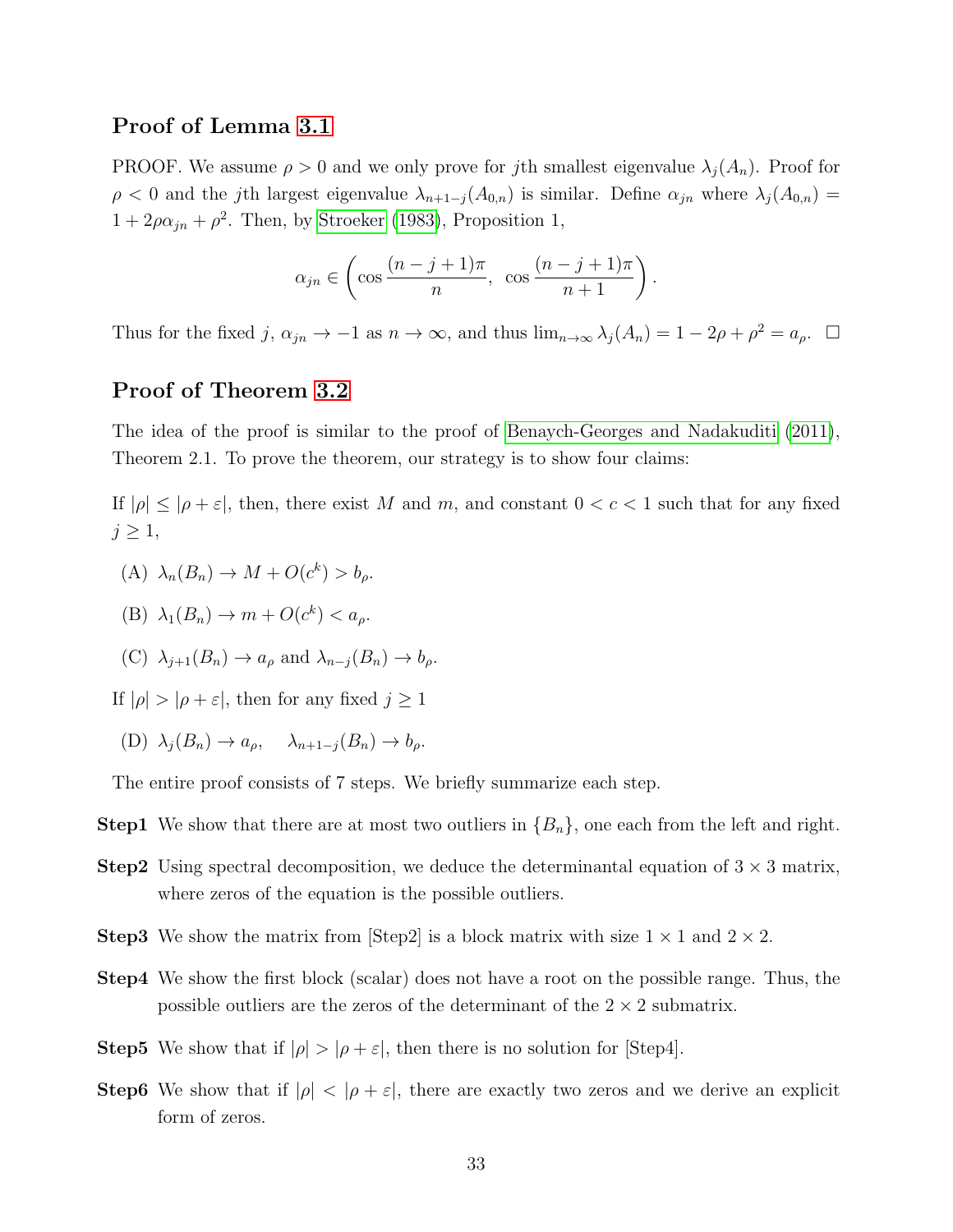**Step7** We account for the approximation errors due to the breakpoint  $k$ .

We give a detail on each step.

**Step1**. Let  $A_{0,n}$  and  $B_n$  be an inverse matrix under the null and single SCM respectively, and  $\widetilde{A}_{0,n}$  is defined as in [\(2.4\)](#page-6-4). Let  $P_n = B_n - A_{0,n}$  and  $\widetilde{P}_n := B_n - \widetilde{A}_{0,n}$  be the differences. By Lemma [2.1,](#page-5-0) the explicit form of  $P_n$  and  $P_n$  are

<span id="page-33-0"></span>
$$
[P_n]_{i,j} = \varepsilon \begin{cases} \varepsilon + 2\rho & (i,j) = (k-1, k-1) \\ -1 & (i,j) = (k-1, k), (k, k-1) \\ 0 & o.w. \end{cases} \qquad \widetilde{P}_n = P_n - \rho^2 E_n, \qquad (C.6)
$$

Where  $E_n = \text{diag}(0, 0, ..., 0, 1)$ . For  $\varepsilon \neq 0$ ,  $P_n$  has exactly two nonzero eigenvalues and we denote it  $\alpha < \beta$ .  $(\alpha, \beta)$  is a solution for the quadratic equation

$$
z^2 - (\varepsilon^2 + 2\rho \varepsilon)z - \varepsilon^2 = 0.
$$

Since  $\alpha\beta = -\varepsilon^2 < 0$ , we have  $\alpha < 0 < \beta$ . Therefore  $\lambda_1(P_n) = \alpha$ ,  $\lambda_n(P_n) = \beta$ , and  $\lambda_i(P_n) = 0$ for  $i = 2, ..., n - 1$ . Next by Lemma [B.4,](#page-27-2) for  $j = 2, ..., n - 1$ ,

$$
\lambda_{j-1}(A_{0,n}) \leq \lambda_j(B_n) \leq \lambda_{j+1}(A_{0,n}).
$$

Therefore by Lemma [3.1](#page-8-2) and the sandwich property, for the fixed  $j \geq 1$ 

$$
\lambda_{j+1}(B_n) \to a_\rho
$$
 and  $\lambda_{n-j}(B_n) \to b_\rho$ .

This proves (C) and the part of (D) of the claim. By Theorem [2.1,](#page-7-3) since  $\mu_{B_n} \stackrel{\mathcal{D}}{\rightarrow} \mu_{\rho}$ , we conclude the possible outliers of the eigenvalues of  $B_n$  is the limit of  $\lambda_1(B_n)$  or  $\lambda_n(B_n)$ .

**Step2**. Let  $\widetilde{A}_{0,n} = U_n \Lambda_n U_n^{\top}$  be an eigen-decomposition where  $U_n = (u_1^{(n)})$  $\binom{n}{1}, \cdots, \binom{n}{n}$  be the orthnormal matrix and  $\Lambda_n = \text{diag}(\lambda_1(\tilde{A}_{0,n}), ..., \lambda_n(\tilde{A}_{0,n}))$  be the diagonal matrix. For the notational convenience, we omit the index n and write  $u_i := u_i^{(n)}$  $i^{(n)}$  and  $\lambda_i = \lambda_i(A_{0,n}).$ Formulas for  $\lambda_i$  and  $u_i = (u_{i1}, ..., u_{in})'$  are given in [\(2.5\)](#page-6-1) and [\(2.6\)](#page-6-5) respectively.

Next, let  $P_n = V_n \Theta_r V_n^{\top}$  be a spectral decomposition of  $P_n$ , where r is the rank of  $P_n$ ,  $\Theta_r$ is a diagonal matrix of nonzero eigenvalues of  $P_n$ , and  $V_n$  is a  $n \times r$  matrix with columns of r orthogonal eigenvectors. Since the explicit form of  $\tilde{P}_n$  is given in [\(C.6\)](#page-33-0), we can fully determine the spectral decomposition

<span id="page-33-1"></span>
$$
r = 3
$$
,  $V_n = (a_1e_{k-1} + b_1e_k, a_2e_{k-1} + b_2e_k, e_n)$ , and  $\Theta_r = \text{diag}(\theta_1, \theta_2, \theta_3)$ , (C.7)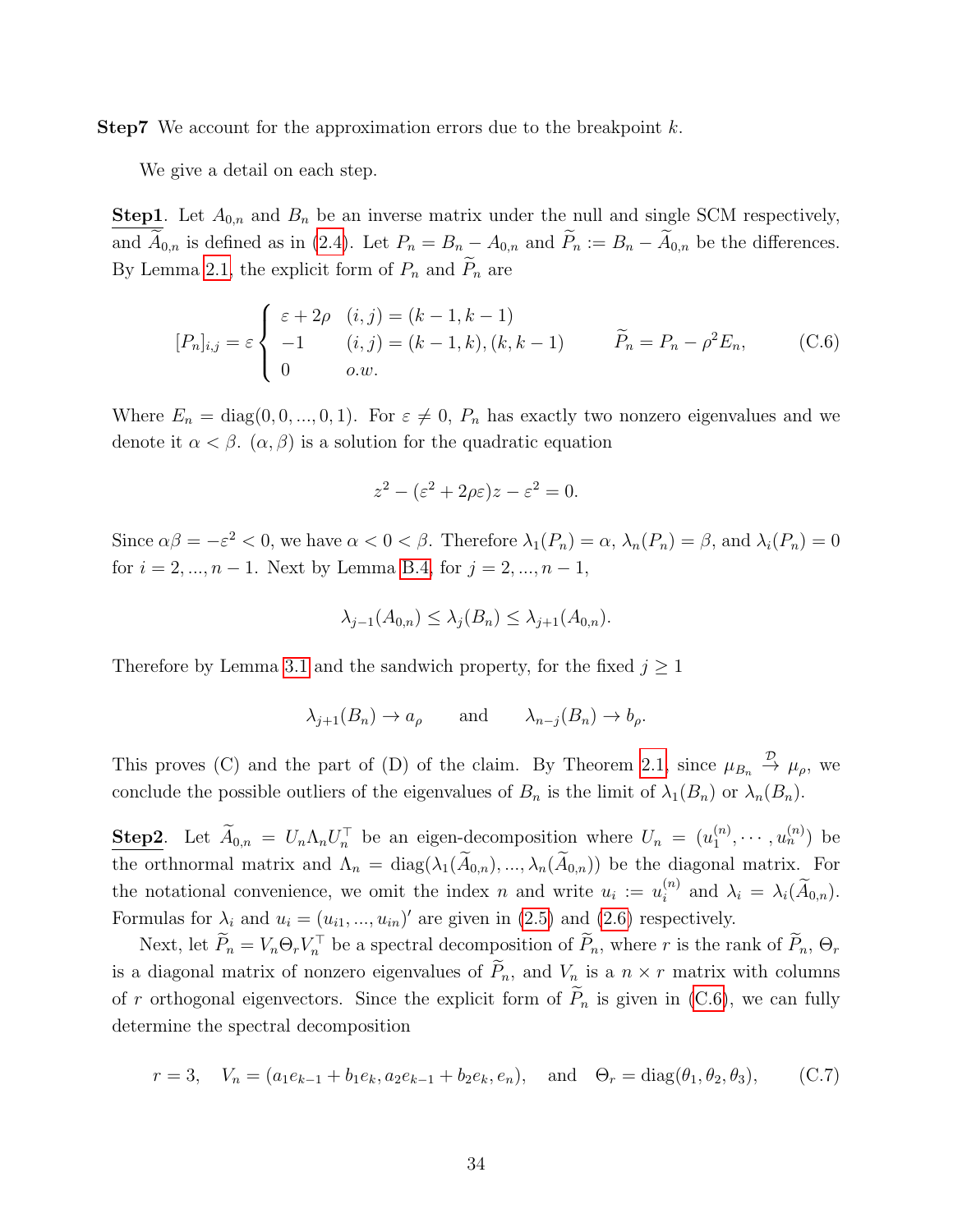where  $e_k$  is the *k*<sup>th</sup> canonical basis of  $\mathbb{R}^n$  and

$$
\theta_1 = \varepsilon \frac{(\varepsilon + 2\rho) - \sqrt{(\varepsilon + 2\rho)^2 + 4}}{2}
$$
,  $\theta_2 = \varepsilon \frac{(\varepsilon + 2\rho) + \sqrt{(\varepsilon + 2\rho)^2 + 4}}{2}$ , and  $\theta_3 = -\rho^2$ .

Suppose that  $(a_1, b_1)'$  and  $(a_2, b_2)'$  are the orthonomal eigenvectors of matrix  $\varepsilon$  $\begin{pmatrix} \varepsilon + 2\rho & -1 \\ -1 & 0 \end{pmatrix}$ with corresponding eigenvalues  $\theta_1$  and  $\theta_2$  respectively. Since  $U_n$  is symmetric and orthonomal

$$
B_n = \widetilde{A}_n + \widetilde{P_n} = U_n \left( \Lambda_n + U_n V_n \Theta_r V_n^\top U_n^\top \right) U_n^\top.
$$

Therefore,  $spec(B_n)=spec(\Lambda_n+S_n\Theta_rS_n^{\top})$  where

<span id="page-34-1"></span>
$$
S_n = U_n V_n = (a_1 u_{k-1} + b_1 u_k, a_2 u_{k-1} + b_2 u_k, u_n) \implies S_n^{\top} S_n = I_r.
$$
 (C.8)

Using [Arbenz et al.](#page-49-5) [\(1988\)](#page-49-5), Theorem 2.3 (or by simple algebra),  $z \neq \lambda_i$  is an eigenvalue of  $\Lambda_n + S_n \Theta_r S_n^{\top}$  if and only if det  $(I_r - S_n^{\top} (zI_n - \Lambda_n)^{-1} S_n \Theta_r) = 0$ . Therefore, we can conclude z is an eigenvalue of  $B_n$  but not  $\widetilde{A}_{0,n}$ , if and only of the matrix

<span id="page-34-0"></span>
$$
M_{n,r} = I_r - S_n^T (zI_n - \Lambda_n)^{-1} S_n \Theta_r \in \mathbb{R}^{3 \times 3}
$$
 (C.9)

is singular.

**Step3**. The  $(i, j)$ th component of  $M_{n,r}$  is

<span id="page-34-2"></span>
$$
[M_{n,r}]_{i,j} = \delta_{i=j} - \sum_{\ell=1}^n [S_n^T]_{i,\ell} [(zI_n - \Lambda_n)^{-1}]_{\ell,\ell} [S_n]_{\ell,j} [\Theta_n]_{j,j} = \delta_{i=j} - \theta_j \sum_{\ell=1}^n \frac{[S_n]_{\ell,i} [S_n]_{\ell,j}}{z - \lambda_\ell(\widetilde{A}_{0,n})}
$$
  
=  $\delta_{i=j} - \theta_j \sum_{\ell=1}^n \frac{[S_n]_{\ell,i} [S_n]_{\ell,j}}{2\rho \cos\left(\frac{\ell\pi}{n+1}\right) + (z - (1 + \rho^2))}$ . (C.10)

We make an approximation of  $\sum_{\ell=1}^n$  $[S_n]_{\ell,i}[S_n]_{\ell,j}$  $\frac{[S_n]_{\ell,i}[S_n]_{\ell,j}}{2\rho \cos \frac{\ell \pi}{n+1} + (z-(1+\rho^2))}$  for each  $(i, j)$ . It involves a tedious calculation, but as we assume the break point k approaches to  $\infty$ , we can reduce significant among of calculations.

Let  $a = \frac{(z-(1+\rho^2))}{2\rho}$  $\frac{(1+\rho^2)}{2\rho}$ . If  $z > b_\rho = (1+\rho)^2$ , then  $a > 1$ ; if  $z < (1-\rho)^2$ , then  $a < -1$ . From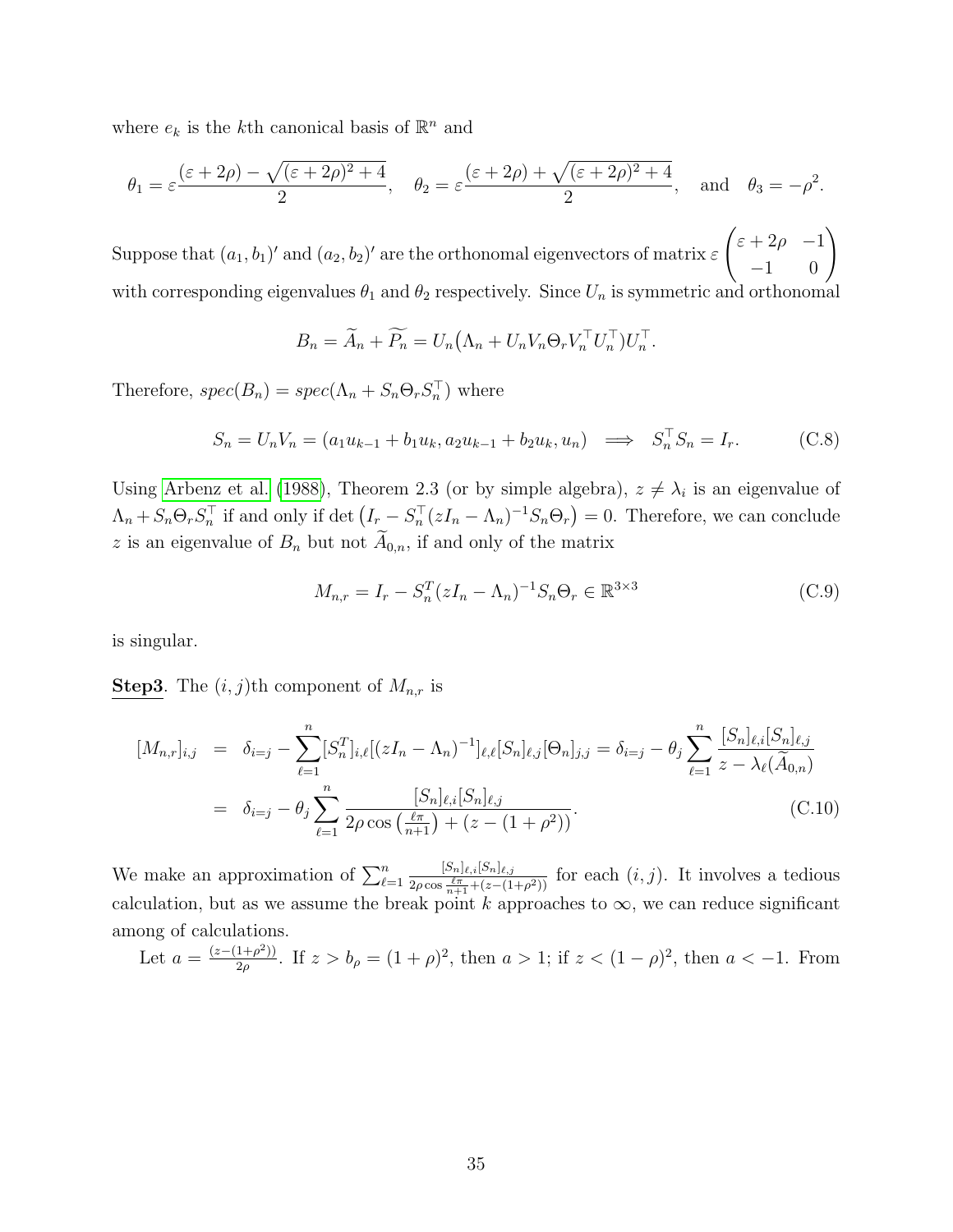[\(2.6\)](#page-6-5)

$$
\sum_{\ell=1}^{n} \frac{[S_n]_{\ell,1}[S_n]_{\ell,3}}{\cos\left(\frac{\ell\pi}{n+1}\right)+a} = \frac{2a_1}{n+1} \sum_{\ell=1}^{n} \frac{\sin\left(\frac{n\ell\pi}{n+1}\right)\sin\left(\frac{k\ell\pi}{n+1}\right)}{\cos\left(\frac{\ell\pi}{n+1}\right)+a} + \frac{2b_1}{n+1} \sum_{\ell=1}^{n} \frac{\sin\left(\frac{n\ell\pi}{n+1}\right)\sin\left(\frac{(k+1)\ell\pi}{n+1}\right)}{\cos\left(\frac{\ell\pi}{n+1}\right)+a}
$$

$$
= \frac{2a_1}{n+1} \sum_{\ell=1}^{n} \frac{(-1)^{\ell+1}\sin\left(\frac{\ell\pi}{n+1}\right)\sin\left(\frac{k\ell\pi}{n+1}\right)}{\cos\left(\frac{\ell\pi}{n+1}\right)+a} + \frac{2b_1}{n+1} \sum_{\ell=1}^{n} \frac{(-1)^{\ell+1}\sin\left(\frac{\ell\pi}{n+1}\right)\sin\left(\frac{(k+1)\ell\pi}{n+1}\right)}{\cos\left(\frac{\ell\pi}{n+1}\right)+a}
$$

,

where  $a_1$  and  $b_1$  is from [\(C.7\)](#page-33-1). Therefore, as  $n \to \infty$ , above summation converges to

$$
\lim_{n \to \infty} \frac{2}{n+1} \sum_{\ell=1}^{n} \frac{(-1)^{\ell+1} \sin\left(\frac{\ell\pi}{n+1}\right) \sin\left(\frac{k\ell\pi}{n+1}\right)}{\cos\left(\frac{\ell\pi}{n+1}\right) + a} = \lim_{n \to \infty} \frac{2\pi}{n+1} \sum_{\ell: \text{ odd}}^{n} \frac{\sin\left(\frac{\ell\pi}{n+1}\right) \sin\left(\frac{k\ell\pi}{n+1}\right)}{\cos\left(\frac{\ell\pi}{n+1}\right) + a}
$$

$$
= \lim_{n \to \infty} \frac{2\pi}{n+1} \sum_{\ell: \text{ even}}^{n} \frac{\sin\left(\frac{\ell\pi}{n+1}\right) \sin\left(\frac{k\ell\pi}{n+1}\right)}{\cos\left(\frac{\ell\pi}{n+1}\right) + a}
$$

$$
= \frac{1}{2} \left( G(1, k) - G(1, k) \right) = 0
$$

where  $G(1, k)$  is from Lemma [B.1.](#page-24-1) Therefore,  $\lim_{n\to\infty} [M_{n,r}]_{1,3} = \delta_{1=3} = 0$ . Define  $M_r =$  $\lim_{n\to\infty} M_{n,r}$ , then using similar calculation, we have

$$
M_r = \begin{pmatrix} p & q & 0 \\ q & r & 0 \\ 0 & 0 & A \end{pmatrix}.
$$

Thus, the singularities comes form either  $A = 0$  or  $pr - q^2 = 0$ .

Step4. First, we will calculate A. Since,

$$
\lim_{n \to \infty} \sum_{\ell=1}^{n} \frac{[S_n]_{\ell,3} [S_n]_{\ell,3}}{\cos \frac{\ell \pi}{n+1} + a} = \lim_{n \to \infty} \frac{2}{n+1} \sum_{\ell=1}^{n} \frac{\sin^2 \frac{\ell \pi}{n+1}}{\cos \frac{\ell \pi}{n+1} + a} = \frac{2}{\pi} \int_0^{\pi} \frac{\sin^2 x}{\cos x + a} dx
$$

$$
= \frac{1}{\pi} \int_0^{2\pi} \frac{\sin^2 x}{\cos x + a} dx = G(1, 1),
$$

Therefore,  $A = 0$  solves  $1 - \frac{\theta_1}{2e}$  $\frac{\theta_1}{2\rho}G(1,1)=0$ . Suppose that  $A=0$ , then since  $\theta_1=-\rho^2<0$ ,  $G(1,1) = -2/\rho$ . Assume  $\rho > 0$ , then  $G(1,1) < 0$ , and by [\(B.1\)](#page-24-2),  $a = \frac{z-(1+\rho^2)}{2\rho}$  $\frac{1+\rho^2}{2\rho} < -1$ , i.e.,  $z < a_{\rho}$ . Let  $z_1$  and  $z_2$  defined as in Lemma [B.1.](#page-24-1) Then,

$$
G(1,1) = \frac{2}{z_1 - z_2}(1 - z_1^2) = -\frac{1}{\sqrt{a^2 - 1}}(1 - (-a - \sqrt{a^2 - 1})^2) = 2(a + \sqrt{a^2 - 1}).
$$

Therefore,  $G(1, 1)$  is a decreasing function of a on the domain  $(-\infty, -1)$ , thus  $G(1, 1) > -2$ .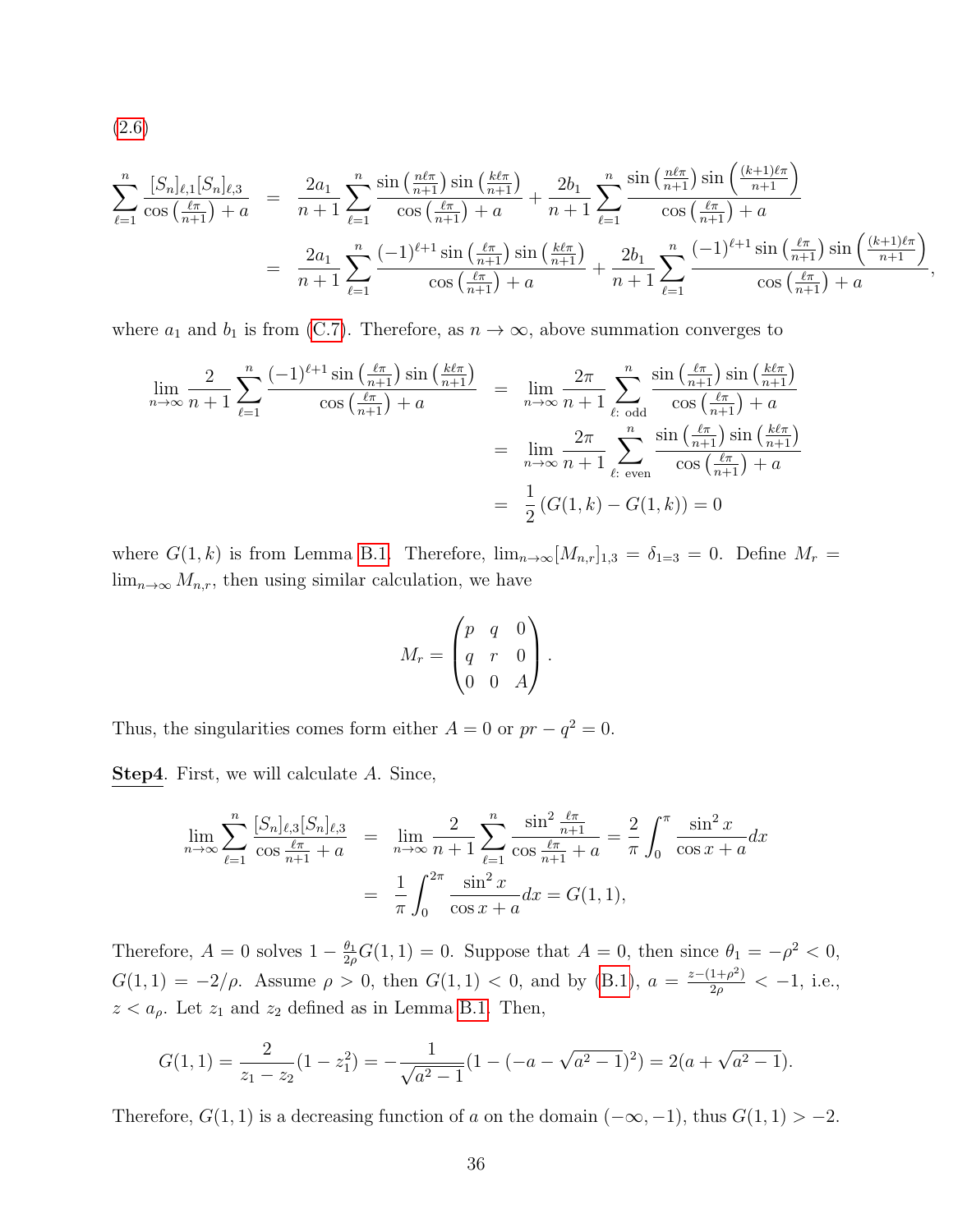However, this is a contradiction since  $G(1, 1) = -2/\rho < -2$ . Therefore we conclude there is no solution for  $A = 0$ .

Similarly, we calculate  $[M_r]_{1,1}$ ,  $[M_r]_{2,2}$ , and  $[M_r]_{1,2}$ 

$$
\lim_{n \to \infty} \sum_{\ell=1}^{n} \frac{[S_n]_{\ell,1}[S_n]_{\ell,1}}{\cos \frac{\ell \pi}{n+1} + a} = \frac{2a_1^2}{\pi} \int_0^\pi \frac{\sin(kx)\sin(kx)}{\cos x + a} dx + \frac{2b_1^2}{\pi} \int_0^\pi \frac{\sin((k+1)x)\sin((k+1)x)}{\cos x + a} dx \n+ \frac{2a_1b_1}{\pi} \int_0^\pi \frac{\sin(kx)\sin((k+1)x)}{\cos x + a} dx \n= a_1^2 G(k, k) + b_1^2 G(k+1, k+1) + 2a_1 b_1 G(k, k+1), \n\lim_{n \to \infty} \sum_{\ell=1}^{n} \frac{[S_n]_{\ell,2}[S_n]_{\ell,2}}{\cos \frac{\ell \pi}{n+1} + a} = a_2^2 G(k, k) + b_2^2 G(k+1, k+1) + 2a_2 b_2 G(k, k+1),
$$

and

$$
\lim_{n \to \infty} \sum_{\ell=1}^n \frac{[S_n]_{\ell,1}[S_n]_{\ell,2}}{\cos \frac{\ell \pi}{n+1} + a} = a_1 a_2 G(k,k) + b_1 b_2 G(k+1,k+1) + (a_1 b_2 + a_2 b_1) G(k,k+1).
$$

Therefore, by Lemma [B.1,](#page-24-1) we have an approximate

<span id="page-36-1"></span>
$$
\frac{1}{2\rho}G(k,k) \approx \frac{|a|}{a} \frac{1}{\sqrt{a^2 - 1}} = \frac{|a|}{a} \frac{1}{\sqrt{(z - a_\rho)(z - b_\rho)}} = G(z)
$$
\n
$$
\frac{1}{2\rho}G(k,k+1) \approx \frac{z_2}{2\rho(z_2 - z_1)} = \tilde{G}(z).
$$
\n(C.11)

Approximation errors in [\(C.11\)](#page-36-1) is of order  $O(|z_1|^k \wedge |z_2|^k)$ . Therefore, under [\(3.3\)](#page-9-1), it is  $o(1)$ . Note that  $G(z)$  coincides with the Stieltjes transformation of  $\mu_{\rho}$  (Proposition [A.1\)](#page-23-0). This is not surprising, since the eigenvector  $u_k$  behave almost like a Haar uniform measure on the sphere. By [\(C.11\)](#page-36-1), since  $a_1^2 + b_1^2 - 1 = a_2^2 + b_2^2 - 1 = a_1 a_2 + b_1 b_2 = 0$ , we have a  $2 \times 2$  submatrix of  $M_{r-1}$  of form

<span id="page-36-0"></span>
$$
\begin{pmatrix} p & q \\ q & r \end{pmatrix} \approx \begin{pmatrix} 1 - \theta_1 \left( G(z) + 2a_1 b_1 \widetilde{G}(z) \right) & \theta_2 (a_1 b_2 + a_2 b_1) \widetilde{G}(z) \\ \theta_1 (a_1 b_2 + a_2 b_1) \widetilde{G}(z) & 1 - \theta_2 \left( G(z) + 2a_2 b_2 \widetilde{G}(z) \right) \end{pmatrix} = \widetilde{M}_{r-1}.
$$
 (C.12)

Therefore,

$$
pr - q^2 \approx (1 - \theta_1 G)(1 - \theta_2 G) - 2((1 - \theta_2 G)\theta_1 a_1 b_1 + (1 - \theta_1 G)\theta_2 a_2 b_2)\tilde{G} + 4\theta_1 \theta_2 a_1 a_2 b_1 b_2 \tilde{G}^2 - \theta_1 \theta_2 (a_1 b_2 + a_2 b_1)^2 \tilde{G}^2.
$$

Since every  $2 \times 2$  orthogonal matrix is either rotation or reflection, we have an additional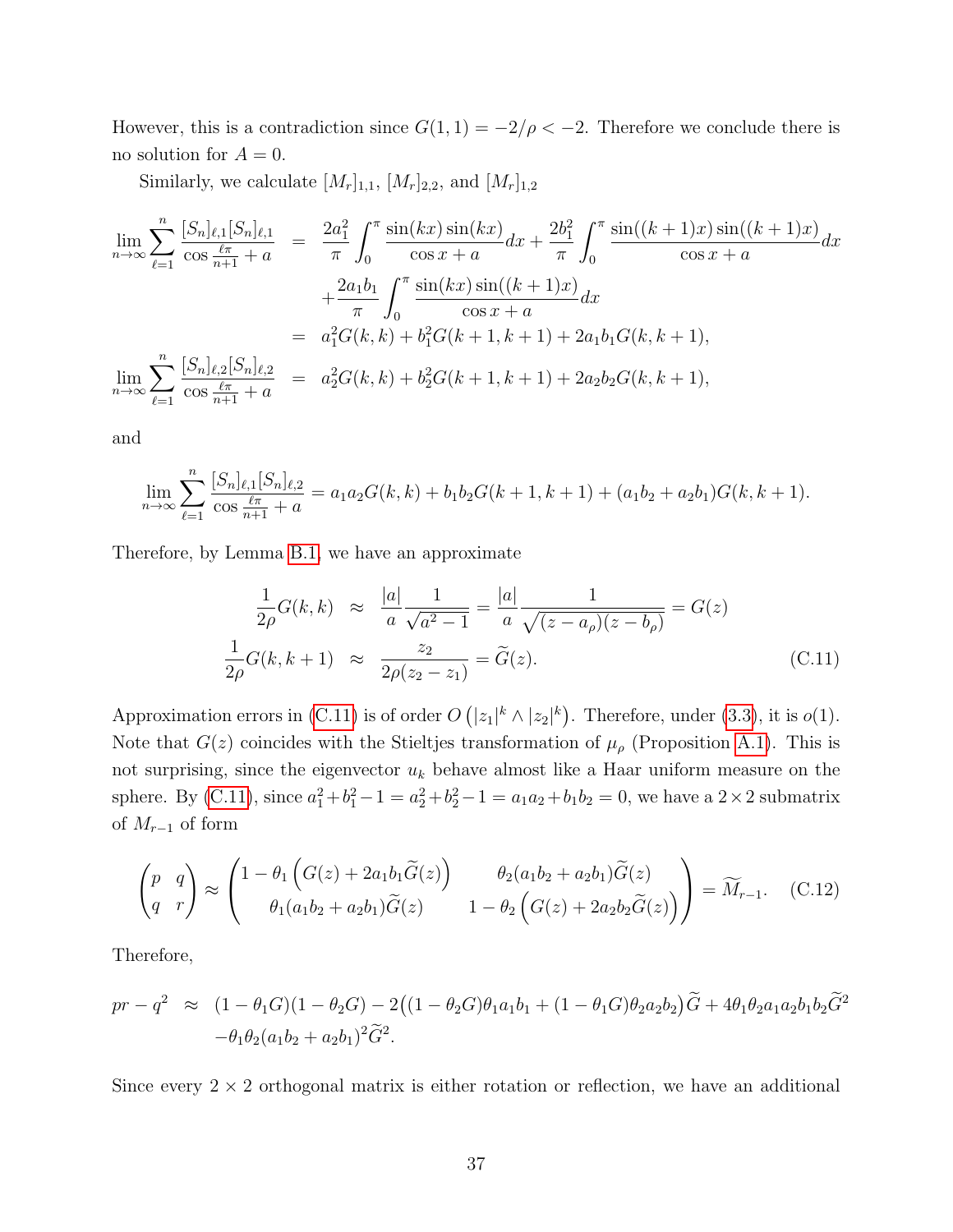condition

$$
a_1b_2 - a_2b_1 = \pm 1
$$
,  $a_1^2 = b_2^2$ , and  $a_2^2 = b_1^2$ .

Therefore, using  $a_1b_1 + a_2b_2 = 0$ , and  $4a_1a_2b_1b_2 - (a_1b_2 + a_2b_1)^2 = -(a_1b_2 - a_2b_1)^2 = -1$ 

$$
pr - q^2 \approx (1 - \theta_1 G)(1 - \theta_2 G) - 2(\theta_1 a_1 b_1 + \theta_2 a_2 b_2) \widetilde{G} - \theta_1 \theta_2 \widetilde{G}^2.
$$

Next, by definition of  $\theta_1$ ,  $\theta_2$ ,  $(a_1, b_1)'$  and  $(a_2, b_2)'$ 

$$
\varepsilon \begin{pmatrix} \varepsilon + 2\rho & -1 \\ -1 & 0 \end{pmatrix} \begin{pmatrix} a_i \\ b_i \end{pmatrix} = \theta_i \begin{pmatrix} a_i \\ b_i \end{pmatrix} \qquad i = 1, 2.
$$

Therefore,

$$
\theta_1 a_1 b_1 + \theta_2 a_2 b_2 = -\varepsilon (a_1^2 + a_2^2) = -\varepsilon (a_1^2 + b_1^2) = -\varepsilon,
$$
  

$$
\theta_1 \theta_2 = -\varepsilon^2
$$

and,

<span id="page-37-0"></span>
$$
pr - q^2 \approx (1 - \theta_1 G)(1 - \theta_2 G) + 2\varepsilon \widetilde{G} + \varepsilon^2 \widetilde{G}^2 = X \tag{C.13}
$$

Moreover, by the exactly forms from [\(B.1\)](#page-24-2), it is easy to show

<span id="page-37-2"></span>
$$
pr - q^2 = X + O\left(\frac{z_2^{4k+2}}{(1-z_2^2)^2}\right). \tag{C.14}
$$

**Step5**. We show that if  $|\rho + \varepsilon| < |\rho|$ , then, X in [\(C.13\)](#page-37-0) does not have a root on  $z \notin [a_{\rho}, b_{\rho}]$ . Assume  $0 < \rho < 1$ , then  $-\rho < \varepsilon < 0$  (since we only consider the case  $sgn(\rho) = sgn(\rho + \varepsilon)$ ). Moreover, we only consider the case when  $z > b_{\rho}$ , or equivalently  $a > 1$ . The case when  $z < a_{\rho}$  is similar. Observe that  $\theta_1 + \theta_1 = \varepsilon^2 + 2\rho\varepsilon$  and  $\theta_1\theta_2 = -\varepsilon^2$ 

<span id="page-37-1"></span>
$$
f_z(\varepsilon) = X = (\tilde{G}^2 - G^2 - G)\varepsilon^2 + 2(\tilde{G} - \rho G)\varepsilon + 1.
$$
 (C.15)

Recall that

$$
G = \frac{2}{2\rho(z_2 - z_1)} = \frac{1}{\sqrt{(z - a_\rho)(z - b_\rho)}} \quad \text{and} \quad \tilde{G} = \frac{2z_2}{2\rho(z_2 - z_1)} = \frac{z_2}{\sqrt{(z - a_\rho)(z - b_\rho)}},
$$

where  $-1 < z_2 < 0$ . Therefore,  $\tilde{G}(z) < 0 < -\tilde{G}(z) < G(z)$ , and we conclude the leading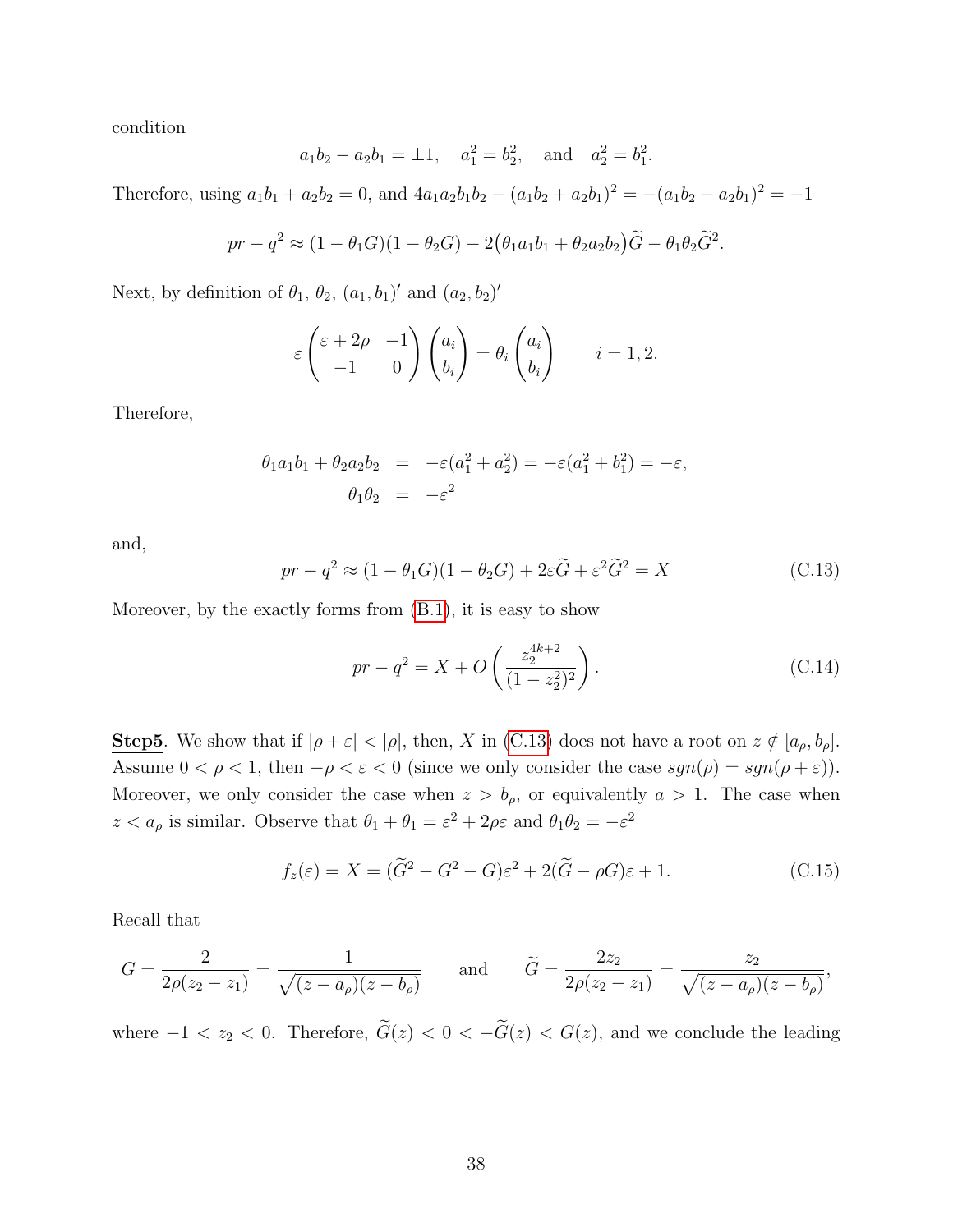coefficient of  $f_z(\varepsilon)$  is negative. Since  $f(0) = 1 > 0$ ,

$$
f_z(\varepsilon) \text{ does not have a solution in } (-\rho, 0)
$$
  

$$
\iff f_z(-\rho) = (\tilde{G}^2 - G^2 + G)\rho^2 - 2\tilde{G}\rho + 1 > 0 \qquad \forall z > b_\rho.
$$

Since  $-1 < z_2 < 0$ , we parametrize  $z_2 = \cos x$  for  $x \in (\pi/2, \pi)$ . For the simplicity, denote  $C = \cos x$ , and  $S = \sin x$ . Then we get

<span id="page-38-0"></span>
$$
G = \frac{2}{2\rho(z_2 - 1/z_2)} = -\frac{C}{\rho S^2} \quad \text{and} \quad \tilde{G} = \frac{2z_2}{2\rho(z_2 - 1/z_2)} = -\frac{C^2}{\rho S^2}.
$$
 (C.16)

Plug [\(C.16\)](#page-38-0) into  $f_z(-\rho)$  and multiply  $S^2$  gives

$$
S^{2} f_{z}(-\rho) = -C^{2} + \rho C + 2C^{2} + S^{2} = 1 + \rho C > 0.
$$

Therefore, when  $|\rho + \varepsilon| < |\rho|$ , there is no solution for  $X = 0$ , and thus conclude that eigenvalues of  $B_n$  do not have an outlier. This completes the claim  $(D)$ .

**Step6**. Consider the case  $|\rho| < |\rho + \varepsilon|$  and assume  $0 < \rho < \rho + \varepsilon$ . We find the solution for [\(C.15\)](#page-37-1) using the same trigonometry parametrization.

#### case 1:  $z > b_\rho$ .

Using the parametrization  $z_2 = \cos x$  for  $x \in (\pi/2, \pi)$ . Substitute [\(C.16\)](#page-38-0) into [\(C.15\)](#page-37-1) gives

<span id="page-38-1"></span>
$$
\left(\frac{C^4}{\rho^2 S^4} - \frac{C^2}{\rho^2 S^4} + \frac{C}{S^2}\right) \varepsilon^2 + 2\left(-\frac{C^2}{\rho S^2} + \frac{C}{S^2}\right) \varepsilon + 1 = 0
$$
  
\n
$$
\iff (-C^2 + \rho C)\varepsilon^2 + 2(\rho^2 C - \rho C^2)\varepsilon + \rho^2 (1 - C^2) = 0
$$
  
\n
$$
\iff -(\varepsilon + \rho)^2 C^2 + \varepsilon \rho (\varepsilon + 2\rho)C + \rho^2 = 0.
$$
 (C.17)

Since  $\varepsilon(\varepsilon + 2\rho) > 0$  (here we use  $|\rho| < |\rho + \varepsilon|$ ), solution  $C \in (-1, 0)$  of [\(C.17\)](#page-38-1) is

<span id="page-38-2"></span>
$$
z_2 = C = \frac{\rho \varepsilon (\varepsilon + 2\rho) - \sqrt{\rho^2 \varepsilon^2 (\varepsilon + 2\rho)^2 + 4\rho^2 (\varepsilon + \rho)^2}}{2(\varepsilon + \rho)^2}.
$$
 (C.18)

Recall that  $z_2 = -a +$ √  $\overline{a^2-1}, a=\frac{z-(1+\rho^2)}{2a}$  $\frac{1+\rho^2}{2\rho}$ , original scaled solution is

$$
M = 1 + \rho^{2} - \rho (C + C^{-1}),
$$

where C is from [\(C.18\)](#page-38-2). Since  $-1 < z_1 < 0$ , we have  $M > b_\rho$ .

case 2:  $z < a_\rho$ .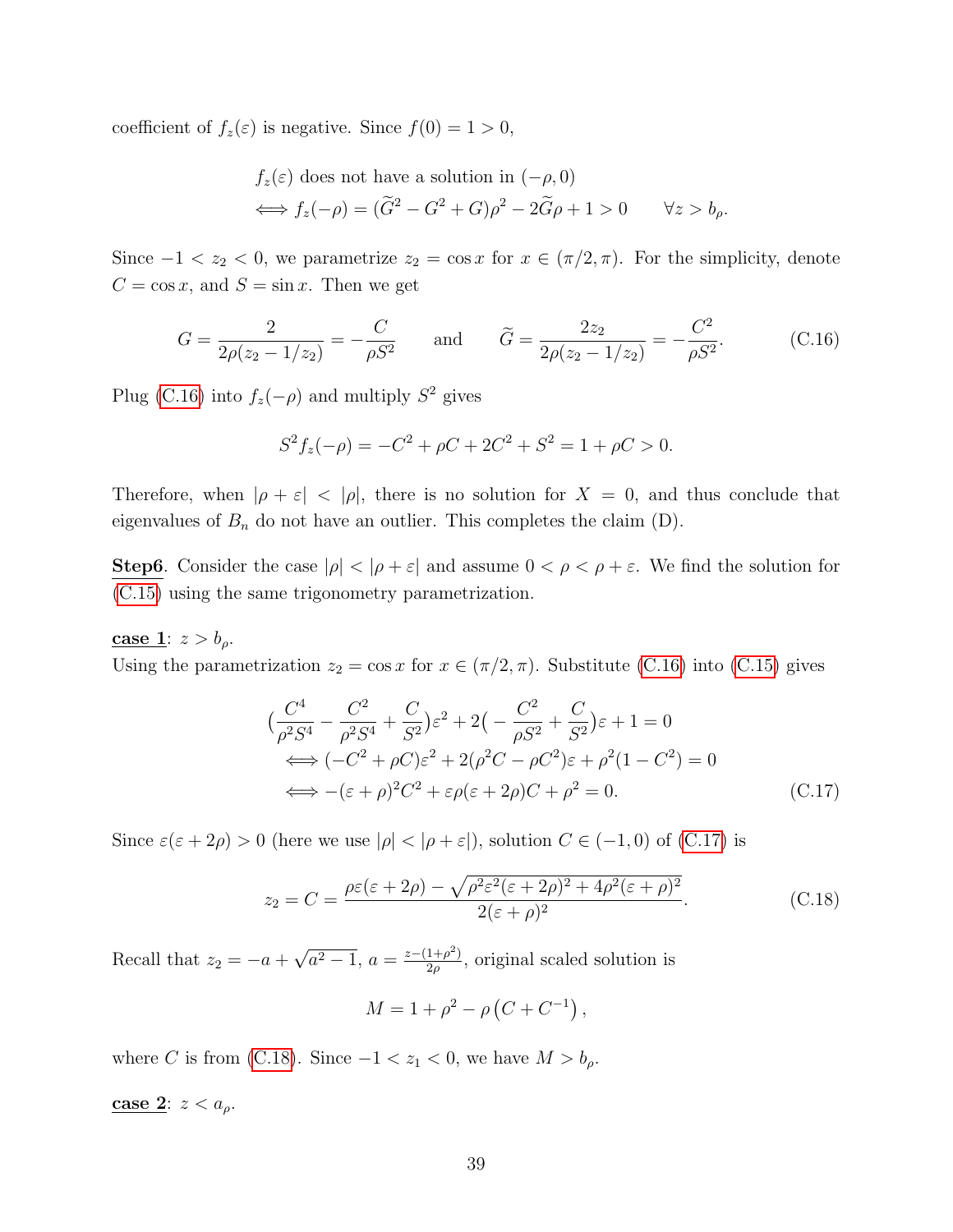In this case,  $a = \frac{z-(1+\rho^2)}{2\rho}$  $\frac{1+\rho^2}{2\rho} < -1$ , thus the analgous quantities for G and  $\tilde{G}$  are

$$
G = \frac{2}{2\rho(z_1 - z_2)} = \frac{-1}{\sqrt{(z - a_\rho)(z - b_\rho)}} \quad \text{and} \quad \tilde{G} = \frac{2z_1}{2\rho(z_1 - z_2)} = \frac{-z_1}{\sqrt{(z - a_\rho)(z - b_\rho)}}.
$$

Since  $0 < z_1 < 1 < z_2$ , we use parametrize  $z_1 = \cos x = C'$  for some  $x \in (0, \pi/2)$ . Equation  $(C.17)$  remains the same but our solution is on  $(0, 1)$ . Thus

<span id="page-39-1"></span>
$$
z_1 = C' = \frac{\rho \varepsilon (\varepsilon + 2\rho) + \sqrt{\rho^2 \varepsilon^2 (\varepsilon + 2\rho)^2 + 4\rho^2 (\varepsilon + \rho)^2}}{2(\varepsilon + \rho)^2}.
$$
 (C.19)

Using similar argument, the scaled solution is

$$
m = 1 + \rho^2 - \rho \left( C' + (C')^{-1} \right),
$$

where C' is from [\(C.19\)](#page-39-1). We note that  $0 < m < a_\rho$  is an outlier on the left.

Note that the solution m and M are not exact outliers of  ${B_n}$  since it involves an approximation in [\(C.14\)](#page-37-2). However, since  $k \to \infty$  as  $n \to \infty$ , it becomaes an exact solution.

To conclude, when  $|\rho| < |\rho + \varepsilon|$ , we show that there are exactly two outliers, one on the right(M) and the other on the left(m), and this proves claim (A).

**Step7.** In last step, we consider the effect of the break point  $k$  and prove the statement in Remark [3.1\(](#page-10-2)iii). Let  $X(z) = -(\varepsilon + \rho)^2 z^2 + \varepsilon \rho(\varepsilon + 2\rho)z + \rho^2$ , which is defined as in [\(C.17\)](#page-38-1). Then, it is easy to check  $X(1) < 0 < X(\rho)$ . Therefore, solution of  $X(z) = 0$ , which we denote  $\tilde{z}$ , lies on  $(\rho, 1)$ . Let  $\rho < \tilde{z} < 1$ . It is easy to check that at  $z = \tilde{z}$  is not a multiple root. Therefore, around  $z = \tilde{z}$ , the graph  $X(z)$  changes its sign. By [\(C.14\)](#page-37-2),

$$
(pr - q2)(\widetilde{z}) = \underbrace{X(\widetilde{z})}_{=0} + O\left(\frac{(\widetilde{z})^{4k+2}}{(1 - (\widetilde{z})^2)^2}\right).
$$

Therefore, for sufficiently large k, there exist  $0 < c < 1$  and an interval  $I(\tilde{z}) = [\tilde{z} - |c|^k, \tilde{z} + |c|^k, \tilde{z} + |c|^k] = (1, 2, 3)$  $|c|^k \subset (-1,0)$  such that,  $(pr-q^2)(z) = 0$  has a solution on  $I(\tilde{z})$ . Let the solution be  $\hat{z}$ . Then,  $\hat{m} = 1 + \rho^2 - \rho(\hat{z} + \hat{z}^{-1})$  is the "ture" outerlier and  $m = 1 + \rho^2 - \rho(\tilde{z} + \tilde{z}^{-1})$  is an approximation solution as decribed in [Step6]. Since  $|\hat{z} - \tilde{z}| = O(|c|^k)$ , we can show  $|\hat{m} - m| = O(|c|^k)$ . Similarly we can  $|\tilde{M} - M| = O(|c|^k)$ .

#### <span id="page-39-0"></span>Proof of Theorem [3.3](#page-12-1)

PROOF. We only prove for the case  $0 < \rho < 1$  and the case  $-1 < \rho < 0$  is similar. Proof of the theorem is similar to the proof of Theorem [3.2,](#page-10-0) so we bring the same notation from the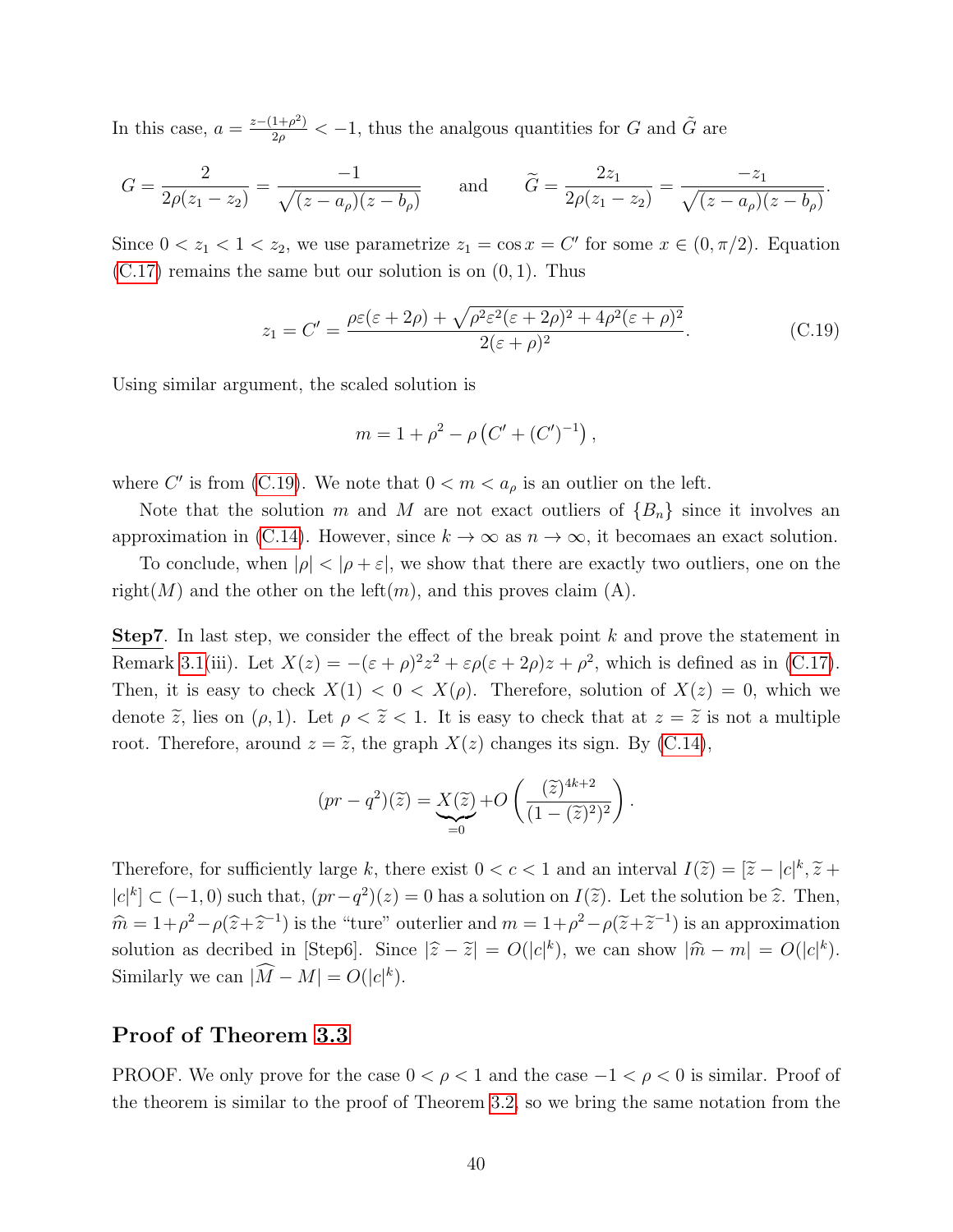proof of Theoroem [3.2](#page-10-0) and skip many details that we have already discussed.

**Step1**. Define  $A_{0,n}$  and  $B_n$  be the precision matrices under the null and alternative where the structural changes occurs at  $t = k, ..., k + h - 1$  repectively. Let  $A_{0,n}$  defined as in [\(2.4\)](#page-6-4), and  $\tilde{A}_{0,n} := U_n \Lambda_n U_n^{\top}$  is its eigen-decomposition. Moreover, define  $M_{n,r}$  as in [\(C.9\)](#page-34-0), then z is an eigenvalue of  $B_n$  but not  $A_{0,n}$  if and only of  $M_{n,r}$  is singular. In this case,  $r = h + 2$ , and we have the following reduced form  $P_n = B_n - A_{0,n}$  (considering only the nonzero submatrix in [C.6\)](#page-33-0)

<span id="page-40-0"></span>
$$
P_{h+1} = \varepsilon \begin{pmatrix} \varepsilon + 2\rho & -1 & & & \\ -1 & \varepsilon + 2\rho & \cdots & & \\ & \ddots & \ddots & & \\ & & \varepsilon + 2\rho & -1 \\ & & & -1 & 0 \end{pmatrix} \in \mathbb{R}^{(h+1)\times(h+1)}.
$$
 (C.20)

Let  $P_{h+1} = V_{h+1} \Theta_{h+1} V_{h+1}^{\top}$  be the spectral decomposition. Then by similar argument from the proof of Theorem [3.2,](#page-10-0) [step 3], we have  $(h+1)\times(h+1)$  leading principal matrix of  $M_{n,r}$ , denote  $M_{n,h+1} = I_{h+1} - S_{h+1}^{\top} (zI_n - \Lambda_n)^{-1} S_{h+1} \Theta_{h+1}$  where

$$
S_{h+1} = (s_1, ..., s_{h+1}) \qquad s_i = \sum_{j=1}^{h+1} v_{j,i} u_{k+j},
$$

where  $U_n = (u_1, ..., u_n)$  is as described in the proof of Theorem [C,](#page-32-1) [step2], and  $v_{j,i}$  be the  $(j, i)$ th the element of  $V_{h+1} = (v_1, ..., v_{h+1})$  (see [\(C.8\)](#page-34-1) when  $h = 1$ ).

Next define  $M_{h+1} = \lim_{n \to \infty} M_{n,h+1}$ , then the possible outliers of  $B_n$  is the solution of det  $M_{h+1} = 0$ . Next, by [\(C.10\)](#page-34-2) the  $(i, j)$ th element of  $M_{h+1}$  is computed by

$$
[M_{h+1}]_{i,j} = \delta_{i=j} - \theta_j \lim_{n \to \infty} \sum_{\ell=1}^n \frac{[S_n]_{\ell,i}[S_n]_{\ell,j}}{2\rho \cos\left(\frac{\ell \pi}{n+1}\right) + (z - (1 + \rho^2))}.
$$

Observe that

$$
\lim_{n \to \infty} \sum_{\ell=1}^{n} \frac{[S_n]_{\ell,i}[S_n]_{\ell,j}}{\cos\left(\frac{\ell \pi}{n+1}\right) + a} = \sum_{\substack{p,q=1 \ p,q=1}}^{h+1} v_{p,i} v_{q,j} \lim_{n \to \infty} \sum_{\ell=1}^{n} \frac{2}{n+1} \frac{\sin\left(\frac{(k+p)\ell \pi}{n+1}\right) \sin\left(\frac{(k+q)\ell \pi}{n+1}\right)}{\cos\left(\frac{\ell \pi}{n+1}\right) + a}
$$

$$
= \sum_{p,q=1}^{k+h+1} v_{p,i} v_{q,j} G(k+p, k+q) = v'_i G_{h+1} v_j,
$$

where  $G_{h+1} = [G(k+i, k+j)]_{i,j} \in \mathbb{R}^{(h+1)\times(h+1)}$  and  $G(k+i, k+j)$  is defined as in [\(B.1\)](#page-24-2).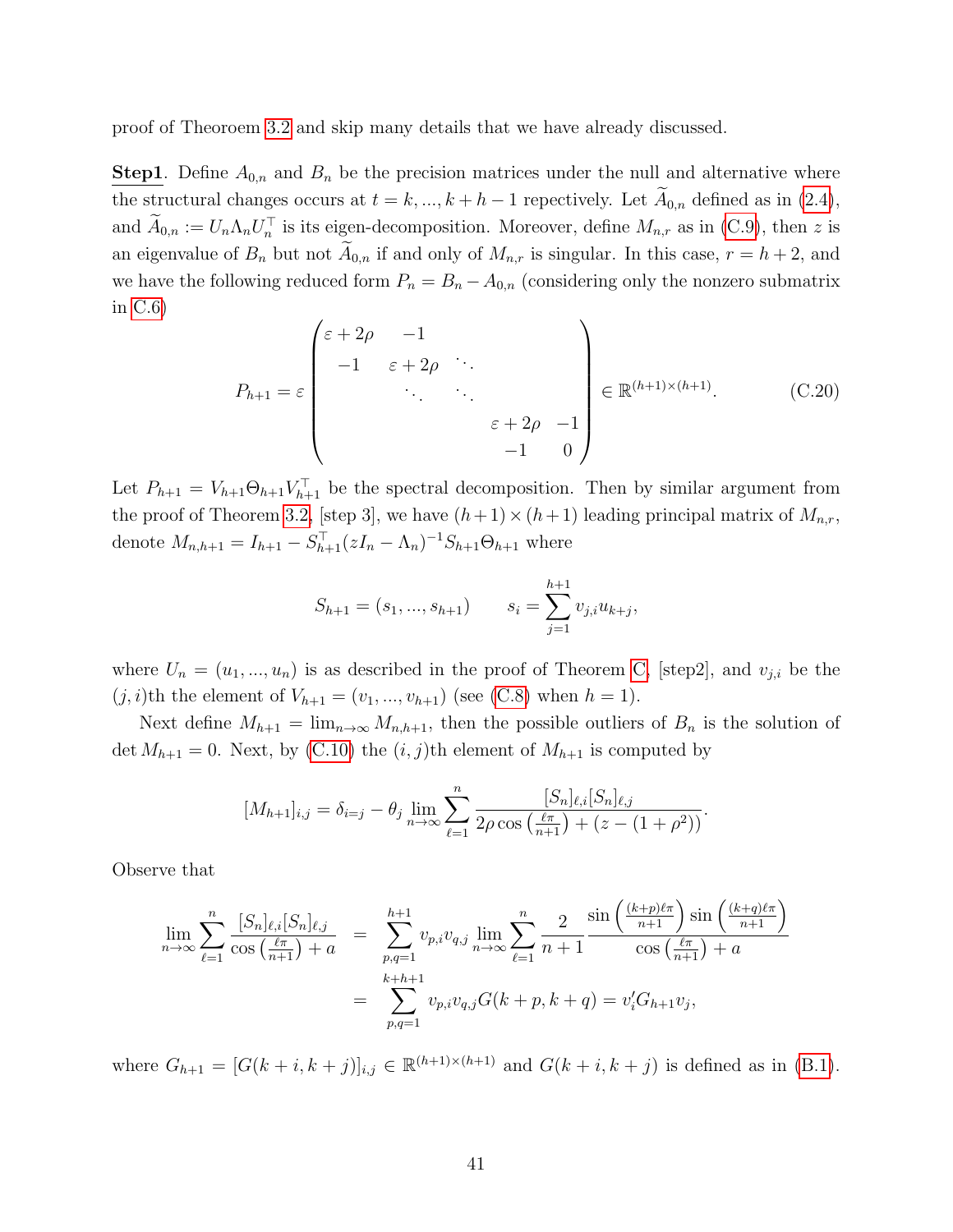Therefore, the possible outliers of  $B_n$  satisfy the determinantal equation

<span id="page-41-0"></span>
$$
\det\left(I_{h+1} - \frac{1}{2\rho} V_{h+1}^\top G_{h+1} V_{h+1} \Theta_{h+1}\right) = 0.
$$
\n(C.21)

**Step2**. Since  $V_{h+1}^{\top}V_{h+1} = V_{h+1}V_{h+1}^{\top} = I_{h+1}$  and  $V_{h+1}\Theta_{h+1}V_{h+1}^{\top} = P_{h+1}$ , solving [\(C.21\)](#page-41-0) is equivalent to solve

<span id="page-41-1"></span>
$$
\det\left(I_{h+1} - \frac{1}{2\rho}G_{h+1}P_{h+1}\right) = 0.
$$
\n(C.22)

For  $z > b_{\rho}$  ( $z < a_{\rho}$  is similar), by Lemma [B.1,](#page-24-1) the explict form an element of  $G_{h+1}$  is

$$
\frac{1}{2}[G_{h+1}]_{p,q} = \frac{1}{2}G(k+p, k+q) = z_2(z_2^2-1)^{-1}(z_2^{|p-q|}-z_2^{p+q+2k}) = z_2(z_2^2-1)^{-1}z_2^{|p-q|}+O\left(\frac{|z_2|^k}{z_2^2-1}\right).
$$

Thus, under condition [\(3.3\)](#page-9-1), as  $n \to \infty$ , an error of order  $O\left(\frac{|z_2|^k}{z_{n-1}^2}\right)$  $\sqrt[2^2]{z_2^2-1}$  vanishes. However, using similar argument from the proof of Theorem [3.2,](#page-10-0) [step7], we can deal with an approximation term as well (we omit the details).

For the simplicity, we only write the leading term, i.e.,  $\frac{1}{2}[G_{h+1}]_{p,q} = z_2(z_2^2 - 1)^{-1}z_2^{|p-q|}$  $2^{|p-q|}$ . Observe that the matrix  $\frac{1}{2}G_{h+1}$  has the same form (up to constant multiplicity) with the covariance matrix of a stationary  $AR(1)$  process. Therefore, an explicit form of its inverse is

<span id="page-41-2"></span>
$$
\left(\frac{1}{2}G_{h+1}\right)^{-1} = -\frac{1}{z_2} \begin{pmatrix} 1 & -z_2 & & & \\ -z_2 & 1+z_2^2 & -z_2 & & \\ & -z_2 & \cdots & \ddots & \\ & & & \ddots & 1+z_2^2 & -z_2 \\ & & & & -z_2 & 1 \end{pmatrix} . \tag{C.23}
$$

We also note that  $\det \left(-\frac{1}{2}G_{h+1}\right) \neq 0$ . From [\(C.22\)](#page-41-1), we have

$$
\det\left(I_{h+1} - \frac{1}{2\rho}G_{h+1}P_{h+1}\right) = \det\left(-\frac{1}{2}G_{h+1}\right)\det\left(-\left(\frac{1}{2}G_{h+1}\right)^{-1} + \rho^{-1}P_{h+1}\right).
$$

Therefore, solving [\(C.22\)](#page-41-1) is equivalent to solve det  $\left(-\left(\frac{1}{2}G_{h+1}\right)^{-1}+\frac{1}{\rho}\right)$  $(\frac{1}{\rho}P_{h+1})=0.$  Using [\(C.23\)](#page-41-2),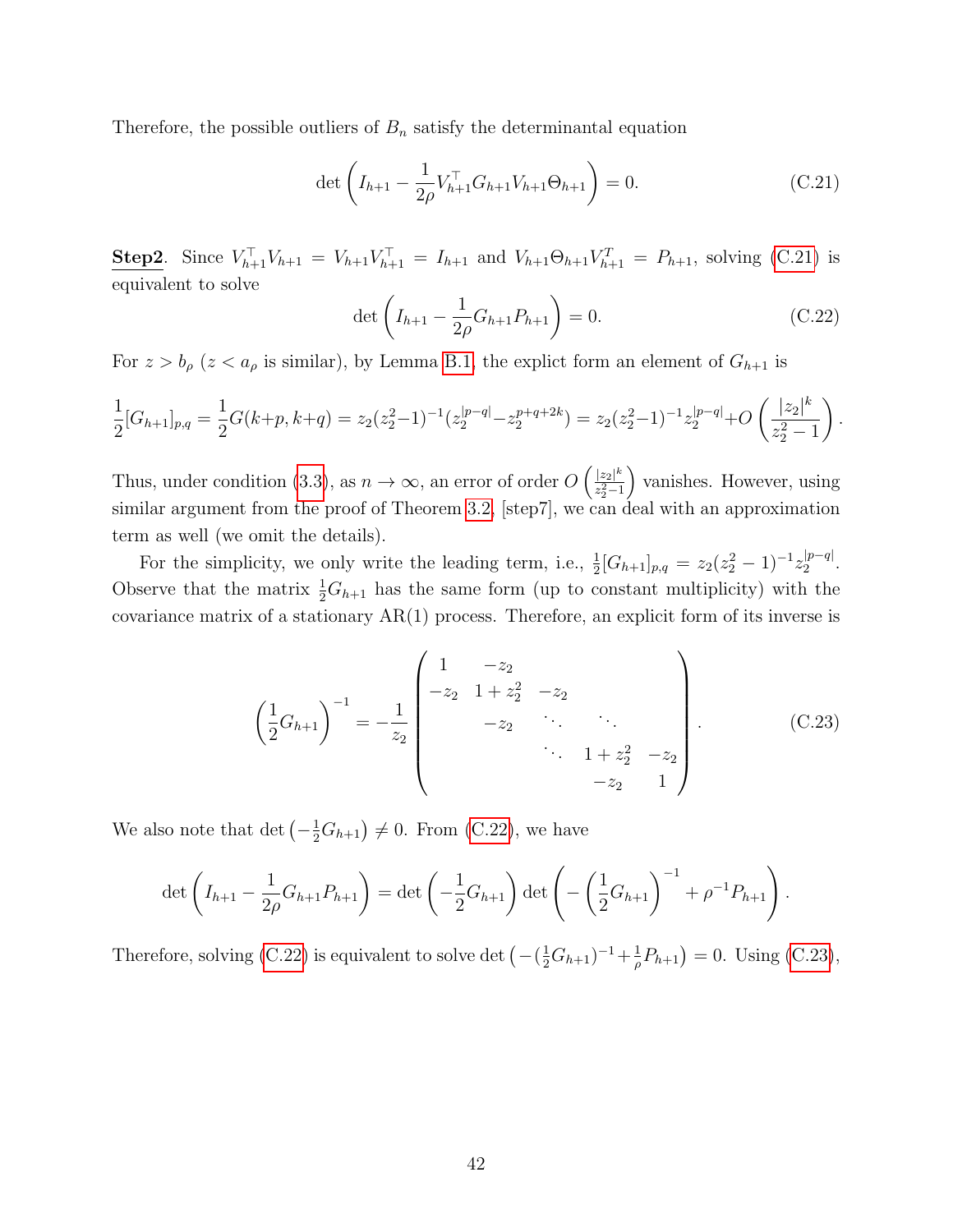we get

<span id="page-42-1"></span>
$$
-\left(\frac{1}{2}G_{h+1}\right)^{-1} + \rho^{-1}P_{h+1} = \left(1 + \frac{\varepsilon}{\rho}\right)\begin{pmatrix} \alpha & -1 & & \\ -1 & \beta & & \\ & \ddots & \ddots & \\ & & \ddots & \beta & -1 \\ & & & -1 & \gamma \end{pmatrix} \in \mathbb{R}^{(h+1)\times(h+1)}, \quad \text{(C.24)}
$$

where

$$
\alpha = \frac{\rho z_2^{-1} + \varepsilon(\varepsilon + 2\rho)}{\rho + \varepsilon}, \quad \beta = \frac{\rho(z_2 + z_2^{-1}) + \varepsilon(\varepsilon + 2\rho)}{\rho + \varepsilon}, \quad \text{and} \quad \gamma = \frac{\rho}{z_2(\varepsilon + \rho)}.
$$

Note that the actual outlier  $z = 1 + \rho^2 - \rho(z_2 + z_2^{-1})$ . It is easy to check that  $z \notin [a_{\rho}, b_{\rho}]$  is if and only if [\(C.24\)](#page-42-1) hold for  $f^{-1}(z) \in (-1,1)$  where f is as in [\(3.8\)](#page-11-2). Thus, this proves the equivalent result in the Theorem.

#### <span id="page-42-0"></span>Proof of Theorem [3.4](#page-13-2)

PROOF. We only prove for the case where  $\rho > 0$  and h is even  $(\rho < 0$  and odd h case is similar). Let  $\alpha$ ,  $\beta$ , and  $\gamma$  defined as in [\(3.10\)](#page-12-2). Define new parameters

<span id="page-42-2"></span>
$$
x = -\beta/2, \quad f(x) = \beta - \alpha, \quad \text{and} \quad g(x) = \beta - \gamma.
$$
 (C.25)

Define

<span id="page-42-3"></span>
$$
x_L = -\left(\frac{2\rho + \varepsilon(\varepsilon + 2\rho)}{2(\rho + \varepsilon)}\right) \quad \text{and} \quad x_U = -\left(\frac{-2\rho + \varepsilon(\varepsilon + 2\rho)}{2(\rho + \varepsilon)}\right). \tag{C.26}
$$

Then, since  $|z_2 + z_2^{-1}| \geq 2$ , we have

$$
z_2 \in (-1,0) \Longrightarrow x > x_U
$$
 and  $z_2 \in (0,1) \Longrightarrow x < x_L$ .

Using a new parameterization  $(C.25)$ , matrix M in  $(3.9)$  has the same form (with negative sign) as in [\(B.7\)](#page-26-2). Therefore, by Lemma [B.3](#page-26-3)

<span id="page-42-4"></span>
$$
(-1)^{h+1} \det M = (2x + f(x) + g(x)) U_h(x) + (f(x)g(x) - 1) U_{h-1}(x), \tag{C.27}
$$

where  $U_n$  is a Chebyshev polynomial of order n defined as in [\(B.3\)](#page-26-0). Define

$$
y_j = -\cos(j\pi/h) \qquad 1 \le j \le h - 1.
$$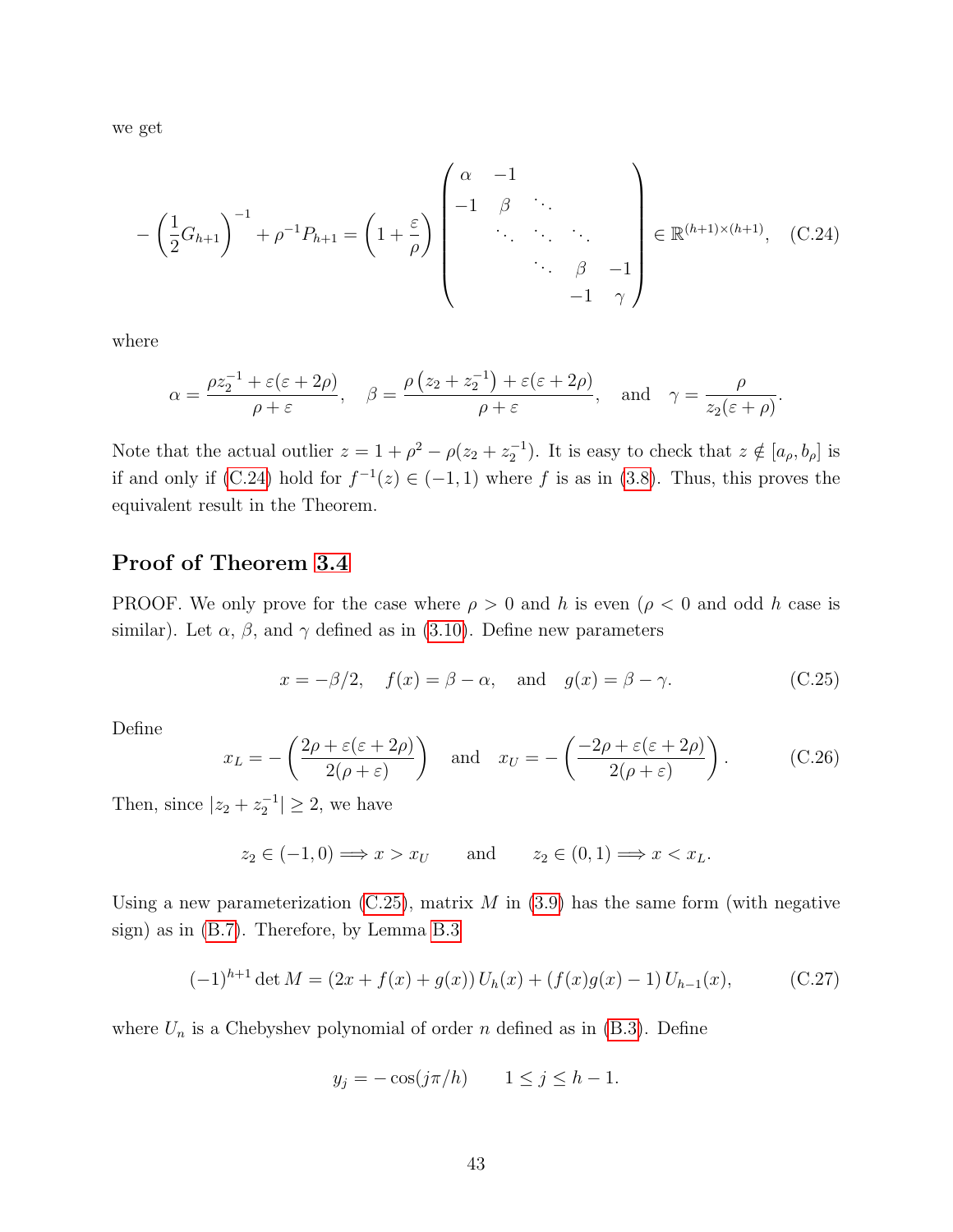Then, by [\(B.5\)](#page-26-4),  $U_{h-1}(y_j) = 0$  for  $1 \le j \le h-1$ . Further, we set  $y_0 = -\infty$ , and  $y_h = \infty$ . Define  $p^*$  and  $q^*$  by

$$
p^* := |\{\ell : y_\ell < x_L\}| \quad \text{and} \quad q^* := |\{j : y_j > x_U\}| \tag{C.28}
$$

where  $x_L$  and  $x_U$  are from [\(C.26\)](#page-42-3). Then, it is easy to show  $p^* = p$ ,  $q^* = q$  where p and q is from [\(3.13\)](#page-13-4). Next, observe that

$$
2x + f(x) + g(x) = -\beta + (\beta - \alpha) + (\beta - \gamma) = \frac{\rho}{\rho + \varepsilon} (z_2 - z_2^{-1})
$$

and

$$
f(x)g(x) - 1 = \left(\frac{\rho z_2}{\rho + \varepsilon}\right) \left(\frac{\rho z_2 + \varepsilon(\varepsilon + 2\rho)}{\rho + \varepsilon}\right) - 1.
$$

Therefore, by simple algebra, it is easy to show for  $z_2 \in (-1,1)$ 

<span id="page-43-0"></span>
$$
2x + f(x) + g(x) \begin{cases} < 0 & z_2 \in (0, 1) \Rightarrow x < x_L \\ > 0 & z_2 \in (-1, 0) \Rightarrow x > x_U \end{cases} \quad \text{and} \quad f(x)g(x) - 1 < 0. \quad \text{(C.29)}
$$

Next, we consider the region  $x < x_L$ , or  $z_2 \in (0,1)$ .  $(x > x_U$  case is similar but more easy to handle). In  $[-\infty, x_L)$ , by definition, we have p number of  $y_j$  such that  $-\frac{1+(\varepsilon+\rho)^2}{2(\varepsilon+\rho)}=y_0$ ...  $\lt y_{p-1}$   $\lt x_L$ . For the smplicity, define

$$
y_j^* = \begin{cases} y_j & j = 0, ..., p-1 \\ x_L & j = p \end{cases}
$$

.

Then, we have  $-\infty = y_0^* < ... < y_{p-1}^* < y_p^* = x_L < y_{p+1}$ . Our goal is to show the sign of  $(-1)^{h+1}$  det M in [\(C.27\)](#page-42-4) changes at  $y_j^*$  and  $y_{j+1}^*$  for  $j = 0, ..., p-1$ . Then, by the intermediate value theorem, we conclude that there are at least p zeros in  $(-\infty, x_L)$ .

case 1:  $p = 1$ . We have  $-\infty = y_0^* < x_L = y_1^* \le y_1$ . Thus, by [\(C.29\)](#page-43-0)

$$
\lim_{x \to y_0^*} (2x + f(x) + g(x)) = -\infty, \qquad \lim_{x \to y_0^*} U_h(x) = \infty, \n\lim_{x \to y_0^*} U_{h-1}(x) = -\infty, \qquad \text{and} \qquad -\infty < \lim_{x \to y_0^*} (f(x)g(x) - 1) < 0.
$$

Since  $\lim_{x\to-\infty}$  |  $U_{h-1}(x)$  $\left| \frac{U_{h-1}(x)}{U_h(x)} \right| = 0$ , we have  $\lim_{x \to y_0} (-1)^{h+1} \det M = -\infty$ . Moreover, since  $y_1$  is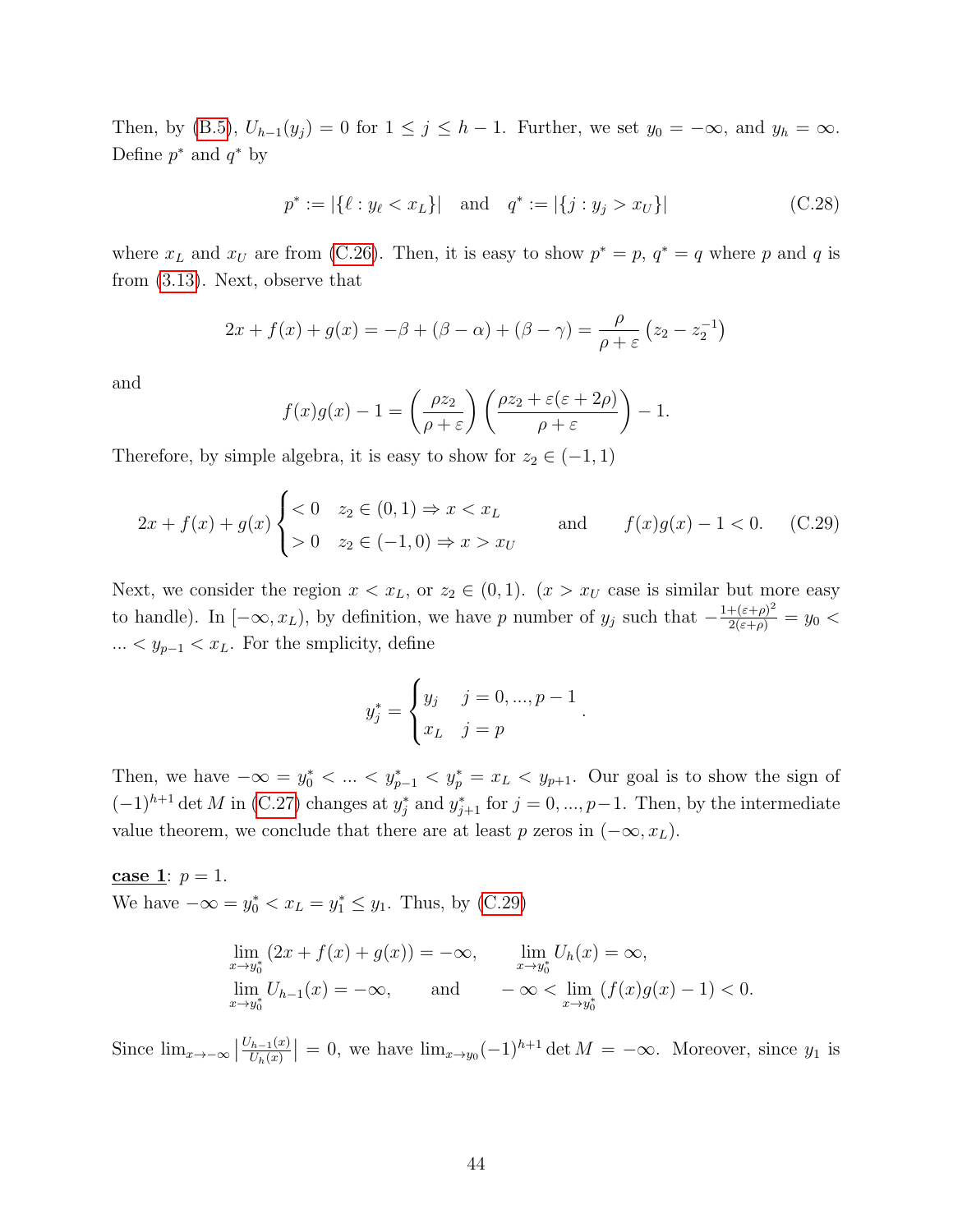the smallest zero of  $U_{h-1}(\cdot)$ , for  $x_L = y_1^* \leq y_1$ ,

$$
\lim_{x \uparrow x_L} (2x + f(x) + g(x)) = \lim_{z_1 \uparrow 1} \frac{\rho}{\rho + \varepsilon} (z_2 - z_2^{-1}) = 0, \qquad \lim_{x \uparrow x_L} U_h(x) < \infty,
$$
  
\n
$$
\lim_{x \uparrow x_L} U_{h-1}(x) < 0, \qquad \text{and} \qquad \lim_{x \uparrow x_L} (f(x)g(x) - 1) < 0.
$$

Therefore,  $\lim_{x \uparrow y_1^*} (-1)^{h+1} \det M > 0$ . Since  $\det M$  is continuous function of x, by intermediate value theorem, we have at least one root in  $(y_0^*, y_1^*)$ .

#### **case 2:**  $q > 1$ .

#### case 2-1:  $j = 0$ .

By case 1, we have  $\lim_{x\to y_0^*}(-1)^{h+1}\det M < 0$ . Since  $y_1^* = y_1$  is the smallest root of  $U_{h-1}(x)$ , h is even, and by the interlacing property of the roots of  $U_h$  and  $U_{h-1}$ , we have  $(-1)^{h+1} \det M \big|_{x=y_1^*} > 0.$ 

#### case 2-1:  $0 < j < p-1$ .

Similarly, we can show for  $0 < j < p-1$ ,  $(-1)^{h+1}sgn(\det M)|_{x=y_j^*} = (-1)^{j+1}$ , therefore the sign changed between  $y_j^*$  and  $y_{j+1}^*$ .

#### case 2-3:  $j = p - 1$ .

We have  $(-1)^{h+1} sgn(\det M)|_{x=y_{p-1}^*} = (-1)^p$ . and when  $x = x_L$ , by case 1, we have  $\lim_{x \uparrow x_L} (2x + f(x) + g(x)) = 0$ . Moreover, since  $y_{p-1}^* = y_{p-1} < x_L = y_p^* \le y_p$  and h is even, we have  $sgn(U_{h-1}(x_L)) = (-1)^p$ . Therefore, since  $\lim_{x \uparrow x_L} f(x)g(x) - 1 < 0$ , we get  $(-1)^{h+1}sgn(\det M)|_{x=y_p^*=x_L} = (-1)^{p+1}$ . Thus, we conclude there exist a root in  $(y_{p-1}^*, y_p^* (= x_L)).$ 

By both cases, we can find at least p zeros of det  $M = 0$  in  $(-\infty, x_L)$ . Suppose the mapping  $g(x) = 1 + (\varepsilon + \rho)^2 + 2(\varepsilon + \rho)x$ . Then, g is continous and increasing and  $g(y_j) = x_j^{(h)}$ j where  $x_i^{(h)}$  $j^{(h)}$  is defined as in [\(3.11\)](#page-13-0). Therefore, using Theorem [3.3,](#page-12-1) if  $x \in (y_{j-1}^*, y_j^*)$  is such that det  $M(x) = 0$ , then, there is  $z \in (x_{i-1}^{(h)})$  $_{j-1}^{(h)},x_j^{(h)}$  $j^{(n)}$ ) such that z is a (left) outlier. Since  $out({B_n}) \subset (0, a_\rho)$ , there exist at least one outlier in  $I_j^{(L)} = (x_{j-1}^{(h)} \vee 0, x_j^{(h)} \wedge a_\rho)$ . Proof for  $I_i^{(R)}$  $j^{(R)}$  is similar. we omit the detail.

#### Proof of boundary in Remark [3.3\(](#page-14-4)ii)

Since we let  $x_0^{(h)}$  $\binom{h}{0}$  or  $x_h^{(h)}$  $\binom{h}{h}$  be  $\infty$  in [\(3.12\)](#page-13-1) may gives wide range for  $I_1^{(R)}$  $I_q^{(R)}$  or  $I_q^{(R)}$ . We can obtain tighter boundary value. By definition, we know that if  $z \in out({B_n})$ , then,  $z \leq \sup_n \lambda_n(B_n)$ . Thus, we bound the largest eigenvalue of  $B_n$ . Let  $A_{0,n}$  is a precision matrix defined as in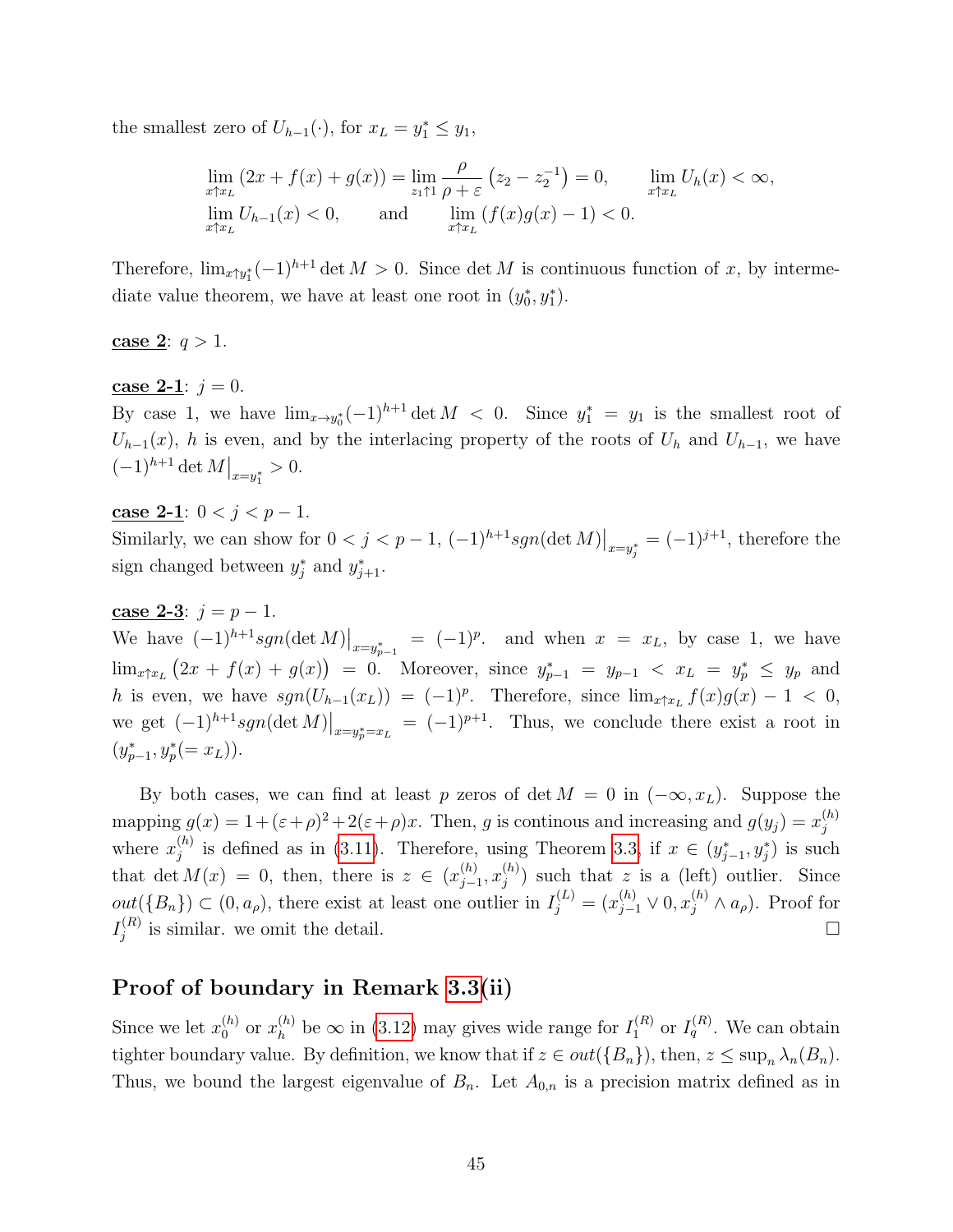[\(2.3\)](#page-6-3). Let  $P_n = B_n - A_{0,n}$ . Then, using Hoffman-Wielandt inequality, we have

$$
(\lambda_n(B_n) - \lambda_n(A_{0,n}))^2 \le \sum_{i=1}^n (\lambda_i(B_n) - \lambda_i(A_{0,n}))^2 \le Tr[P_n^2] = ||P_n||_F^2
$$

where  $||A||_F$  is a Frobenius norm. By [\(C.20\)](#page-40-0),  $||P_n||_F^2 = ||P_{h+1}||_F^2 = h\varepsilon^2((\varepsilon + 2\rho)^2 + 2)$ . Therefore, we get

$$
|\lambda_n(B_n) - \lambda_n(A_{0,n})| \le h^{1/2} |\varepsilon| \sqrt{(\varepsilon + 2\rho)^2 + 2}.
$$

Finally, by Lemma [3.1](#page-8-2) and Remkar[k3.3\(](#page-14-4)i),  $\lambda_n(A_{0,n}) < b_\rho < \lambda_n(B_n)$ . Thus, largest eigenvalue of  $B_n$  is bounded by  $b_\rho + h^{1/2} |\varepsilon| \sqrt{(\varepsilon + 2\rho)}$  $\sqrt{2^2+2}$ 

#### <span id="page-45-0"></span>Proof of Theorem [3.5](#page-15-1)

PROOF. For  $1 \leq j \leq m$ ,  $P_{h_j+1}^{(j)} \in \mathbb{R}^{(h_j+1)\times(h_j+1)}$  defined as in [\(C.20\)](#page-40-0), but replacing  $\varepsilon$  with  $\varepsilon_j$ . Let  $0_r \mathbb{R}^{r \times r}$  zero matrix. Define,

$$
P_n = \text{diag}\left(0_{\Delta_1 - 2}, P_{h_1 + 1}^{(1)}, ..., 0_{\Delta_m - 2}, P_{h_m + 1}^{(m)}, 0_{n - \ell_m}\right) \in \mathbb{R}^{n \times n}
$$

be a block diagonal matrix. Then, it is easy to show  $P_n = B_n - A_{0,n}$ , where  $A_{0,n}$  is defined as in [\(2.3\)](#page-6-3). Let  $P_{h+m} = \text{diag}(P_{h_1+1}^{(1)},...,P_{h_m+1}^{(m)}) \in \mathbb{R}^{(h+m)\times (h+m)}$ , where  $h = \sum_{j=1}^m h_j$ , be a reduced form of  $P_n$ .

Given  $1 \leq i \leq h+m$ , there exist a unique index  $1 \leq f(i) \leq m$  such that

$$
\sum_{a=1}^{f(i)-1} (h_a + 1) < i \leq \sum_{a=1}^{f(i)} (h_a + 1).
$$

We set  $\sum_{a=1}^{0} (h_a + 1) = 0$ . Let  $g(i) = h_{f(i)} + (i - \sum_{a=1}^{f(i)-1} (h_a + 1))$ , then  $g(i)$  is a location of the column of  $P_n$  which is the same as the *i*th column of  $P_R$ . Similar to the proof of Theorem [3.3,](#page-12-1) [step1], the corresponding  $G_{h+m} \in \mathbb{R}^{(h+m)\times (h+m)}$  matrix of  $P_R$  is

$$
[G_{h+m}]_{i,j} = G(g(i), g(j)) \qquad 1 \le i, j \le h+m,
$$

where  $G(\cdot, \cdot)$  is defined as in [\(B.1\)](#page-24-2). Therefore, using similar argument to proof Theorem [3.3,](#page-12-1) [step2], we can show there exist  $0 < |c| < 1$  such that

$$
\frac{1}{2}[G_{h+m}]_{i,j} = \begin{cases} z_2(z_2^2 - 1)^{-1}z_2^{|i-j|} & f(i) = f(j) \\ 0 & f(i) \neq f(j) \end{cases} + O(|c|^{\Delta}).
$$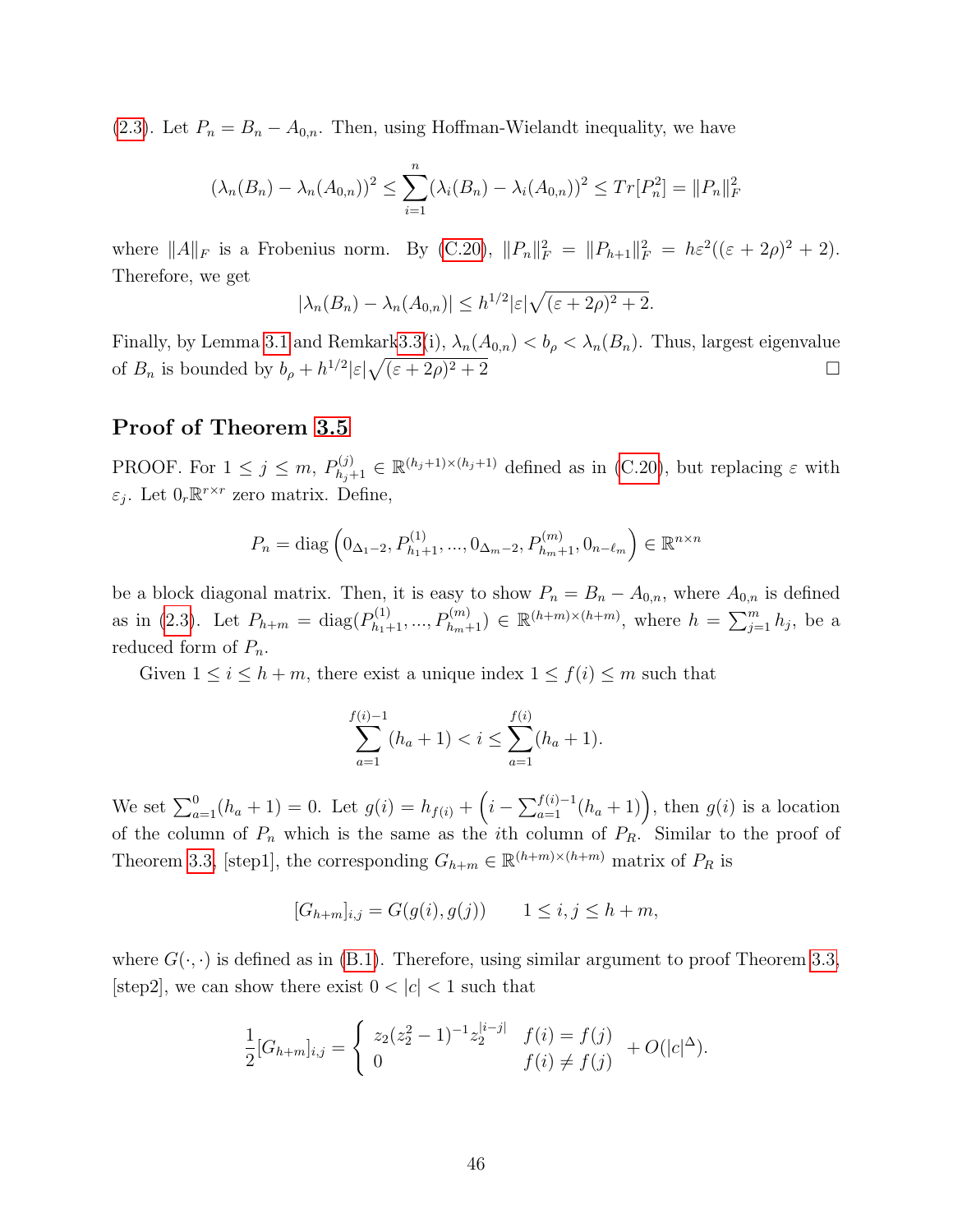Therefore, G is a block diagonal matrix of form

$$
G_{h+m} = \text{diag}(G_{h_1+1}^{(1)},...,G_{h_m+1}^{(m)}) + O(|c|^{\Delta}),
$$

where  $G_{h_j+1}^{(h)} \in \mathbb{R}^{(h_j+1)\times(h_j+1)}$  corresponds to the G matrix of the jth submodel defined as in the proof of Theorem [3.3,](#page-12-1) [step1]. Under assumption [3.1,](#page-14-1) error of order  $O(|c|^{\Delta})$  vanishes.

Simiar to the proof of Theorem [3.3,](#page-12-1) [step2], outliers of  $B_n$  is the zeros of the determinantal equation

<span id="page-46-1"></span>
$$
\det \left( I_{h+m} - \frac{1}{2\rho} G_{h+m} P_{h+m} \right) = 0.
$$
 (C.30)

which is an analogous result for [\(C.22\)](#page-41-1). Since  $G_{h+m}$  and  $P_{h+m}$  are block diagonal matrix, [\(C.30\)](#page-46-1) is to solve

$$
\det\left(I_{h+m} - \frac{1}{2\rho}G_{h+m}P_{h+m}\right) \prod_{j=1}^m \det\left(I_{h_j+1} - \frac{1}{2\rho}G_{h_j+1}^{(j)}P_{h_j+1}\right) = 0.
$$

Lastly, by Theorem [3.3,](#page-12-1) zeros of det  $\left(I_{h_j+1}-\frac{1}{2}\right)$  $\frac{1}{2\rho} G_{h_j+1}^{(j)} P_{h_j+1}$  = 0 are outliers of the jth submodel, and thus (up to multiplicity)

$$
out({B_n}) = \bigcup_{j=1}^{m} out({B_n^{(j)}}).
$$

Thus proves the theorem.

#### <span id="page-46-0"></span>Proof of Proposition [4.1](#page-16-0)

PROOF. By corollary [3.2,](#page-15-2)  $out({B_n} | (m_1, \underline{\varepsilon}_1)) = out({B_n} | (m_2, \underline{\varepsilon}_2))$  implies  $m_1 = m_2 = k$ . Suppose that  $out_L(\{B_n\}|(k, \underline{\varepsilon}_1)) = out_L(\{B_n\}|(k, \underline{\varepsilon}_2)) = \{m_1, ..., m_k\}$  and  $out_R(\{B_n\}|(k, \underline{\varepsilon}_1)) =$  $out_R(\{B_n\}|(k,\underline{\varepsilon}_2)) = \{M_1, ..., M_k\}$  where  $0 < m_1 \leq ... \leq m_k < a_\rho$  and  $b_\rho < M_k \leq ... \leq M_1$ . Let f be defined as in [\(3.8\)](#page-11-2) and  $f^{-1}$  is its inverse. Then, by Corollary [3.2,](#page-15-2) there are k pairs  $(m_i, M_{j_i})_{i=1}^k$  where  $(j_1, ..., j_k) \in S_k$  such that for each  $1 \leq i \leq k$ , there exists  $\varepsilon_i \in \mathcal{E}_{\rho}$  such that  $f^{-1}(m_i)$  and  $f^{-1}(M_{j_i})$  are roots of a quadratic equation

<span id="page-46-2"></span>
$$
-(\varepsilon_i + \rho)^2 z^2 + \varepsilon_i \rho (\varepsilon_i + 2\rho) z + \rho^2 = 0
$$
\n(C.31)

Therefore, we write  $m_i = m(\varepsilon_i)$  and  $M_{j_i} = M(\varepsilon_i)$  to denote  $\varepsilon_i$ , which generates  $(m_i, M_{j_i})$ . If  $\rho > 0$ , after tedious algebra, we can show that  $m(\varepsilon)$  is a decreasing and  $M(\varepsilon)$  is an increasing function of  $\varepsilon$ . Therefore,  $m_1 \leq ... \leq m_k$  implies  $\varepsilon_1 \geq ... \geq \varepsilon_k$ , and thus  $M_{j_1} \geq ... \geq M_{j_k}$ . That is, the permutation  $(j_1, ..., j_k) = (1, 2, ..., k)$  is an identity. When  $\rho < 0$ , it can be shown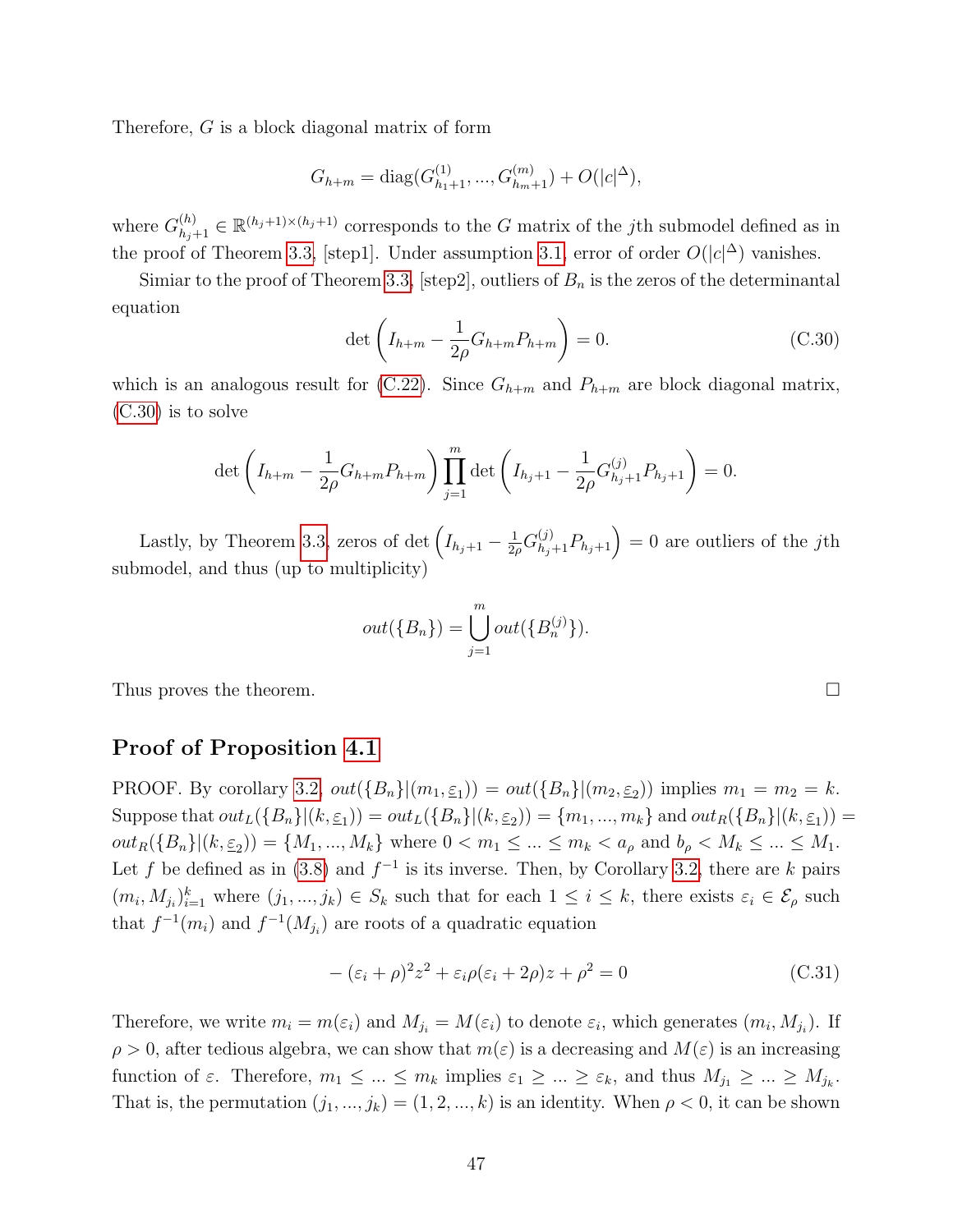that  $(j_1, ..., j_k) = (1, 2, ..., k).$ 

Given  $(m_i, M_i)$ , we can calculate  $\varepsilon_i \in \mathcal{E}_{\rho}$  using the identity

$$
f^{-1}(m_i) f^{-1}(M_i) = -\frac{\rho^2}{(\varepsilon_i + \rho)^2}
$$

which can be easily derived from [\(C.31\)](#page-46-2). Therefore, ordered magnitude sets  $\varepsilon_1$  and  $\varepsilon_2$  are the same. Thus, there exists a permutation  $\sigma \in S_k$  such that  $\underline{\varepsilon}_2 = (\underline{\varepsilon}_1)_\sigma$ . This proves the Proposition.

### <span id="page-47-0"></span>Proof of Lemma [5.1](#page-18-2)

PROOF. Define the uniformity class of matrices,  $\mathcal{U}(q, s_0(n))$ , as in [Cai et al.](#page-50-13) [\(2011\)](#page-50-13), Section 3.1. By Lemma [2.1,](#page-5-0) the true precision matrix  $\Omega_n$  is tri-diagonal and by Assumption [5.1](#page-18-0) ii),  $\|\Omega_n\|_{L_1} = \max_{1 \leq j \leq n} \sum_{i=1}^n |[\Omega_n]_{i,j}| \leq T$  for some finite constant  $T > 0$ . Therefore,  $\Omega_n \in \mathcal{U}(q = 0, s_0(n) = 3).$ 

For given  $\tau > 0$ , let  $C_0 = 2\eta^{-2}(2 + \tau + \eta^{-1}e^2K^2)^2$  where  $\eta$  and K are from Assumption [5.1\(](#page-18-0)i), and the tuning parameter is  $\lambda_n = C_0 T \sqrt{\frac{\log n}{B}}$  $\frac{\log n}{B}$ . Then, by Theorem 1(a) of the same reference above (for  $q = 0$ ,  $s_0(n)C_1 = 144C_0$ )

$$
P\left(\|\widetilde{\Omega}_{n,B} - \Omega_n\|_2 \le 144C_0T^2\sqrt{\frac{\log n}{B}}\right) \ge 1 - 4n^{-\tau}.
$$

By Lemma [B.6,](#page-27-3) since  $\max_{1 \leq i \leq n} |\lambda_i(\tilde{\Omega}_{n,B}) - \lambda_i(\Omega_n)| \leq ||\tilde{\Omega}_{n,B} - \Omega_n||_2$ , we get desired result for  $C_{\tau} = 144C_0T^2$ .  $C_{\tau} = 144 C_0 T^2$ .

#### <span id="page-47-1"></span>Proof of Theorem [5.1](#page-19-2)

PROOF. For set  $A \subset \mathbb{R}$ , define

$$
out_L(A) = spec(A) \cup (-\infty, a_\rho), out_R(A) = spec(A) \cup (b_\rho, \infty), and out(A) = spec(A) \cup [a_\rho, b_\rho]^c.
$$

We define  $\widehat{\omega t_L}(A)$  and  $\widehat{\omega t_R}(A)$  similarly but replacing  $\rho$  with  $\widehat{\rho}_n$ . By trianglar inequality,

<span id="page-47-2"></span>
$$
d_H\left(\widehat{\text{out}}(\widetilde{\Omega}_{n,B}), \widehat{\text{out}}(\{\Omega_n\})\right) \leq d_H\left(\widehat{\text{out}}(\widetilde{\Omega}_{n,B}), \widehat{\text{out}}(\Omega_n)\right) + d_H\left(\widehat{\text{out}}(\Omega_n), \text{out}(\Omega_n)\right) + d_H\left(\widehat{\text{out}}(\Omega_n), \text{out}(\Omega_n)\right) \tag{C.32}
$$

The last term in [\(C.32\)](#page-47-2) is non-random and by the definition

<span id="page-47-3"></span>
$$
d_H\left(\text{out}(\Omega_n),\text{out}(\{\Omega_n\})\right) \to 0 \qquad n \to \infty. \tag{C.33}
$$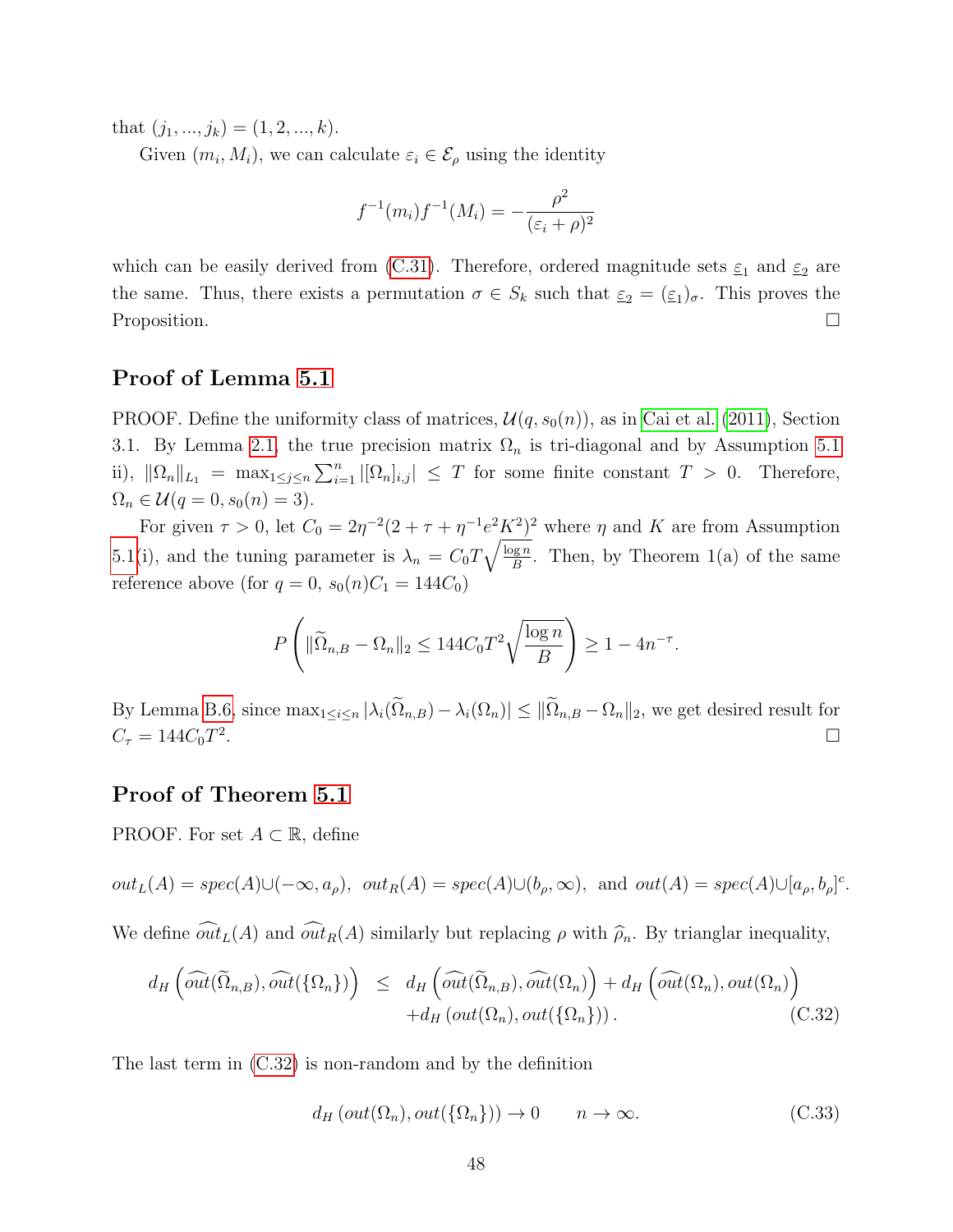We bound the second term in [\(C.32\)](#page-47-2). By Remark [3.3\(](#page-14-4)i) and Theorem [3.5,](#page-15-1) $out_L({\Omega_n}) \neq \emptyset$ and  $out_R({\Omega_n}) \neq \emptyset$ . Let

$$
a = \sup out_L(\{\Omega_n\}).
$$

Then,  $a < a_\rho$ . Let  $\eta = (a_\rho - a)/2 > 0$ . Given  $\delta > 0$ ,

$$
P\left(d_H\left(\widehat{out}_L(\Omega_n), out_L(\Omega_n)\right) > \delta\right) = P\left(d_H\left(\widehat{out}_L(\Omega_n), out_L(\Omega_n)\right) > \delta \big| |a_{\widehat{\rho}_n} - a_{\rho}| > \eta\right) \times P(|a_{\widehat{\rho}_n} - a_{\rho}| > \eta) + P\left(d_H\left(\widehat{out}_L(\Omega_n, out_L(\Omega_n))\right) > \delta \big| |a_{\widehat{\rho}_n} - a_{\rho}| \le \eta\right) \times P(|a_{\widehat{\rho}_n} - a_{\rho}| \le \eta).
$$

If  $|a_{\hat{\rho}_n} - a_{\rho}| \leq \eta$ , then, for large n, sup  $out_L(\Omega_n) < a_{\hat{\rho}_n}$ . Thus,  $out_L(\Omega_n) = out_L(\Omega_n)$  and  $d_H\left(\widehat{\omega_t}_L(\Omega_n,\omega_tL(\Omega_n)\right)=0.$  Therefore, for large n,

$$
P\left(d_H\left(\widehat{out}_L(\Omega_n), out_L(\Omega_n)\right) > \delta\right) = P\left(d_H\left(\widehat{out}_L(\Omega_n), out_L(\Omega_n)\right) > \delta \big| |a_{\widehat{\rho}_n} - a_{\rho}| > \eta\right) \times P(|a_{\widehat{\rho}_n} - a_{\rho}| > \eta) \leq P(|a_{\widehat{\rho}_n} - a_{\rho}| > \eta).
$$

Therefore, by continous mapping theorem,  $P(|a_{\hat{p}_n} - a_{\rho}| > \eta) \to 0$  as  $n \to \infty$ . Thus, we conclude,  $d_H\left(\widehat{\omega_t}L(\Omega_n,\omega_t L(\Omega_n))\right)\stackrel{P}{\to}0$ . Similarly, we can show  $d_H\left(\widehat{\omega_t}L(\Omega_n,\omega_t L(\Omega_n))\right)\stackrel{P}{\to}0$ 0. Since the left and right outliers are disjoint, we have

$$
d_H\left(\widehat{out}(\Omega_n), out(\Omega_n)\right) = d_H\left(\widehat{out}_L(\Omega_n, out_L(\Omega_n)) \vee d_H\left(\widehat{out}_R(\Omega_n, out_R(\Omega_n)\right).
$$

Therefore, we conclude

<span id="page-48-0"></span>
$$
d_H\left(\widehat{out}(\Omega_n), out(\Omega_n)\right) \stackrel{P}{\to} 0. \tag{C.34}
$$

Lastly, we bound the first term in [\(C.32\)](#page-47-2). Let  $\delta > 0$  is given. Then,

$$
P\left(d_H\left(\widehat{\omega t}(\widetilde{\Omega}_{n,B}),\widehat{\omega t}(\Omega_n)\right)\leq \delta\right)\geq P\left(d_H\left(\widehat{\omega t}(\widetilde{\Omega}_{n,B}),\widehat{\omega t}(\Omega_n)\right)\leq \delta, |\widehat{\omega t}(\widetilde{\Omega}_{n,B})|=|\widehat{\omega t}(\Omega_n)|\right).
$$

Let  $B = B(n)$ , then, since  $(\log n)/B(n) \to 0$ , by Lemma [5.1,](#page-18-2) it can be shown that for large  $n, |\widehat{out}(\Omega_{n,B(n)})| = |\widehat{out}(\Omega_n)|$  with probability greater than  $(1 - 4n^{-1/2})$ . Therefore, for large *n* and given  $|\widehat{out}(\widetilde{\Omega}_{n,B(n)})| = |\widehat{out}(\Omega_n)| = \ell$ 

$$
d_H\left(\widehat{out}(\widetilde{\Omega}_{n,B(n)}), \widehat{out}(\Omega_n)\right) = \max_{1 \le i \le \ell} |\lambda_{t_i}(\widetilde{\Omega}_{n,B(n)}) - \lambda_{t_i}(out(\Omega_n))|
$$
  

$$
\le \max_{1 \le i \le n} |\lambda_i(\widetilde{\Omega}_{n,B(n)}) - \lambda_i(\Omega_n)|
$$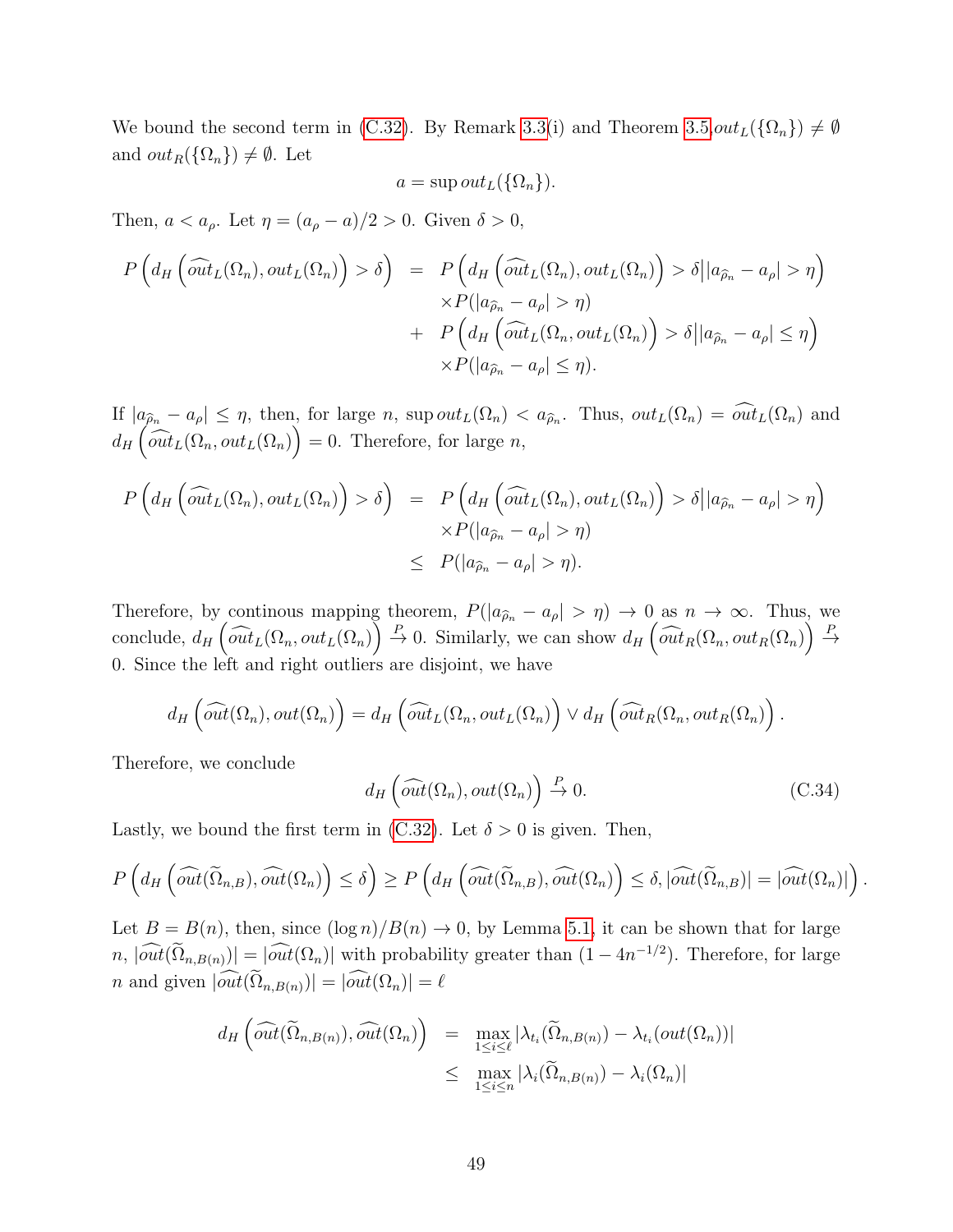where  $t_1, ..., t_\ell$  are an index set of eigenvalues which are outliers. Therefore, for large n,

$$
P\left(d_H\left(\widehat{out}(\widetilde{\Omega}_{n,B(n)}),\widehat{out}(\Omega_n)\right) \leq \delta, |\widehat{out}(\widetilde{\Omega}_{n,B(n)})| = |\widehat{out}(\Omega_n)|\right) \geq P\left(\max_{1\leq i\leq n} |\lambda_i(\widetilde{\Omega}_{n,B(n)}) - \lambda_i(\Omega_n)| \leq \delta, |\widehat{out}(\widetilde{\Omega}_{n,B(n)})| = |\widehat{out}(\Omega_n)|\right).
$$

By Lemma [5.1,](#page-18-2) as  $(\log n)/B(n) \to 0$  and  $n \to \infty$ , each event has a probability greater than  $(1-4n^{-1/2})$ . Therefore, for large *n*,

$$
P\left(d_H\left(\widehat{out}(\widetilde{\Omega}_{n,B(n)}),\widehat{out}(\Omega_n)\right) \le \delta\right)
$$
  
\n
$$
\ge P\left(\max_{1\le i\le n}|\lambda_i(\widetilde{\Omega}_{n,B(n)}) - \lambda_i(\Omega_n)| \le \delta, |\widehat{out}(\widetilde{\Omega}_{n,B(n)})| = |\widehat{out}(\Omega_n)|\right)
$$
  
\n
$$
> 1 - 8n^{-1/2}.
$$

This implies

<span id="page-49-6"></span>
$$
d_H\left(\widehat{\text{out}}(\widetilde{\Omega}_{n,B(n)}), \widehat{\text{out}}(\Omega_n)\right) \stackrel{P}{\to} 0. \tag{C.35}
$$

Combining [\(C.33\)](#page-47-3), [\(C.34\)](#page-48-0), and [\(C.35\)](#page-49-6), and from the triangular inequality [\(C.32\)](#page-47-2), we get

$$
d_H\left(\widehat{out}(\widetilde{\Omega}_{n,B}), out(\{\Omega_n\})\right) \stackrel{P}{\to} 0.
$$

Thus, this proves the Theorem.

# References

- <span id="page-49-5"></span>P. Arbenz, W. Gander, and G. H. Golub. Restricted rank modification of the symmetric eigenvalue problem: Theoretical considerations. Linear Algebra Appl., 104:75–95, 1988.
- <span id="page-49-1"></span>A. Aue and L. Horváth. Structural breaks in time series. J. Time Series Anal., 34(1):1–16, 2013.
- <span id="page-49-0"></span>M. Bagshaw and R. A. Johnson. Sequential procedures for detecting parameter changes in a time-series model. J. Amer. Statist. Assoc., 72(359):593–597, 1977.
- <span id="page-49-2"></span>J. Baik and J. W. Silverstein. Eigenvalues of large sample covariance matrices of spiked population models. J. Multivariate Anal., 97(6):1382–1408, 2006.
- <span id="page-49-3"></span>F. Benaych-Georges and R. R. Nadakuditi. The eigenvalues and eigenvectors of finite, low rank perturbations of large random matrices. Adv. Math., 227(1):494–521, 2011.

<span id="page-49-4"></span>Patrick Billingsley. Probability and measure. John Wiley & Sons, Hoboken, NJ, 2008.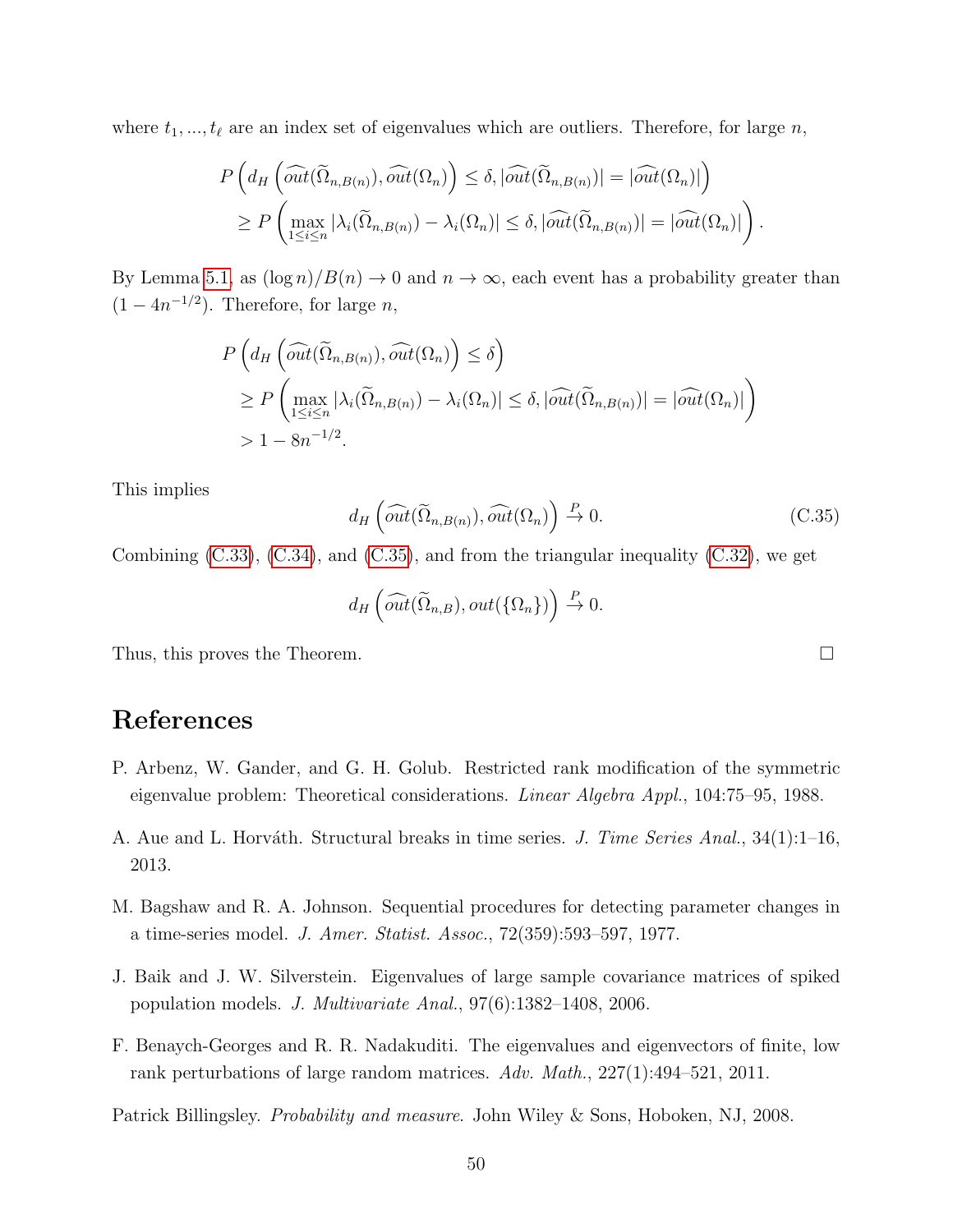- <span id="page-50-13"></span>T. Cai, W. Liu, and X. Luo. A constrained  $\ell_1$  minimization approach to sparse precision matrix estimation. J. Amer. Statist. Assoc., 106(494):594–607, 2011.
- <span id="page-50-6"></span>I. Chang, G. C. Tiao, and C. Chen. Estimation of time series parameters in the presence of outliers. Technometrics, 30(2):193–204, 1988.
- <span id="page-50-9"></span>S.-M. Chow, E. L. Hamaker, and J. C. Allaire. Using innovative outliers to detect discrete shifts in dynamics in group-based state-space models. *Multivariate Behav. Res.*, 44(4): 465–496, 2009.
- <span id="page-50-2"></span>R. A. Davis, D. Huang, and Y.-C. Yao. Testing for a change in the parameter values and order of an autoregressive model. Ann. Statist., (1):282–304, 1995.
- <span id="page-50-3"></span>R. A. Davis, T. C. M. Lee, and G. A. Rodriguez-Yam. Structural break estimation for nonstationary time series models. J. Amer. Statist. Assoc., 101(473):223–239, 2006.
- <span id="page-50-8"></span>P. De Jong and J. Penzer. Diagnosing shocks in time series. J. Amer. Statist. Assoc., 93 (442):796–806, 1998.
- <span id="page-50-11"></span>N. El Karoui. Tracy–Widom limit for the largest eigenvalue of a large class of complex sample covariance matrices. Ann. Probab., 35(2):663–714, 2007.
- <span id="page-50-4"></span>A. J. Fox. Outliers in time series. J. R. Stat. Soc. Ser. B. Stat. Methodol., 34(3):350–363, 1972.
- <span id="page-50-0"></span>E. Gombay. Change detection in autoregressive time series. J. Multivariate Anal., 99(3): 451–464, 2008.
- <span id="page-50-1"></span>E. Gombay and D. Serban. Monitoring parameter change in  $AR(p)$  time series models. J. Multivariate Anal., 100(4):715–725, 2009.
- <span id="page-50-12"></span>U. Grenander and G. Szegö. *Toeplitz Forms and Their Applications*. University of California Press, Oakland, CA, 1958.
- <span id="page-50-7"></span>A. C. Harvey and S. J. Koopman. Diagnostic checking of unobserved-components time series models. J. Bus. Econom. Statist., 10(4):377–389, 1992.
- <span id="page-50-5"></span>S. C. Hillmer, R. William, and C. George. Modeling considerations in the seasonal adjustment of economic time series. Applied Time Series Analysis of Economic Data, pages 74–100, 1983. Washington, DC: U.S. Bureau of the Census.
- <span id="page-50-10"></span>I. M. Johnstone. On the distribution of the largest eigenvalue in principal components analysis. Ann. Statist., pages 295–327, 2001.